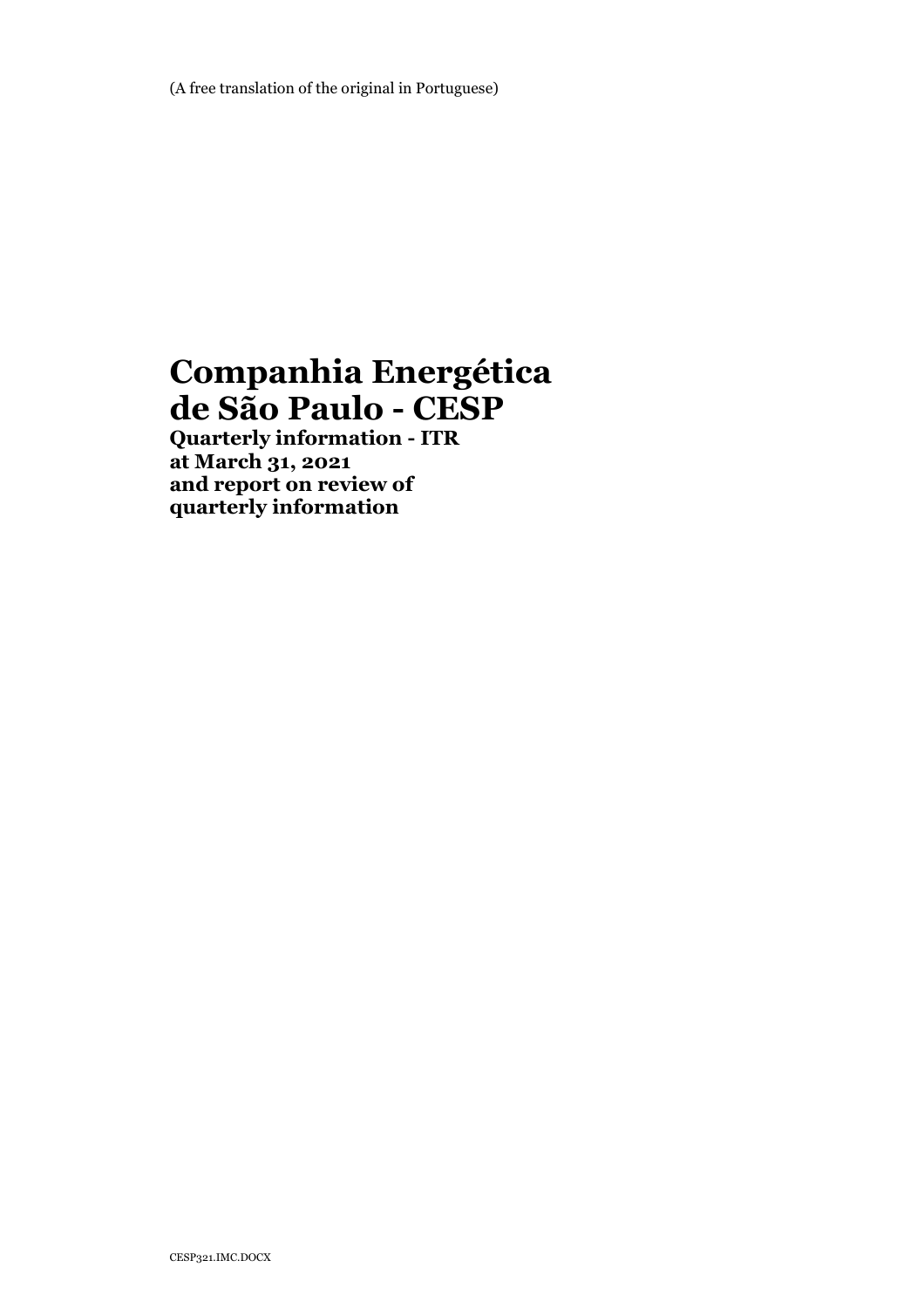### **CESP - COMPANHIA ENERGÉTICA DE SÃO PAULO**



**CONDENSED PARENT COMPANY AND CONSOLIDATED INTERIM FINANCIAL STATEMENTS AT MARCH 31, 2021 AND INDEPENDENT AUDITOR'S REPORT ON REVIEW OF QUARTERLY INFORMATION**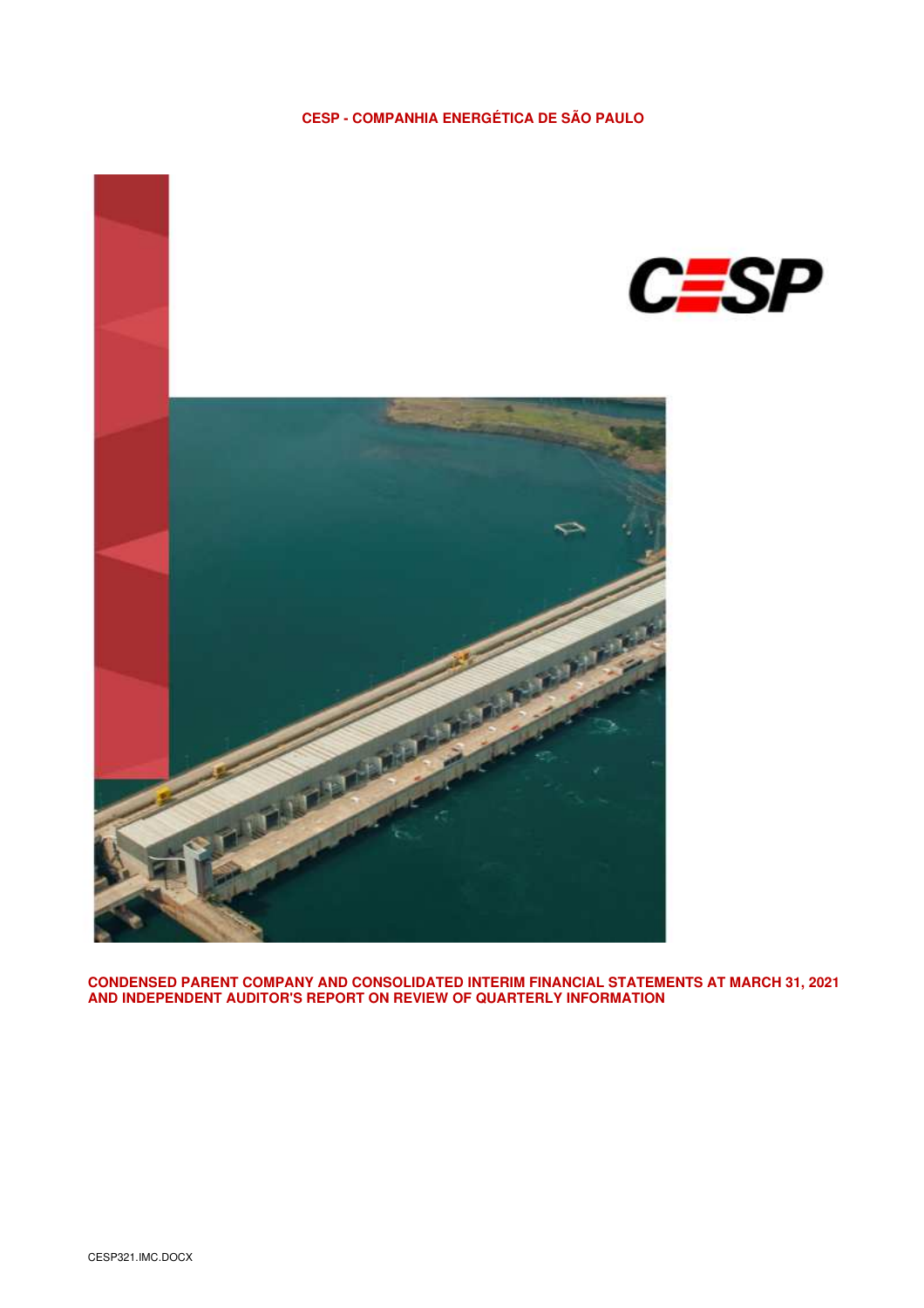### (A free translation of the original in Portuguese)

#### **Contents**

Condensed parent company and consolidated interim financial statements

Notes to the condensed parent company and consolidated interim financial statements

| 2.  | Presentation of the parent company and consolidated financial statements and summary of significant accounting |  |
|-----|----------------------------------------------------------------------------------------------------------------|--|
|     |                                                                                                                |  |
| 3.  |                                                                                                                |  |
| 4.  |                                                                                                                |  |
| 5.  |                                                                                                                |  |
| 6.  |                                                                                                                |  |
| 7.  |                                                                                                                |  |
| 8.  |                                                                                                                |  |
| 9.  |                                                                                                                |  |
| 10. |                                                                                                                |  |
| 11. |                                                                                                                |  |
|     |                                                                                                                |  |
|     |                                                                                                                |  |
|     |                                                                                                                |  |
|     |                                                                                                                |  |
|     |                                                                                                                |  |
| 17. |                                                                                                                |  |
|     |                                                                                                                |  |
|     |                                                                                                                |  |
| 20. |                                                                                                                |  |
|     |                                                                                                                |  |
|     |                                                                                                                |  |
|     |                                                                                                                |  |
|     |                                                                                                                |  |
|     |                                                                                                                |  |
|     |                                                                                                                |  |
| 27. |                                                                                                                |  |
|     |                                                                                                                |  |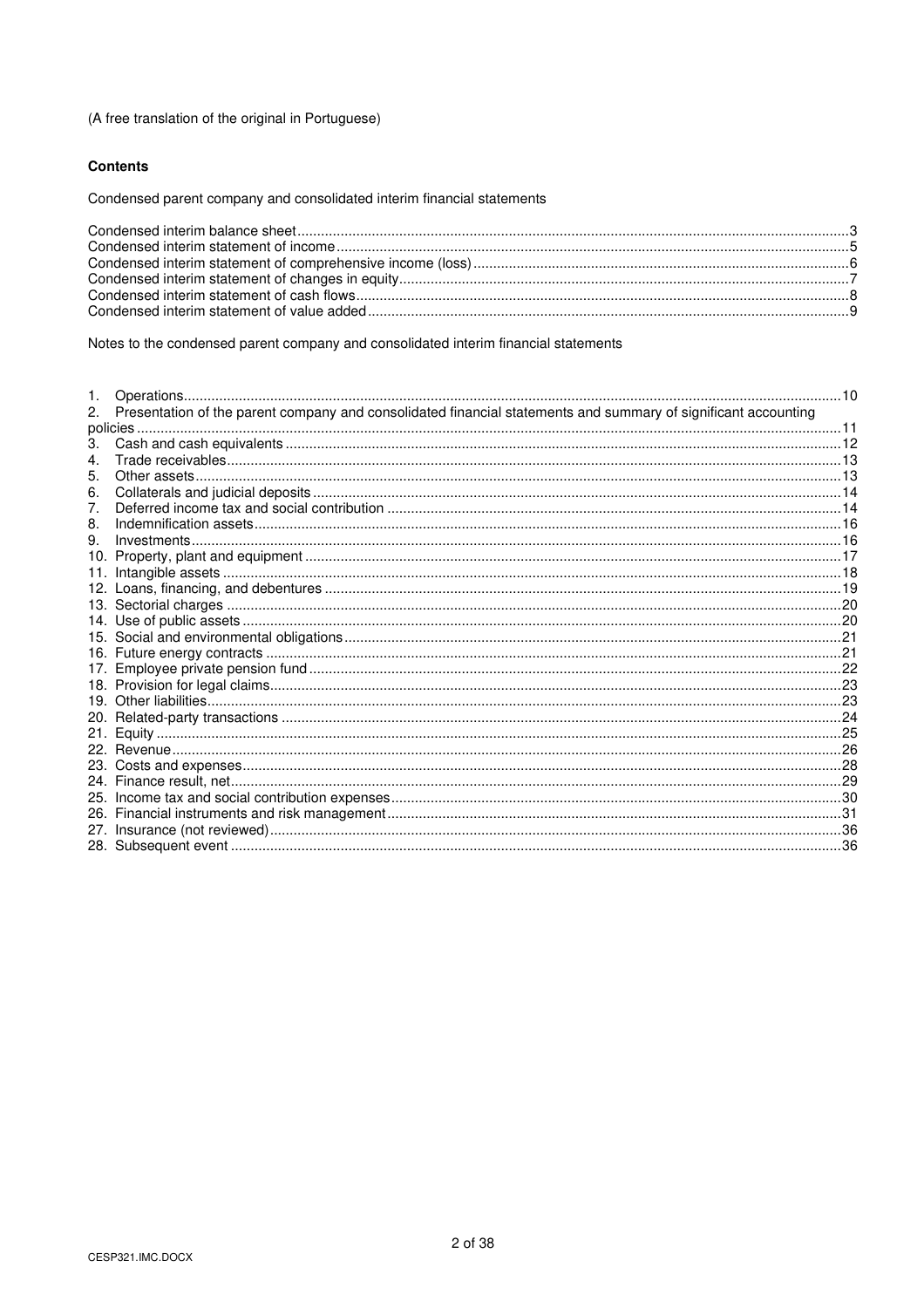# **CESP CONDENSED INTERIM BALANCE SHEET Quarters ended March 31**

### **All amounts in thousands of reais unless otherwise stated** (A free translation of the original in Portuguese)

|                                             |                |            | Parent company |            | Consolidated |
|---------------------------------------------|----------------|------------|----------------|------------|--------------|
|                                             | <b>Note</b>    | 3/31/2021  | 12/31/2020     | 3/31/2021  | 12/31/2020   |
| <b>ASSETS</b>                               |                |            |                |            |              |
| <b>CURRENT</b>                              |                |            |                |            |              |
| Cash and cash equivalents                   | 3              | 813,730    | 643,045        | 870,126    | 713,384      |
| Trade receivables                           | $\overline{4}$ | 216.852    | 213,276        | 284,147    | 272,817      |
| Taxes recoverable                           |                | 60,044     | 48,639         | 71,304     | 61,190       |
| Dividends receivable                        |                | 1,158      | 1,158          |            |              |
| Electric power futures contracts            |                |            |                | 1.513      |              |
| Prepaid expenses                            |                | 961        | 1,957          | 961        | 1,957        |
| Other assets                                | 5              | 66,423     | 69,484         | 66,448     | 69,509       |
|                                             |                | 1,159,168  | 977,559        | 1,294,499  | 1,118,857    |
|                                             |                |            |                |            |              |
| <b>NON-CURRENT</b>                          |                |            |                |            |              |
| Long-term receivables                       |                |            |                |            |              |
| Collaterals and judicial deposits           | $6\phantom{a}$ | 218,870    | 260,496        | 218,870    | 260,496      |
| Deferred income tax and social contribution | $\overline{7}$ | 3,891,628  | 3,933,797      | 3,908,904  | 3,954,680    |
| Warehouse                                   |                | 5,960      | 6,023          | 5,960      | 6,023        |
| Assets subject to indemnification           | 8              | 1,739,161  | 1,739,161      | 1,739,161  | 1,739,161    |
|                                             |                | 5,855,619  | 5,939,477      | 5,872,895  | 5,960,360    |
|                                             |                |            |                |            |              |
|                                             |                |            |                |            |              |
| Investments                                 | 9              | 38,861     | 31,176         |            |              |
| <b>Fixed assets</b>                         | 10             | 5,872,427  | 5,956,429      | 5,872,427  | 5,956,429    |
| Intangible assets                           | 11             | 1,495,452  | 1,509,895      | 1,495,452  | 1,509,895    |
| Right-of-use leased assets                  |                | 5,978      | 6,323          | 5,978      | 6,323        |
|                                             |                | 13,268,337 | 13,443,300     | 13,246,752 | 13,433,007   |
|                                             |                |            |                |            |              |
|                                             |                |            |                |            |              |
| <b>TOTAL ASSETS</b>                         |                | 14,427,505 | 14,420,859     | 14,541,251 | 14,551,864   |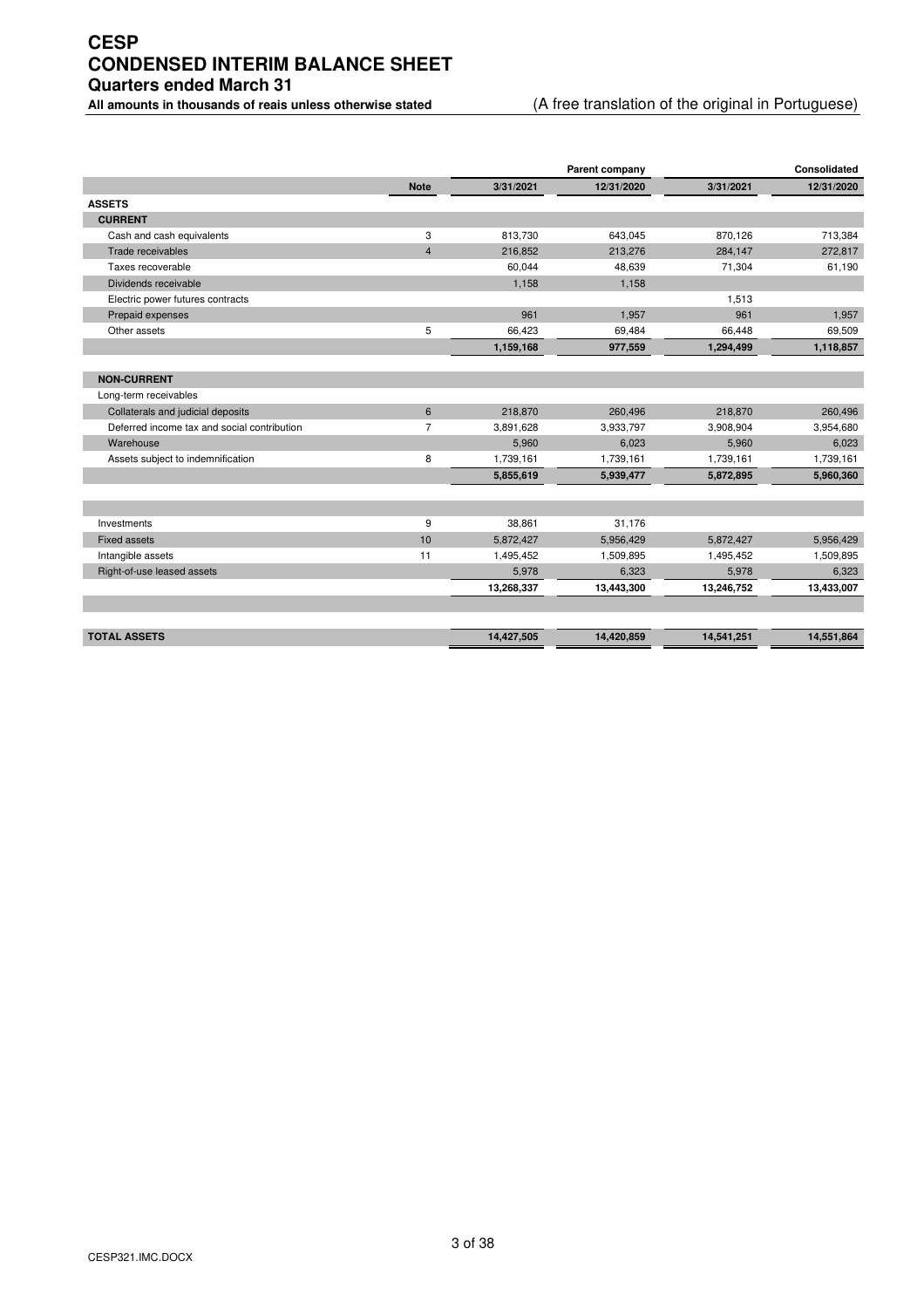# **CESP CONDENSED INTERIM BALANCE SHEET Quarters ended March 31**

All amounts in thousands of reais unless otherwise stated *(continued)* (in the state of the state of the state of the state of the state of the state of the state of the state of the state of the state of the state of t

|                                                   |      |             | <b>Parent company</b> | <b>Consolidated</b> |             |  |
|---------------------------------------------------|------|-------------|-----------------------|---------------------|-------------|--|
|                                                   | Note | 3/31/2021   | 12/31/2020            | 3/31/2021           | 12/31/2020  |  |
| <b>LIABILITIES AND SHAREHOLDERS' EQUITY</b>       |      |             |                       |                     |             |  |
| <b>CURRENT</b>                                    |      |             |                       |                     |             |  |
| <b>Suppliers</b>                                  |      | 52,084      | 42,342                | 105,192             | 103,080     |  |
| Loans                                             | 12   | 5,398       | 18,220                | 5,398               | 18,220      |  |
| Lease liabilities                                 |      | 1,700       | 1,700                 | 1,700               | 1,700       |  |
| Derivative financial instruments                  | 26.5 | 79,182      | 58,936                | 127,584             | 95,084      |  |
| Future energy contracts                           | 16   |             |                       |                     | 17,336      |  |
| Estimated obligations and payroll                 |      | 12,460      | 22,479                | 13,060              | 23,387      |  |
| Taxes payable                                     |      | 24,953      | 32,084                | 32,881              | 40,721      |  |
| Sector charges                                    | 13   | 75,534      | 76,507                | 75,534              | 76,507      |  |
| Dividends payable and interest on equity          |      | 834,541     | 581,919               | 834,541             | 581,919     |  |
| UBP - Use of public assets                        | 14   | 40,336      | 41,307                | 40,336              | 41,307      |  |
| Social and environmental obligations              | 15   | 28,411      | 28,426                | 28,411              | 28,426      |  |
| <b>Other liabilities</b>                          | 19   | 21,799      | 22,898                | 21,810              | 22,906      |  |
|                                                   |      | 1,176,398   | 926,818               | 1,286,447           | 1,050,593   |  |
|                                                   |      |             |                       |                     |             |  |
| <b>NON-CURRENT</b>                                |      |             |                       |                     |             |  |
| Loans                                             |      | 1,840,578   | 1,800,854             | 1,840,578           | 1.800.854   |  |
| Lease liabilities                                 | 12   | 4.468       | 4.788                 | 4.468               | 4,788       |  |
| Derivative financial instruments                  |      |             | 6,019                 |                     | 9,141       |  |
| Future energy contracts                           | 26.5 |             |                       | 3,697               | 4,108       |  |
| Sector charges                                    | 16   | 1,240       | 1,240                 | 1,240               | 1,240       |  |
| UBP - Use of public assets                        | 13   | 105,567     | 114,057               | 105,567             | 114,057     |  |
| Allowance for litigation                          | 14   | 1,606,027   | 1,748,257             | 1,606,027           | 1,748,257   |  |
| Social and environmental obligations              | 18   | 148,503     | 152,749               | 148,503             | 152,749     |  |
| Post-employment benefits                          | 15   | 2,451,341   | 2,412,379             | 2,451,341           | 2,412,379   |  |
| <b>Other liabilities</b>                          | 17   | 42,905      | 47,485                | 42,905              | 47,485      |  |
|                                                   |      | 6,200,629   | 6,287,828             | 6,204,326           | 6,295,058   |  |
|                                                   |      |             |                       |                     |             |  |
| <b>TOTAL LIABILITIES</b>                          |      | 7,377,027   | 7,214,646             | 7,490,773           | 7,345,651   |  |
|                                                   |      |             |                       |                     |             |  |
| <b>EQUITY</b>                                     | 21   |             |                       |                     |             |  |
| Share capital                                     |      | 5,975,433   | 5,975,433             | 5,975,433           | 5,975,433   |  |
| Capital reserves                                  |      | 1,929,098   | 1,929,098             | 1,929,098           | 1,929,098   |  |
| Profit reserves                                   |      | 1,934,515   | 2,187,137             | 1,34,515            | 2,187,137   |  |
| Deemed costs                                      |      | (2,893,847) | (2,885,455)           | (2,893,847)         | (2,885,455) |  |
| Other comprehensive income                        |      | 108,611     |                       | 108,611             |             |  |
| (-) Actions in treasury                           |      | (3, 332)    |                       | (3, 332)            |             |  |
| <b>TOTAL SHAREHOLDERS' EQUITY</b>                 |      | 7,050,478   | 7,206,213             | 7,050,478           | 7,206,213   |  |
|                                                   |      |             |                       |                     |             |  |
| <b>TOTAL LIABILITIES AND SHAREHOLDERS' EQUITY</b> |      | 14.427.505  | 14.420.859            | 14.541.251          | 14.551.864  |  |
|                                                   |      |             |                       |                     |             |  |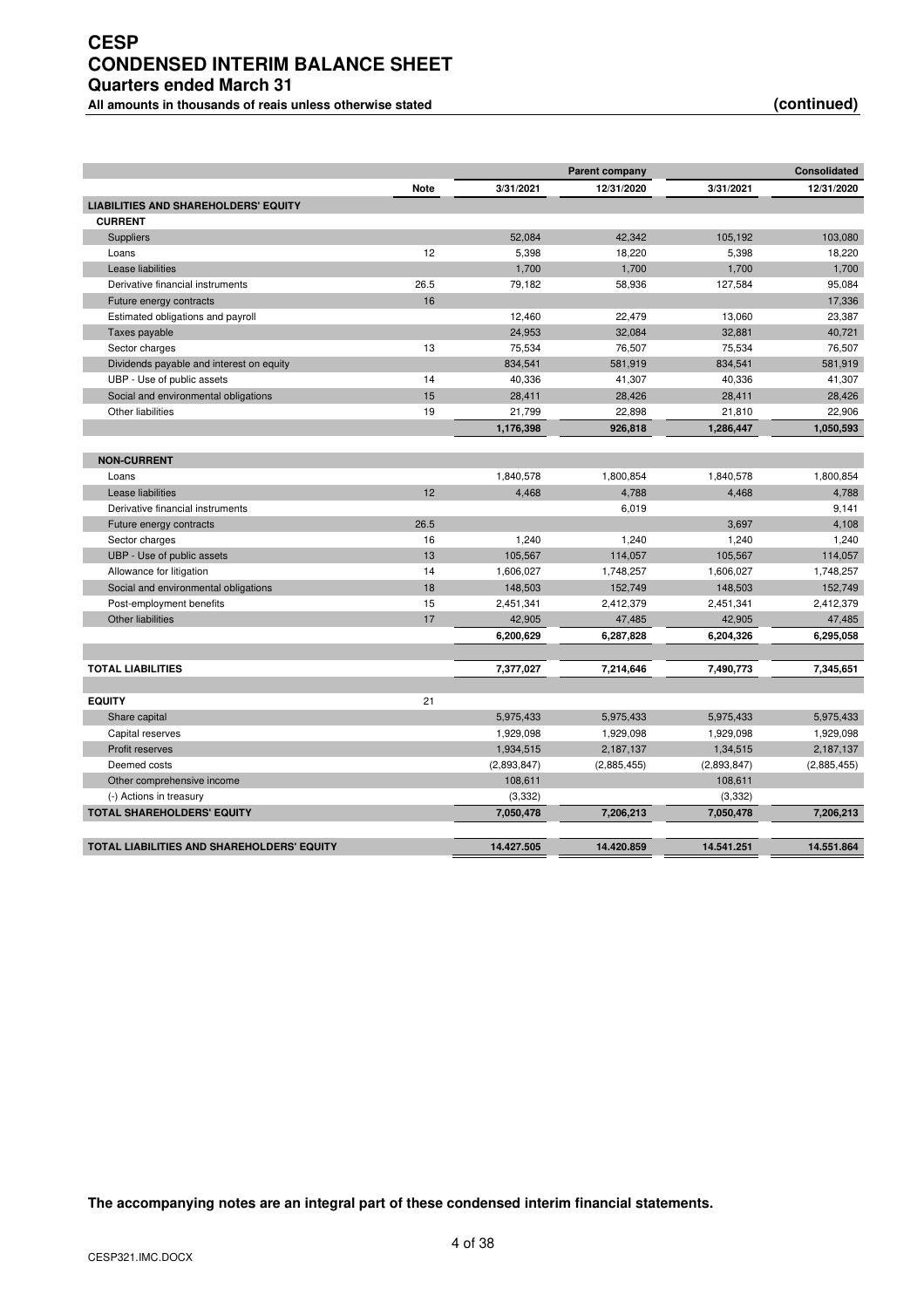# **CESP CONDENSED INTERIM STATEMENT OF INCOME Quarters ended March 31**

**All amounts in thousands of reais unless otherwise stated** (A free translation of the original in Portuguese)

|                                                            |                  | Parent company |            | Consolidated |
|------------------------------------------------------------|------------------|----------------|------------|--------------|
|                                                            | 3/31/2021        | 3/31/2020      | 3/31/2021  | 3/31/2020    |
| Net revenue                                                | 22<br>402.872    | 399.209        | 556.885    | 460,540      |
|                                                            |                  |                |            |              |
| <b>Electricity service cost</b>                            | (214, 520)<br>23 | (173, 695)     | (365, 112) | (226, 335)   |
| <b>Electricity cost</b>                                    | (108, 230)       | (63, 627)      | (258, 768) | (116, 267)   |
| Operation cost                                             | (106, 290)       | (110,068)      | (106, 344) | (110,068)    |
| <b>Gross profit</b>                                        | 188,352          | 225,514        | 191,773    | 234,205      |
| <b>Operating income (expenses)</b>                         | 23               |                |            |              |
| General and administrative                                 | (25, 298)        | (20, 640)      | (27, 961)  | (23, 828)    |
| Other operating income (expenses), net                     | 164,556          | (26, 419)      | 183,816    | (1,580)      |
|                                                            | 139,258          | (47,059)       | 155,855    | (25, 408)    |
| Operating profit before equity results and finance results |                  |                |            |              |
|                                                            | 327,610          | 178,455        | 347,628    | 208,797      |
| <b>Results from equity investments</b>                     |                  |                |            |              |
| Equity in the results of investees                         | 9<br>13,354      | 20,316         |            |              |
|                                                            | 13,354           | 20,316         |            |              |
| <b>Net financial result</b>                                | 24               |                |            |              |
| Finance income                                             | 5,488            | 10,051         | 5,725      | 10,513       |
| Finance expenses                                           | (173, 559)       | (119, 692)     | (173, 588) | (119, 723)   |
|                                                            | (168, 071)       | (109, 641)     | (167, 863) | (109, 210)   |
| Profit before income tax and social contribution           | 172,893          | 89,130         | 179,765    | 99,587       |
|                                                            |                  |                |            |              |
| Income tax and social contribution                         | 25               |                |            |              |
| Current                                                    | (9,822)          | (34,007)       | (10, 166)  | (37,077)     |
| Deferred                                                   | (47, 273)        | (1,310)        | (53, 801)  | (8,697)      |
| Net income for the quarter                                 | 115,798          | 53,813         | 115,798    | 53,813       |
| Basic earnings per thousand shares, in Reais               | 0.35             | 0.16           | 0.35       | 0.16         |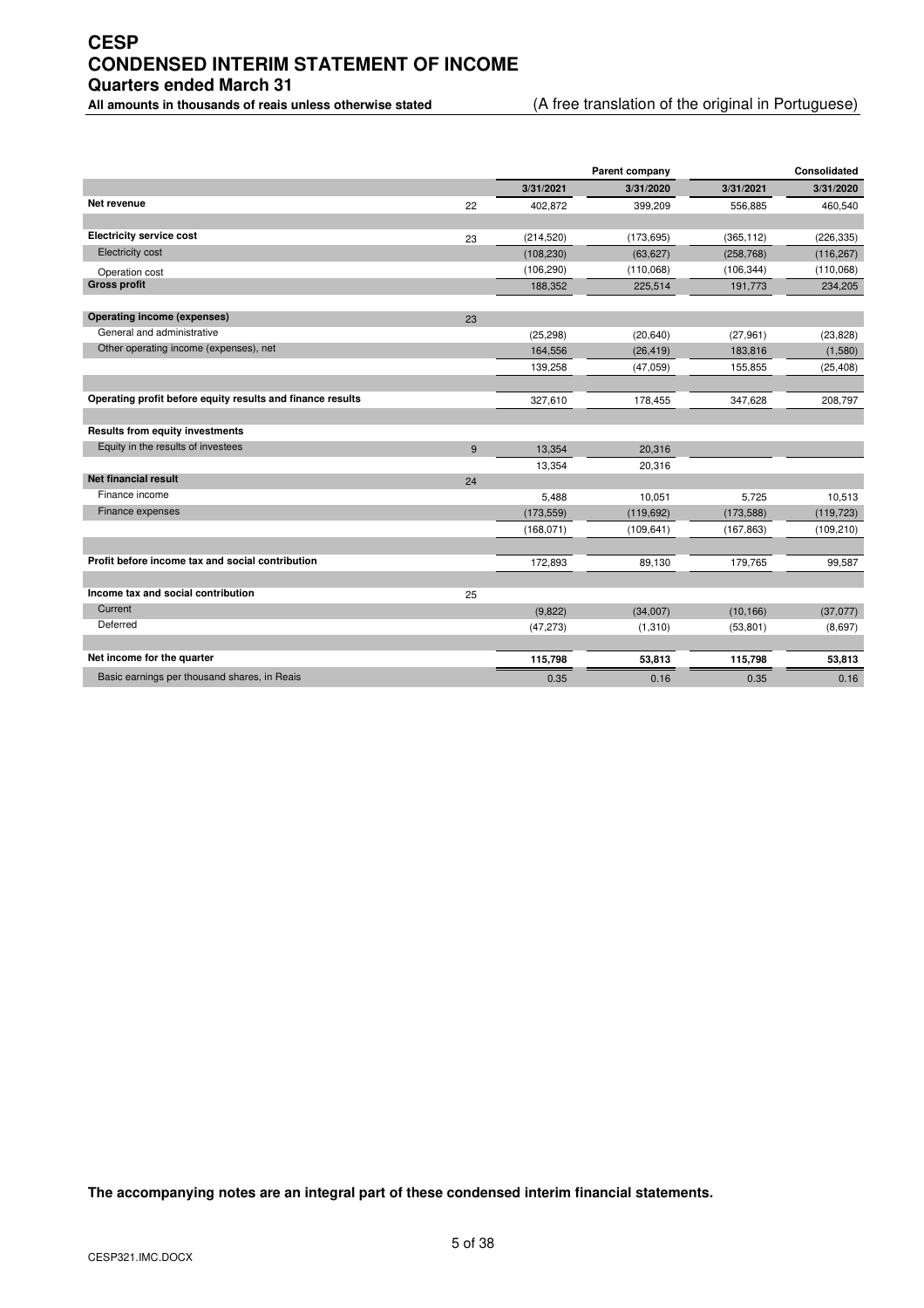# **CESP CONDENSED INTERIM STATEMENT OF COMPREHENSIVE INCOME (LOSS) Quarters ended March 31**

(A free translation of the original in Portuguese)

|                                                                       |             |           | <b>Parent company and Consolidated</b> |
|-----------------------------------------------------------------------|-------------|-----------|----------------------------------------|
|                                                                       | <b>Note</b> | 3/31/2021 | 3/31/2020                              |
|                                                                       |             |           |                                        |
| Net income for the quarter                                            |             | 115.798   | 53,813                                 |
| Other components of comprehensive income to be reclassified to income |             |           |                                        |
| Operating hedge accounting                                            | 21.4        | (9,910)   | (104, 183)                             |
| Operating hedge accounting compensation                               | 9           | (5,669)   | (48, 381)                              |
|                                                                       |             | (15.579)  | (152, 564)                             |
| Total comprehensive income (loss) for the quarter                     |             | 100.219   | (98, 751)                              |
|                                                                       |             |           |                                        |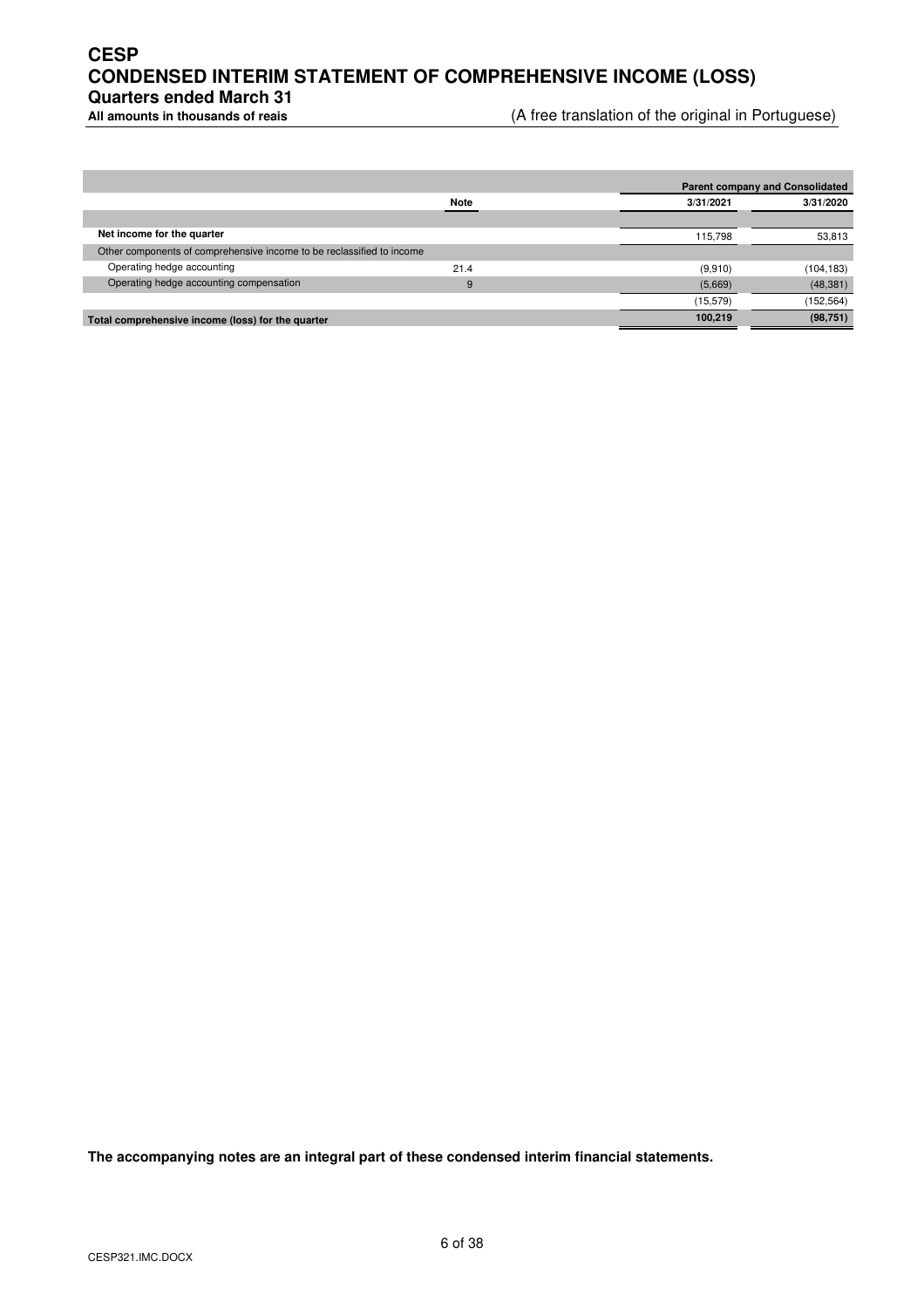# **CESP CONDENSED INTERIM STATEMENT OF CHANGES IN EQUITY Quarters ended March 31**

**All amounts in thousands of reais** (A free translation of the original in Portuguese)

|                                                       |             |               |                         |                        | <b>Additional</b> |             | Other<br>comprehensive |                        | (-) Actions in | Total     |
|-------------------------------------------------------|-------------|---------------|-------------------------|------------------------|-------------------|-------------|------------------------|------------------------|----------------|-----------|
|                                                       | <b>Note</b> | Share capital | <b>Capital reserves</b> | <b>Profit reserves</b> | dividends         | Deemed cost | income                 | <b>Accrued profits</b> | Treasury       | equity    |
| Balances on January 1, 2020                           |             | 5.975.433     | 1.929.098               | 1.084.883              |                   | (948.623)   | (895.886)              |                        |                | 7.144.905 |
| Depreciation of deemed cost                           |             |               |                         |                        |                   | 9.726       |                        | (9.726)                |                |           |
| Net income for the quarter                            |             |               |                         |                        |                   |             |                        | 53.813                 |                | 53.813    |
| Operational hedge accounting                          |             |               |                         |                        |                   |             | (104.183)              |                        |                | (104.183) |
| Adjustment of post-employment benefits CPC 33 (R1)    |             |               |                         |                        |                   |             | (48.381)               |                        |                | (48.381)  |
| Total comprehensive income for the quarter            |             |               |                         |                        |                   | 9.726       | (152.564)              | 44.087                 |                | (98.751)  |
| Balances as of March 31, 2020                         |             | 5.975.433     | 1.929.098               | 1.084.883              |                   | (938.897)   | (1.048.450)            | 44.087                 |                | 7.046.154 |
|                                                       |             |               |                         |                        |                   |             |                        |                        |                |           |
| Balances on January 1, 2021                           |             | 5.975.433     | 1.929.098               | 1.934.515              | 252.622           | (919.658)   | (1.965.797)            |                        |                | 7.206.213 |
|                                                       |             |               |                         |                        |                   |             |                        |                        |                |           |
| Depreciation of deemed cost                           | 21.3        |               |                         |                        |                   | 7.187       |                        | (7.187)                |                |           |
| Net income for the quarter                            |             |               |                         |                        |                   |             |                        | 115.798                |                | 115.798   |
| Operational hedge accounting                          | 21.4        |               |                         |                        |                   |             | (9.910)                |                        |                | (9.910)   |
| Operational hedge accounting compensation             | 9.2         |               |                         |                        |                   |             | (5.669)                |                        |                | (5.669)   |
| Total comprehensive income for the quarter            |             |               |                         |                        |                   | 7.187       | (15.579)               | 108.611                |                | 100.219   |
| Repurchase of shares                                  | 21.5        |               |                         |                        |                   |             |                        |                        | (3.332)        | (3.332)   |
| Additional dividends                                  | 1.2(b)      |               |                         |                        | (252.622)         |             |                        |                        |                | (252.622) |
| Total contributions and distributions to shareholders |             |               |                         |                        | (252.622)         |             |                        |                        | (3.332)        | (255.954) |
|                                                       |             |               |                         |                        |                   |             |                        |                        |                |           |
| Balances as of march 31, 2021                         |             | 5.975.433     | 1.929.098               | 1.934.515              |                   | (912.471)   | (1.981.376)            | 108.611                | (3.332)        | 7.050.478 |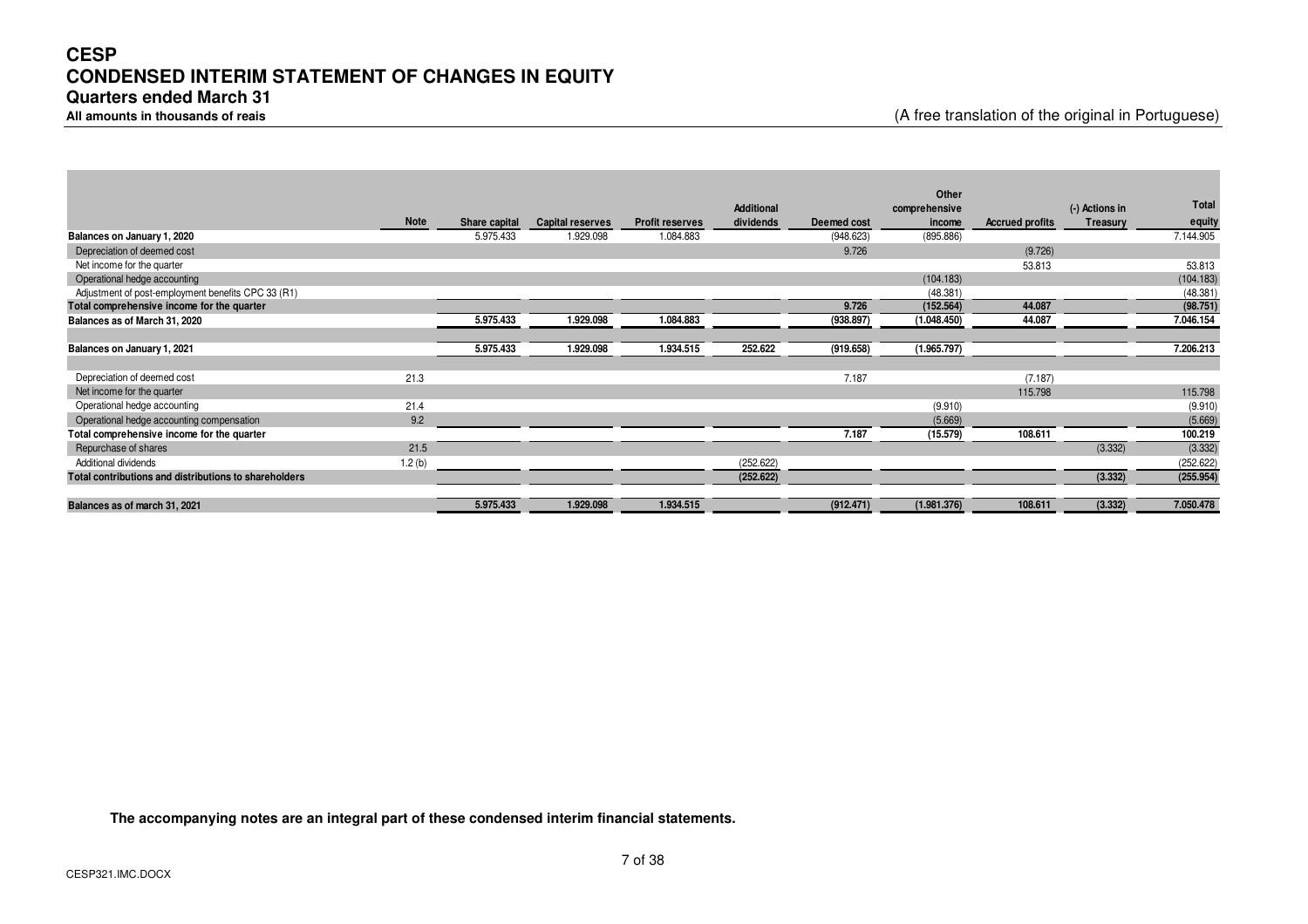# **CESP CONDENSED INTERIM STATEMENT OF CASH FLOWS**

**Quarters ended March 31** 

(A free translation of the original in Portuguese)

|                                                                                             | Parent company  |                      |                |                      | Consolidated        |
|---------------------------------------------------------------------------------------------|-----------------|----------------------|----------------|----------------------|---------------------|
|                                                                                             | Note            | 3/31/2021            | 3/31/2020      | 3/31/2021            | 3/31/2020           |
| Cash flow from operating activities                                                         |                 |                      |                |                      |                     |
| Profit before income tax and social contribution                                            |                 | 172.893              | 89.130         | 179.765              | 99.587              |
|                                                                                             |                 |                      |                |                      |                     |
| Adjustments for non-cash items                                                              |                 |                      |                |                      |                     |
| Depreciation and amortization                                                               | 23              | 97.855               | 100.334        | 97.855               | 100.395             |
| Write-off of fixed and intangible assets                                                    |                 | 1.945                | $\overline{4}$ | 1.945                | $\overline{4}$      |
| Equity in earnings                                                                          | 9               | (13.354)             | (20.316)       |                      |                     |
| Interest and indexation accruals and foreign exchange gains/losses                          | 12.3            | 57.461               | 25.604         | 57.461               | 25.604              |
| Appropriation of funding costs<br>Provision (reversal) of expenses                          | 12.3            | 1.375                | 787            | 1.375                | 787                 |
| Provision (reversal) for litigation                                                         | 18              | (202.872)            | 26.979         | (202.872)            | 26.979              |
| Reversal of provision for recoverable value of warehouses                                   | 23              |                      | (54)           |                      | (54)                |
| Provision for PIS/COFINS on court deposits                                                  | 23              | 268                  | 15             | 268                  | 15                  |
| <b>Balance updates</b>                                                                      |                 |                      |                |                      |                     |
| Litigation provision additions and accruals                                                 | 18              | 65.723               | 69.085         | 65.723               | 69.085              |
| Court escrow deposits additions and accruals                                                | $6\phantom{1}6$ | (2.126)              | (2.505)        | (2.126)              | (2.505)             |
| Post-employment benefits                                                                    | 17              | (438)                | (122)          | (438)                | (122)               |
| <b>Adjustment to present</b>                                                                |                 |                      |                |                      |                     |
| Post-employment benefits                                                                    | 17              | 39.530               | 15.092         | 39.530               | 15.092              |
| Social and environmental obligations                                                        | 15              | 1.868                | 2.183          | 1.868                | 2.183               |
| UBP - Use of public assets                                                                  | 14              | 1.513                | 2.117          | 1.513                | 2.117               |
| Lease                                                                                       |                 | 72                   | 16             | 72                   | 16                  |
| Write-off of court deposits                                                                 | 6               | 43.073               |                | 43.073               |                     |
| Hydrological risk renegotiation<br>Operational hedge accounting                             | 26.5            | 15.354               | 3.755<br>5.668 | 26.391               | 3.755<br>9.637      |
| Future energy contracts                                                                     | 16              |                      |                |                      |                     |
|                                                                                             |                 | 280.140              | 317.772        | (19.260)<br>292.143  | (24.840)<br>327.735 |
|                                                                                             |                 |                      |                |                      |                     |
| Decrease (increase) in assets                                                               |                 |                      |                |                      |                     |
| Accounts receivable                                                                         |                 | (3.576)              | 1.104          | (11.330)             | (38.225)            |
| Taxes recoverable                                                                           |                 | (11.405)             | (3.347)        | 903                  | (9.675)             |
| Warehouse                                                                                   |                 | 63                   | (919)          | 63                   | (919)               |
| Prepaid expenses                                                                            |                 | 996                  | 1.945          | 996                  | 1.945               |
| Collaterals and court deposits                                                              | 6               | 679                  | 14.297         | 679                  | 14.297              |
| Derivative financial instruments                                                            | 26.5            |                      | (299)          |                      | (1.288)             |
| Other assets                                                                                |                 | 4.589                | 663            | 4.589                | 620                 |
| Increase (decrease) in liabilities<br><b>Suppliers</b>                                      |                 | 9.742                | (25.550)       | 2.112                | (2.755)             |
| Derivative financial instruments                                                            | 26.5            | (16.142)             |                | (26.636)             |                     |
| Taxes payable                                                                               |                 | (5.936)              | (7.213)        | (18.006)             | (785)               |
| Post-employment benefit payments                                                            | 17              | (130)                | (93)           | (130)                | (93)                |
| Sectorial charges                                                                           | 13              | (2.501)              | (370)          | (2.501)              | (370)               |
| Litigation payment                                                                          | 18              | (5.081)              | (20.780)       | (5.081)              | (20.780)            |
| Social and environmental obligations                                                        | 15              | (6.129)              | (2.337)        | (6.129)              | (2.337)             |
| Payment of UBP - Use of public assests                                                      | 14              | (10.974)             |                | (10.974)             |                     |
| Estimated liabilities and payroll                                                           |                 | (10.019)             | (7.220)        | (10.327)             | (6.933)             |
| Other liabilities                                                                           |                 | (5.946)              | (38.132)       | (5.944)              | (38.192)            |
| Cash generated from operations                                                              | 12.3            | 218.370              | 229.521        | 204.427              | 222.245             |
| Interest on loans, financing and debentures paid<br>Income tax and social contribution paid |                 | (31.934)<br>(11.017) | (3)<br>(9.950) | (31.934)<br>(11.017) | (3)<br>(10.662)     |
| Net cash generated from operating activities                                                |                 | 175.419              | 219.568        | 161.476              | 211.580             |
|                                                                                             |                 |                      |                |                      |                     |
| Cash flow from investing activities                                                         |                 |                      |                |                      |                     |
| Fixed asset acquisitions                                                                    | 10.2            | (748)                | (1.825)        | (748)                | (1.825)             |
| Acquisition of intangible assets                                                            | 11.2            | (264)                | (519)          | (264)                | (519)               |
| Net cash used in investing activities                                                       |                 | (1.012)              | (2.344)        | (1.012)              | (2.344)             |
|                                                                                             |                 |                      |                |                      |                     |
| Cash flow from financing activities<br>Settlement of loans, financing and debentures        | 12.3            |                      | (11)           |                      | (11)                |
| Lease settlement                                                                            |                 | (390)                | (401)          | (390)                | (401)               |
| Dividends paid                                                                              |                 |                      | (85)           |                      | (85)                |
| Repurchase of shares                                                                        |                 | (3.332)              |                | (3.332)              |                     |
| Net cash generated (invested) in financing activities                                       |                 | (3.722)              | (497)          | (3.722)              | (497)               |
| Increase (decrease) in cash and cash equivalents                                            |                 | 170.685              | 216.727        | 156.742              | 208.739             |
| Opening balance of cash and cash equivalents                                                |                 | 643.045              | 690.276        | 713.384              | 741.444             |
| Closing balance of cash and cash equivalents                                                |                 | 813.730              | 907.003        | 870.126              | 950.183             |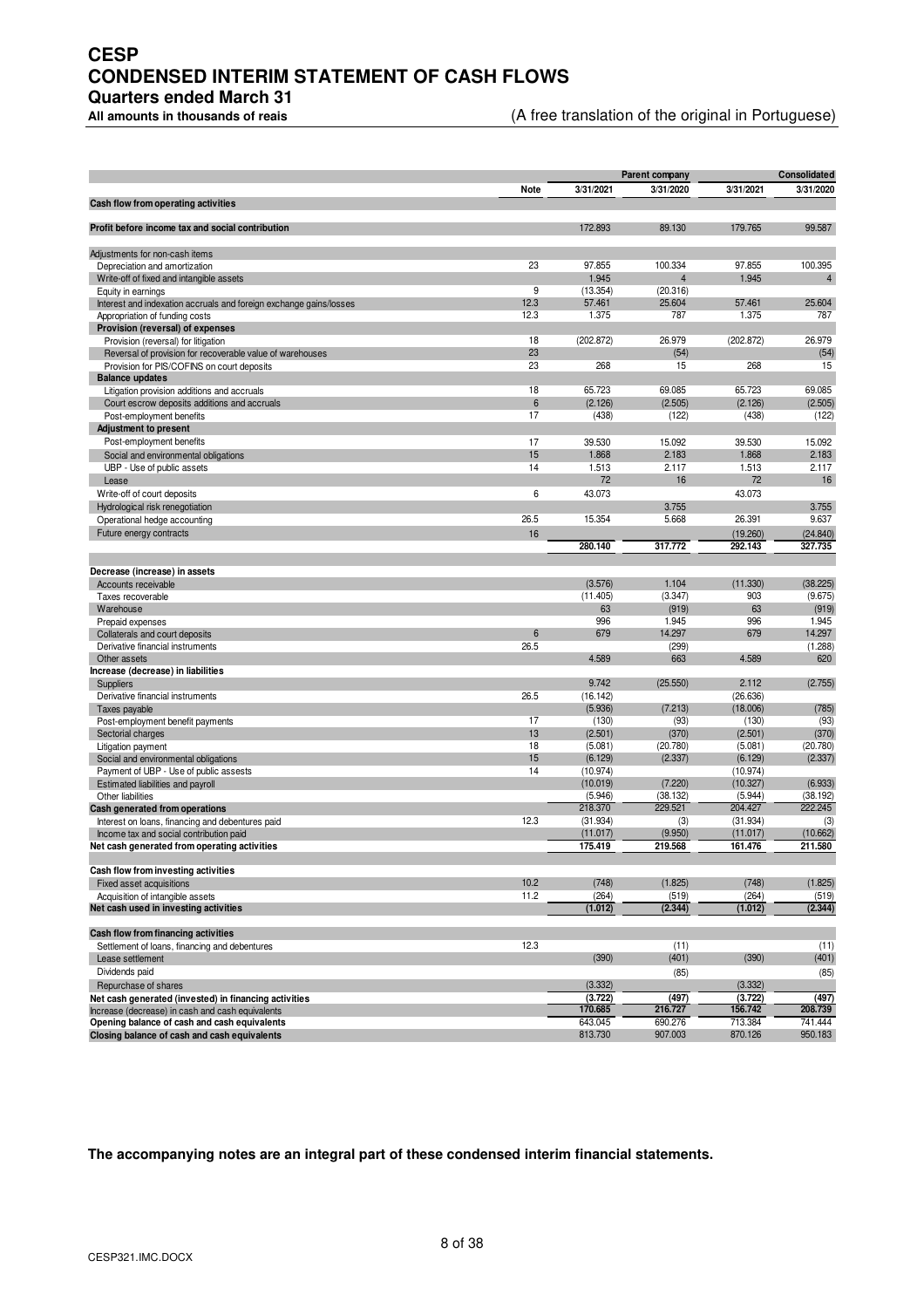# **CESP CONDENSED INTERIM STATEMENT OF VALUE ADDED**

**Quarters ended March 31** 

(A free translation of the original in Portuguese)

|                                                               |             |                      | Parent company    |                      | Consolidated     |  |
|---------------------------------------------------------------|-------------|----------------------|-------------------|----------------------|------------------|--|
|                                                               | <b>Note</b> | 2021                 | 2020              | 2021                 | 2020             |  |
| Generation of added value                                     |             |                      |                   |                      |                  |  |
| <b>Gross Revenue</b>                                          | 22          | 463.363              | 460.885           | 634.200              | 540.862          |  |
|                                                               |             | 463.363              | 460.885           | 634.200              | 540.862          |  |
| <b>Inputs</b>                                                 | 23          |                      |                   |                      |                  |  |
| Purchased energy                                              |             | 108.230              | 63.627            | 258.768              | 116.267          |  |
| Third party services                                          |             | 7.531                | 5.325             | 7.760                | 6.186            |  |
| <b>Materials</b>                                              |             | 536                  | 519               | 538                  | 517              |  |
| Other operating costs                                         |             | 1.967                | 2.415             | 2.021                | 2.415            |  |
|                                                               |             | 118.264              | 71.886            | 269.087              | 125.385          |  |
| <b>Gross added value</b>                                      |             | 345.099              | 388.999           | 365.113              | 415.477          |  |
| <b>Deductions</b>                                             |             |                      |                   |                      |                  |  |
| Depreciation and amortization                                 | 23          | 97.855               | 100.334           | 97.855               | 100.395          |  |
| Future energy contracts                                       | 16          |                      |                   | (19.260)             | (24.840)         |  |
|                                                               |             | 97.855               | 100.334           | 78.595               | 75.555           |  |
| Net added value generated                                     |             | 247.244              | 288.665           | 286.518              | 339.922          |  |
| <b>Transfers</b>                                              |             |                      |                   |                      |                  |  |
| Financial income                                              | 24          | 5.488                | 10.051            | 5.725                | 10.513<br>122    |  |
| Post-employment benefits                                      | 23          | 438                  | 122               | 438                  |                  |  |
| Equity in earnings                                            | 9<br>25     | 13.354               | 20.316            |                      |                  |  |
| Deferred income and social contribution taxes                 |             | (47.273)<br>(27.993) | (1.310)<br>29.179 | (53.801)<br>(47.638) | (8.697)<br>1.938 |  |
| Other                                                         | 23          |                      |                   |                      |                  |  |
| Provision (reversal) for litigation                           |             | 202.872              | (26.979)          | 202.872              | (26.979)         |  |
| Write-off of court deposits                                   |             | (39.781)             |                   | (39.781)             |                  |  |
| Provision for realizable value of warehouses                  |             |                      | 54                |                      | 54               |  |
| Provision for PIS/COFINS on court deposits                    |             | (268)                | (15)              | (268)                | (15)             |  |
| Insurance                                                     |             | (1.036)              | (2.250)           | (1.036)              | (2.250)          |  |
| Other net revenues                                            |             | (1.103)              | 192               | (1.468)              | 63               |  |
|                                                               |             | 160.684              | (28.998)          | 160.319              | (29.127)         |  |
| Value added to distribute                                     |             | 379.935              | 288.846           | 399.199              | 312.733          |  |
| Distribution of added value                                   |             |                      |                   |                      |                  |  |
| Personnel                                                     |             |                      |                   |                      |                  |  |
| Work remuneration                                             | 23          | 17.878               | 15.182            | 19.945               | 17.199           |  |
| Remuneration of key management personnel                      | 23          | 2.134                | 1.240             | 2.134                | 1.240            |  |
|                                                               |             | 20.012               | 16.422            | 22.079               | 18.439           |  |
| <b>Funders and rents</b>                                      |             |                      |                   |                      |                  |  |
| Interest and debt charges                                     | 24          | 57.461               | 25.604            | 57.461               | 25.604           |  |
| Other financial expenses                                      | 24          | 116.098              | 94.088            | 116.127              | 94.119           |  |
| Rentals                                                       | 23          | 253                  | 620               | 253                  | 663              |  |
|                                                               |             | 173.812              | 120.312           | 173.841              | 120.386          |  |
| Intrasectorial - Regulatory charges                           | 22          |                      |                   |                      |                  |  |
| Financial compensation for the use of water resources - CFURH |             | 10.228               | 13.456            | 10.228               | 13.456           |  |
| Global Reversion Reserve - RGR                                |             | 446                  | 843               | 446                  | 843              |  |
| Research and development - R&D                                |             | 4.184                | 3.933             | 4.184                | 3.933            |  |
| Inspection fee for electricity services - TFSEE               |             | 1.330                | 1.229             | 1.330                | 1.229            |  |
|                                                               |             | 16.188               | 19.461            | 16.188               | 19.461           |  |
| <b>Taxes and social contributions</b>                         |             |                      |                   |                      |                  |  |
| Federal                                                       |             | 54.104               | 78.815            | 71.272               | 100.611          |  |
| Municipal                                                     | 22          | 21                   | 23                | 21                   | 23               |  |
|                                                               |             | 54.125               | 78.838            | 71.293               | 100.634          |  |
| <b>Shareholders</b>                                           |             |                      |                   |                      |                  |  |
| Realization of unrealized profit reserve                      |             | 115.798              | 53.813            | 115.798              | 53.813           |  |
|                                                               |             | 115.798              | 53.813            | 115.798              | 53.813           |  |
| <b>Distributed added value</b>                                |             | 379.935              | 288.846           | 399.199              | 312.733          |  |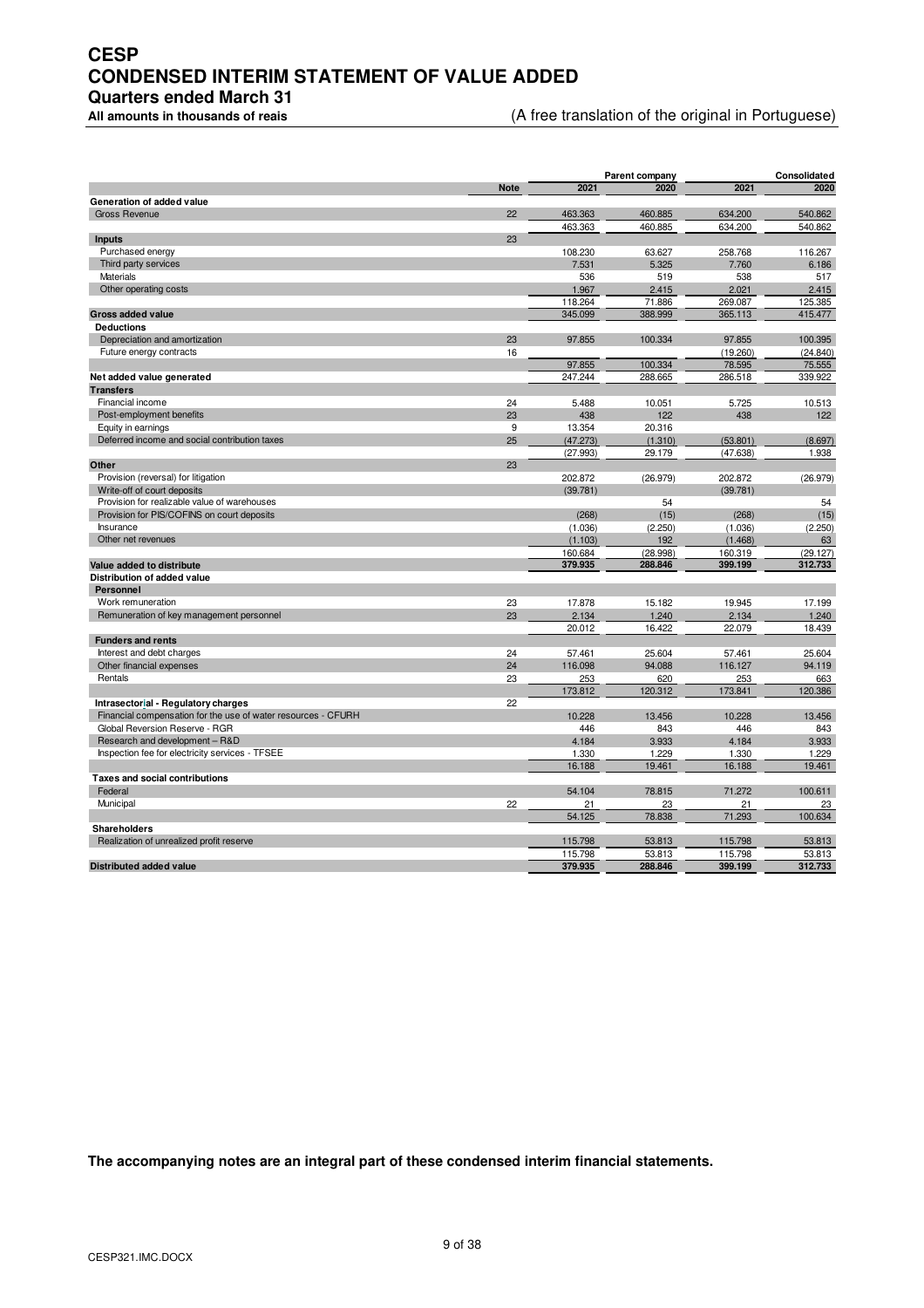### **All amounts in thousands of reais unless otherwise stated**

#### **1. Operations**

#### **1.1 The Company**

CESP - Companhia Energética de São Paulo ("CESP" or "the Company") is a publicly-held corporation headquartered in the city of São Paulo. The Company's controlling shareholder is VTRM Energia Participações S.A. ("VTRM"). Together with its subsidiary CESP Comercializadora de Energia ("CESP Comercializadora"), its main activities are the planning, construction and operation of power generation systems and energy trading. It carries out other complementary operational activities, such as forestation, reforestation and fish farming, as a means of protecting the environments modified by the construction of its hydroelectric dams and facilities.

The Company's shares are traded on B3 S.A. - Brasil, Bolsa, Balcão ("B3") and, since July 28, 2006, they have been traded on B3's Corporate Governance Level 1. Management continuously seeks to improve the quality of information provided to the market.

The Company is included in the IBrA, IBrX 100, IEE, IGCT, ICG, ITAG and UTIL indexes.

It currently has three hydroelectric power plants that operate under a price regime, having an installed capacity of 1,627 MW and physical guarantee of hydro power projects of 935 MW (mean).

Upon being awarded a new concession for the Engenheiro Sérgio Motta Hydroelectric Power Plant (Porto Primavera) ("HPP Porto Primavera"), extending the concession to 2049, the Company's classification was changed from a power generation utility under public concession to an independent power generation concession holder. It continues to be regulated and supervised by the National Electric Energy Agency ("ANEEL"), an autarchy under the Ministry of Mines and Energy ("MME"). The operation of its plants is integrated with the National Operator of the Electric System ("ONS"). Optimal distribution of power as generated by the plants is managed by ONS, as shown in the table for gross power generation below:

|                 | Gross generation in MWh (*) |                         |  |
|-----------------|-----------------------------|-------------------------|--|
| <b>Usinas</b>   | 1 <sup>st</sup> Quarter     | 1 <sup>st</sup> Quarter |  |
| Porto Primavera | 1,872,861                   | 2,387,980               |  |
| Paraibuna       | 7.140                       | 23,401                  |  |
| Jaguari         |                             | 3,007                   |  |
|                 | 1,880,001                   | 2,414,388               |  |

(\*) Data related to power and energy volumes not reviewed by independent auditors

#### **1.2 Main events that occurred during the quarter ended March 31, 2021**

#### **a) Provisional extension of the HPP Paraibuna concession**

On 02/11/2021, the Board of Directors approved (i) the terms proposed in Official Letter 36/2021 for the addendum to Concession Contract No. 3/2004 providing for the temporary extension of the concession of HPP Paraibuna by six months; the new term was established upon signing the "Term of Acceptance of Concession Extension Period and Withdrawal and Waiver to the Right to Argue the Exemption from, or Mitigation of Hydrological Risks related to the Power Reallocation Mechanism - MRE" addendum after the final calculations by ANEEL; and (ii) the submission of a statement to ANEEL, advising that the Company is not interested in pursuing a 30-year extension of the HPP Paraibuna concession and, accordingly, this will be terminated once the definitive extension is concluded and compensation as provided in Law no. 14,052/2020 sought.

#### **b) Approval of the proposal for payment of dividends**

The March 31, 2021 Annual Shareholders Meeting approved Management's proposal for payment of dividends for the year ended December 31, 2020, of R\$ 850,164 (R\$ 150,000 referring to interest on own capital and R \$ 700,164 referring to dividends), to be paid in Brazilian Reais in two instalments, the first of which on April 15, 2021 and the second in the amount of R\$ 250,164 on September 15, 2021. Interest on own capital (JCP) considers the existing shareholding position at the end of B3's trading session on December 21, 2020 ("base date") and dividends paid consider April 1, 2021 as "base date" , respecting the negotiations carried out until that day, inclusive. The Company's shares were traded "ex-JCP" on December 22, 2020 and "ex-dividends" as of April 5, 2021, inclusive.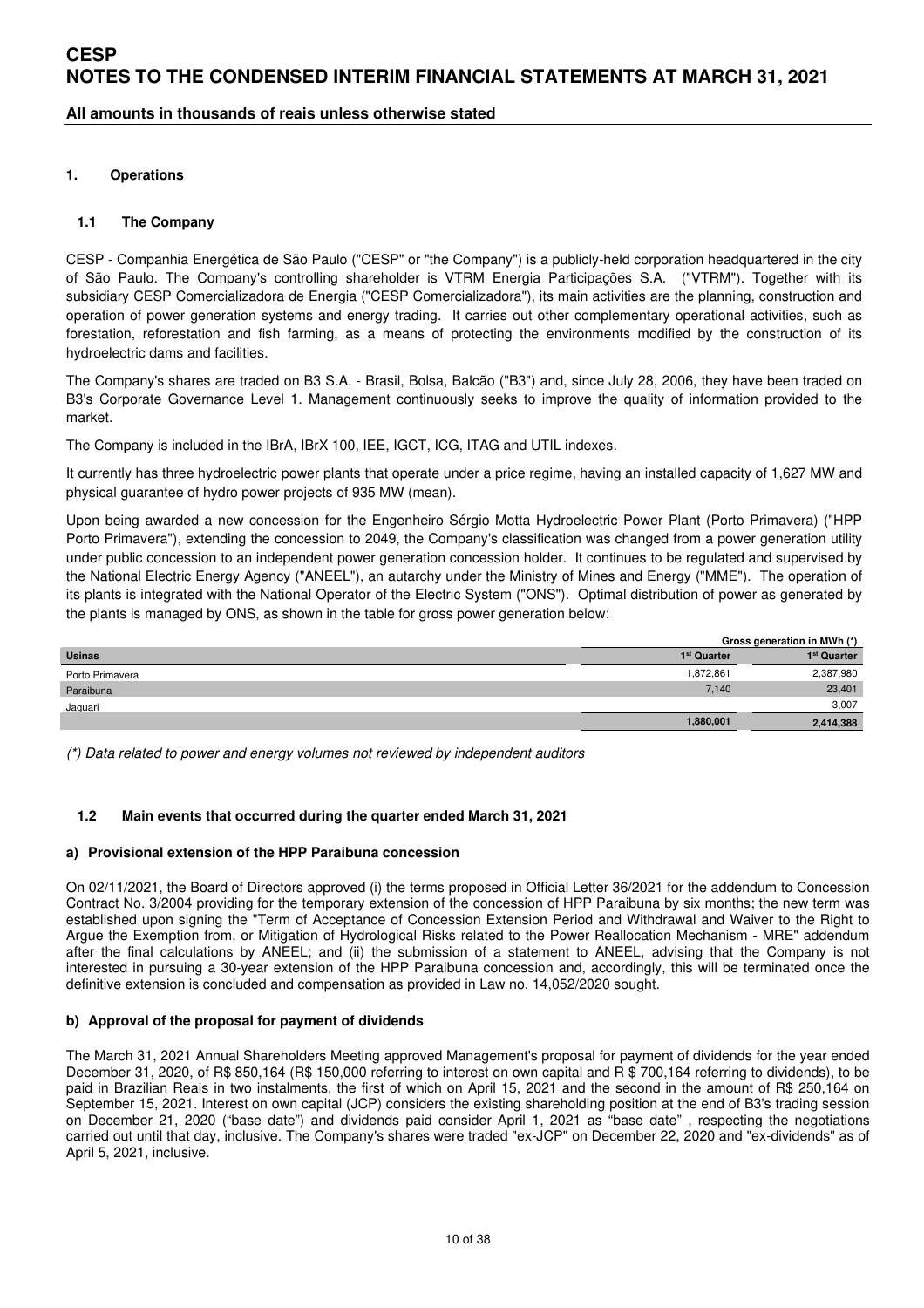### **All amounts in thousands of reais unless otherwise stated**

#### **c) GSF (Generation Scaling Factor)**

As disclosed in the individual and consolidated financial statements for the year ended December 31, 2020 (Note 1.2 (i)), the Company follows the regulatory process of Law No. 14.052 of 09/09/2020, which establishes new conditions for the renegotiation of the hydrological risk of electricity generation, providing for the compensation of generators by extending the term of concession of their grants due to non-hydrological risks that negatively affect the GSF after 2012.

As foreseen in the published schedule, on March 1, 2021, CCEE released the calculations for the extension of the plant grants renegotiated for the hydrological risk of the Free Trade Environment - ACL based on ANEEL Normative Resolution 895/2020 ("Resolution ") in force. The results were sent to ANEEL for analysis and the 30-day joining option initiated. However, the option has not yet occurred due to new conditions being stipulated for agents and associations in the ANEEL sector for the renegotiation of the hydrological risk and consequent amendment of the Resolution.

Hence, as the funds are in progress and the amounts disclosed by the CCEE are subject to change, the Company awaits the final calculations for joining and accounting recognition.

In a meeting held on March 29, 2021, the Board of Directors approved:

- i. the terms proposed in Official Letter 36/2021, agreeing to sign an amendment to the Concession Contract No. 3/2004 to provide for a provisional six months extension of the Paraibuna HPP concession (Note 1.2 (a));
- ii. renegotiation of the hydrological risk for the two Paraibuna and Porto Primavera plants and the consequent extension of the concession following the compensation provided for under Law No. 14.052 / 2020.

#### **d) Effects of the pandemic caused by the new Coronavirus (COVID-19)**

The Company and its subsidiary have experience no material detrimental effects from COVID-19 on their operations nor impacts on settlement of rights and obligations, as well as there is no change in the position disclosed in the individual and consolidated financial statements for the year ended December 31, 2020.

#### **2. Presentation of the parent company and consolidated financial statements and summary of significant accounting policies**

The condensed interim financial statements at March 31, 2021 have been prepared in accordance with the accounting pronouncement CPC 21 (R1) - Interim Financial Reporting and the international accounting standard IAS 34 - Interim Financial Reporting, as issued by the International Accounting Standards Board ("IASB"), applicable to the preparation of Quarterly Information - ITR, and presented in a manner consistent with the standards issued by the Brazilian Securities Commission ("CVM"). Accordingly, this quarterly information considers circular letter CVM/SNC/SEP 003 of April 28, 2011, which allows entities to present selected explanatory notes to avoid repeating the same information provided in the annual financial statements.

The condensed interim financial statements at March 31, 2021, therefore, does not incorporate all the notes and disclosures required by the standards for the annual financial statements and should be read in conjunction with the annual financial statements at December 31, 2020, available on the Investor Relations page (www.ri.cesp.com.br) and with B3. The condensed interim financial statements are prepared in accordance with the International Financial Reporting Standards (IFRS), as issued by the International Accounting Standards Board (IASB), and in accordance with the accounting practices adopted in Brazil issued by the Accounting Pronouncements Committee ("CPC").

All information significant to the condensed interim financial statements is disclosed and is consistent with the information utilized by management in the performance of its duties.

The Company's Board of Directors approved the parent company and consolidated condensed interim financial statements for issue on April 27, 2021.

#### **2.1 Consolidation**

The Company obtained authorization from ANEEL to operate as an electricity trading agent within the scope of the Power Trading Chamber ("CCEE"), through CESP Comercializadora. Following the start of the electricity trading operations in January 2020, the Company also discloses its consolidated financial statements.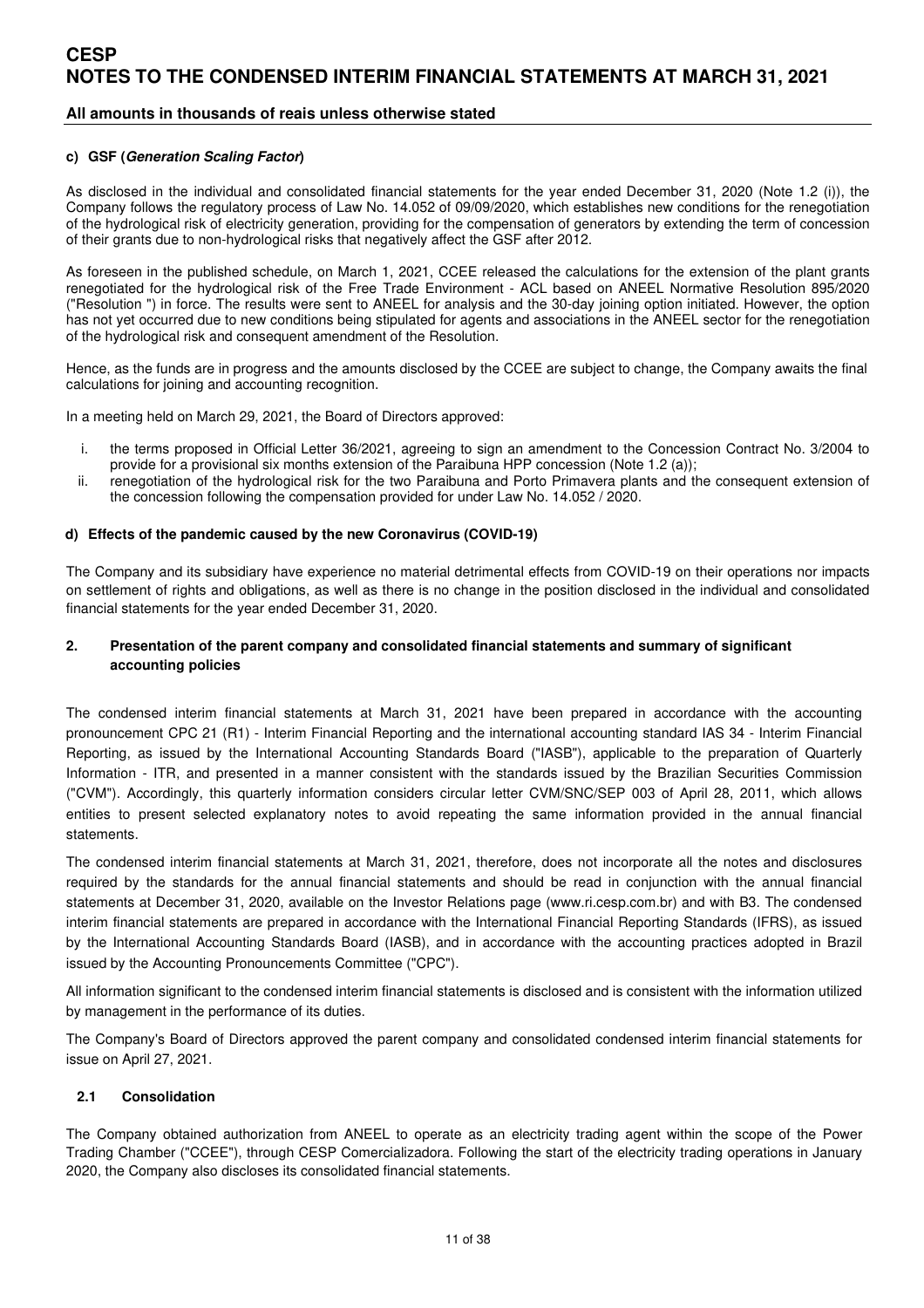### **All amounts in thousands of reais unless otherwise stated**

The Company controls (i.e. it is exposed or has rights to variable returns from its involvement with the investee and has the ability to direct the significant activities of the investee) and therefore consolidates CESP Comercializadora.

Transactions, balances and gains or losses on transactions between the subsidiary and the Company are eliminated.

#### **2.2 Significant accounting policies**

The condensed interim financial statements were prepared in a manner consistent with the accounting policies disclosed in the annual financial statements for the year ended December 31, 2020.

Accounting estimates and judgments are continually evaluated and are based on historical experience and other factors, including expectations of future events that are believed to be reasonable under the circumstances.

Note that in the "Statement of Changes in Shareholders' Equity" table of the EmpresasNet System of the CVM, the equity valuation adjustment, though not corresponding to "Other Comprehensive Income," is presented in the column with this indication because there is not a more appropriate option to present said transaction in the standard statement of CVM.

#### **2.3 Functional Currency and Presentation Currency**

The Company's functional and presentation currency is the Brazilian Real/Reais (R\$ or BRL).

#### **3. Cash and cash equivalents**

Cash and cash equivalents include deposits in current bank accounts and government securities or financial institutions, linked to the interbank deposit remuneration rate.

|                                 |           | <b>Parent company</b> |           | <b>Consolidated</b> |
|---------------------------------|-----------|-----------------------|-----------|---------------------|
| Average rate of<br>remuneration | 3/31/2021 | 12/31/2020            | 3/31/2021 | 12/31/2020          |
|                                 |           |                       |           |                     |
|                                 | 188       | 1,473                 | 296       | 1,579               |
|                                 |           |                       |           |                     |
| 101.09% of CDI                  | 578.214   | 469.680               | 619.755   | 539,913             |
| 103.07% of DCI                  | 180.237   | 155.079               | 180.237   | 155,079             |
| 103.07% of CDI                  |           | 16,813                |           | 16,813              |
| 71.06% of CDI                   | 55,091    |                       | 69,838    |                     |
|                                 | 813,542   | 641,572               | 869,830   | 711,805             |
|                                 | 813,730   | 643,045               | 870,126   | 713,384             |
|                                 |           |                       |           |                     |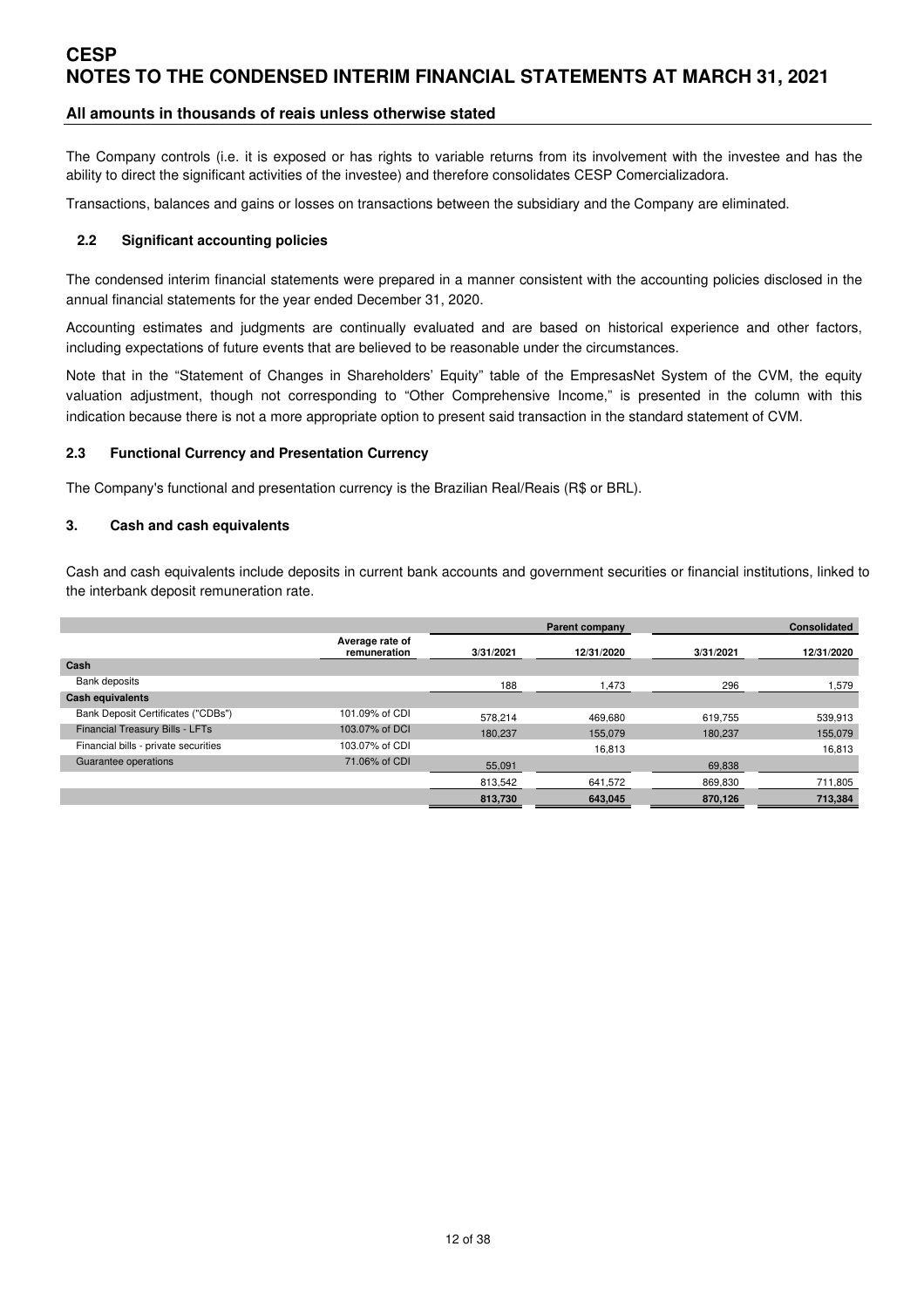**All amounts in thousands of reais unless otherwise stated** 

#### **4. Trade receivables**

#### **4.1 Composition**

|                                                 |           | Parent company |           | Consolidated |
|-------------------------------------------------|-----------|----------------|-----------|--------------|
|                                                 | 3/31/2021 | 12/31/2020     | 3/31/2021 | 12/31/2020   |
|                                                 |           |                |           |              |
| <b>Bilateral contracts</b>                      | 83,182    | 73,382         | 186,994   | 66,341       |
| Bilateral contracts - related parties (Note 22) | 42,278    | 40,980         | 5,761     | 7,562        |
| Energy auctions                                 | 58,783    | 58,360         | 58,783    | 58,360       |
| Supply under quota system                       | 2,036     | 2,953          | 2,036     | 2,953        |
|                                                 | 186,279   | 175,675        | 253,574   | 235,216      |
|                                                 |           |                |           |              |
| (-) Allowance for loan losses                   | (6, 208)  | (6, 208)       | (6, 208)  | (6, 208)     |
|                                                 | 180,071   | 169,467        | 247,366   | 229,008      |
|                                                 |           |                |           |              |
| Free Energy (RTE)                               | 13,712    | 13,712         | 13,712    | 13,712       |
| Short-term energy                               | 36,781    | 43,809         | 36,781    | 43,809       |
|                                                 | 50,493    | 57,521         | 50,493    | 57,521       |
|                                                 |           |                |           |              |
| (-) Allowance for loan losses                   | (13, 712) | (13, 712)      | (13, 712) | (13, 712)    |
|                                                 | 36,781    | 43,809         | 36,781    | 43,809       |
|                                                 |           |                |           |              |
|                                                 | 216,852   | 213,276        | 284,147   | 272,817      |

# **4.2 Maturities of accounts receivable**

|                                |           | Parent company | <b>Consolidated</b> |            |  |
|--------------------------------|-----------|----------------|---------------------|------------|--|
|                                | 3/31/2021 | 12/31/2020     | 3/31/2021           | 12/31/2020 |  |
| Due                            | 216,852   | 213,276        | 284.147             | 272.817    |  |
| Overdue for more than 360 days | 19.920    | 19.920         | 19,920              | 19,920     |  |
|                                | 236,772   | 233196         | 304,067             | 292.737    |  |

Amounts overdue for more than 360 days are fully provisioned as doubtful debts. In addition, management has not identified the risk of prospective loss

### **5. Other assets**

|                                              |                         | Parent company |           | Consolidated |
|----------------------------------------------|-------------------------|----------------|-----------|--------------|
|                                              | 12/31/2020<br>3/31/2021 |                | 3/31/2021 | 12/31/2020   |
|                                              |                         |                |           |              |
| Current                                      |                         |                |           |              |
| Sundry credits                               | 31,301                  | 31,301         | 31,301    | 31,301       |
| (-) Estimated loss with non-performing loans | (31, 301)               | (31, 301)      | (31, 301) | (31, 301)    |
| Project orders - R&D                         | 52,865                  | 52,685         | 52,865    | 52,685       |
| Advances to Vivest (Note 20)                 | 12,806                  | 12,536         | 12,806    | 12,536       |
| Transfer to receive Nexa (Note 20)           |                         | 3,482          |           | 3,482        |
| Other                                        | 752                     | 781            | 777       | 806          |
|                                              | 66,423                  | 69,484         | 66,448    | 69,509       |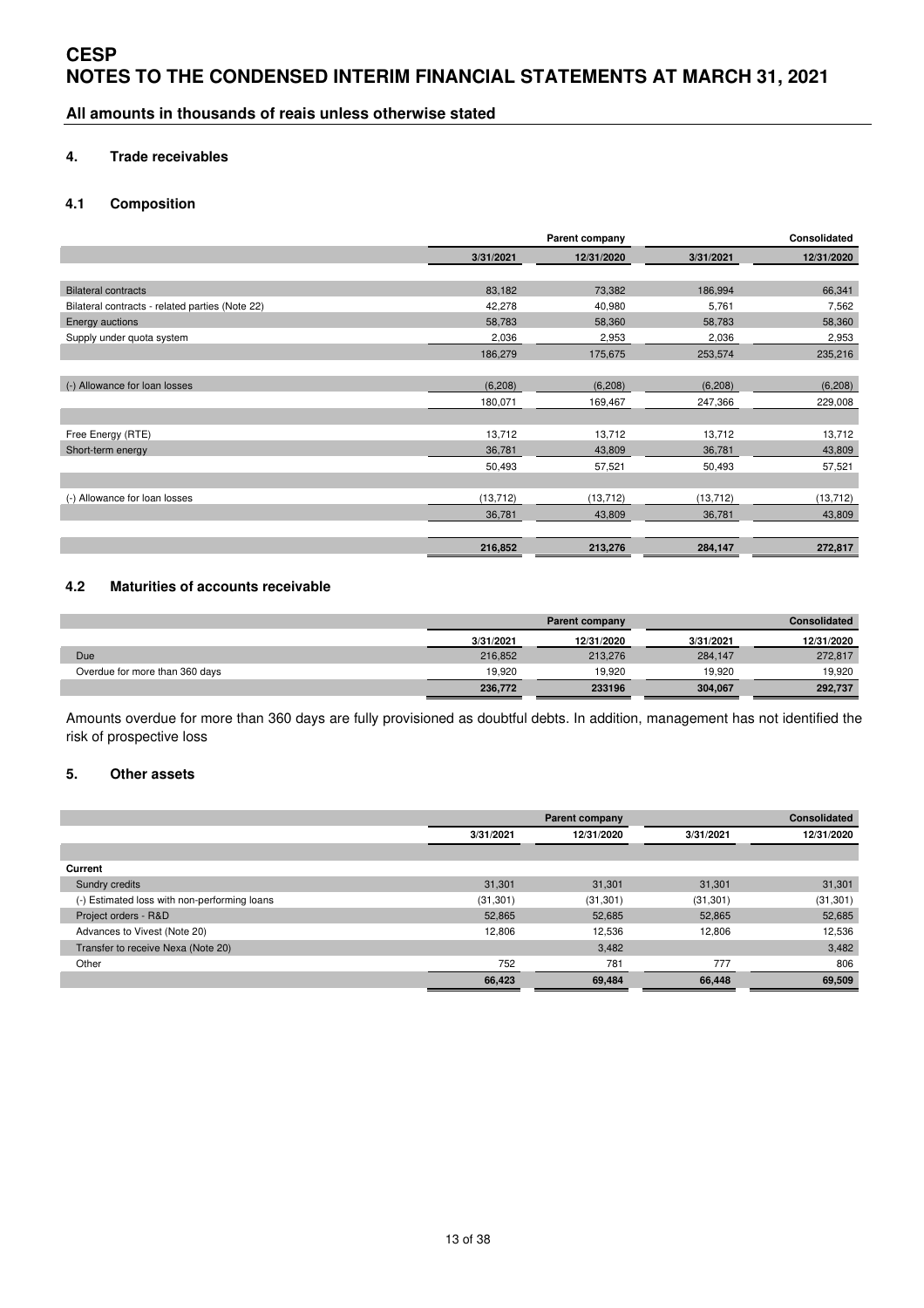**All amounts in thousands of reais unless otherwise stated** 

#### **6. Collaterals and judicial deposits**

|                      |                          |                   |                 |                                 |                         |                    |              | <b>Parent company and Consolidated</b> |
|----------------------|--------------------------|-------------------|-----------------|---------------------------------|-------------------------|--------------------|--------------|----------------------------------------|
|                      |                          |                   |                 |                                 |                         |                    | 3/31/2021    | 3/31/2020                              |
|                      | <b>Civil</b><br>lawsuits | Labor<br>lawsuits | Tax<br>lawsuits | <b>Environmental</b><br>actions | Other court<br>deposits | <b>Collaterals</b> | <b>Total</b> | <b>Total</b>                           |
| Opening balance      | 163.476                  | 37.340            | 11.642          | 43.040                          | 3.267                   | 1.731              | 260.496      | 343.979                                |
| <b>Additions</b>     | 138                      | 483               | 2.070           | 60                              |                         | 5                  | 2.756        |                                        |
| Upgrades             | 1.120                    | 907               | 39              | 43                              | 11                      | 6                  | 2.126        | 2.505                                  |
| Converted / Raised   | (1.311)                  | (2.108)           | (16)            |                                 |                         |                    | (3.435)      | (14.297)                               |
| (-) Write-offs       | (41.865)                 | (1.208)           |                 |                                 |                         |                    | (43.073)     |                                        |
| <b>Final balance</b> | 121.558                  | 35.414            | 13.735          | 43.143                          | 3.278                   | 1.742              | 218,870      | 332.187                                |

The reduction in the amount of judicial deposits occurred, mainly, due to the write-off of civil deposits, which is a result of the progress in the process of analyzing the liability litigation and the judicial deposits corresponding to the processes by the Company.

### **7. Deferred income tax and social contribution**

### **7.1 Composition**

|                                                             |           |            |           |                 |           | Parent company   |
|-------------------------------------------------------------|-----------|------------|-----------|-----------------|-----------|------------------|
|                                                             |           | Assets (a) |           | Liabilities (b) |           | Net assets (a-b) |
|                                                             | 3/31/2021 | 12/31/2020 | 3/31/2021 | 12/31/2020      | 3/31/2021 | 12/31/2020       |
| Income tax and social contribution                          |           |            |           |                 |           |                  |
| Effect on profit or loss                                    |           |            |           |                 |           |                  |
| Deferred income tax and social contribution                 | 1,036,717 | 1,040,974  |           |                 | 1,036,717 | 1,040,974        |
| Indexation of judicial deposits                             |           |            | 66,729    | 66,781          | (66, 729) | (66, 781)        |
| Provision for legal claims                                  | 546,049   | 594,407    |           |                 | 546,049   | 594,407          |
| Provision for impairment - CPC 01                           | 508,951   | 508,951    |           |                 | 508,951   | 508,951          |
| Provision regulatory assets                                 | 461,031   | 461,031    |           |                 | 461,031   | 461,031          |
| Operational hedge accounting                                | 1,903     | 2,170      |           |                 | 1,903     | 2,170            |
| Post-employment benefits                                    | 13,247    |            |           |                 | 13,247    |                  |
| Other provisions                                            | 79,823    | 84,960     | 4,652     | 5,801           | 75,171    | 79,159           |
|                                                             | 2,647,721 | 2,692,493  | 71,381    | 72,582          | 2,576,340 | 2,619,911        |
| Effect on other comprehensive income                        |           |            |           |                 |           |                  |
| Operating hedge accounting                                  | 25,019    | 19,915     |           |                 | 25,019    | 19,915           |
| Deemed cost of property, plant and equipment (Note<br>21.3) | 470,060   | 473,762    |           |                 | 470,060   | 473,762          |
| Post-employment benefits                                    | 820,209   | 820,209    |           |                 | 820,209   | 820,209          |
|                                                             | 1,315,288 | 1,313,886  |           |                 | 1,315,288 | 1,313,886        |
| <b>Total recognized</b>                                     | 3,963,009 | 4,006,379  | 71,381    | 72,582          | 3,891,628 | 3,933,797        |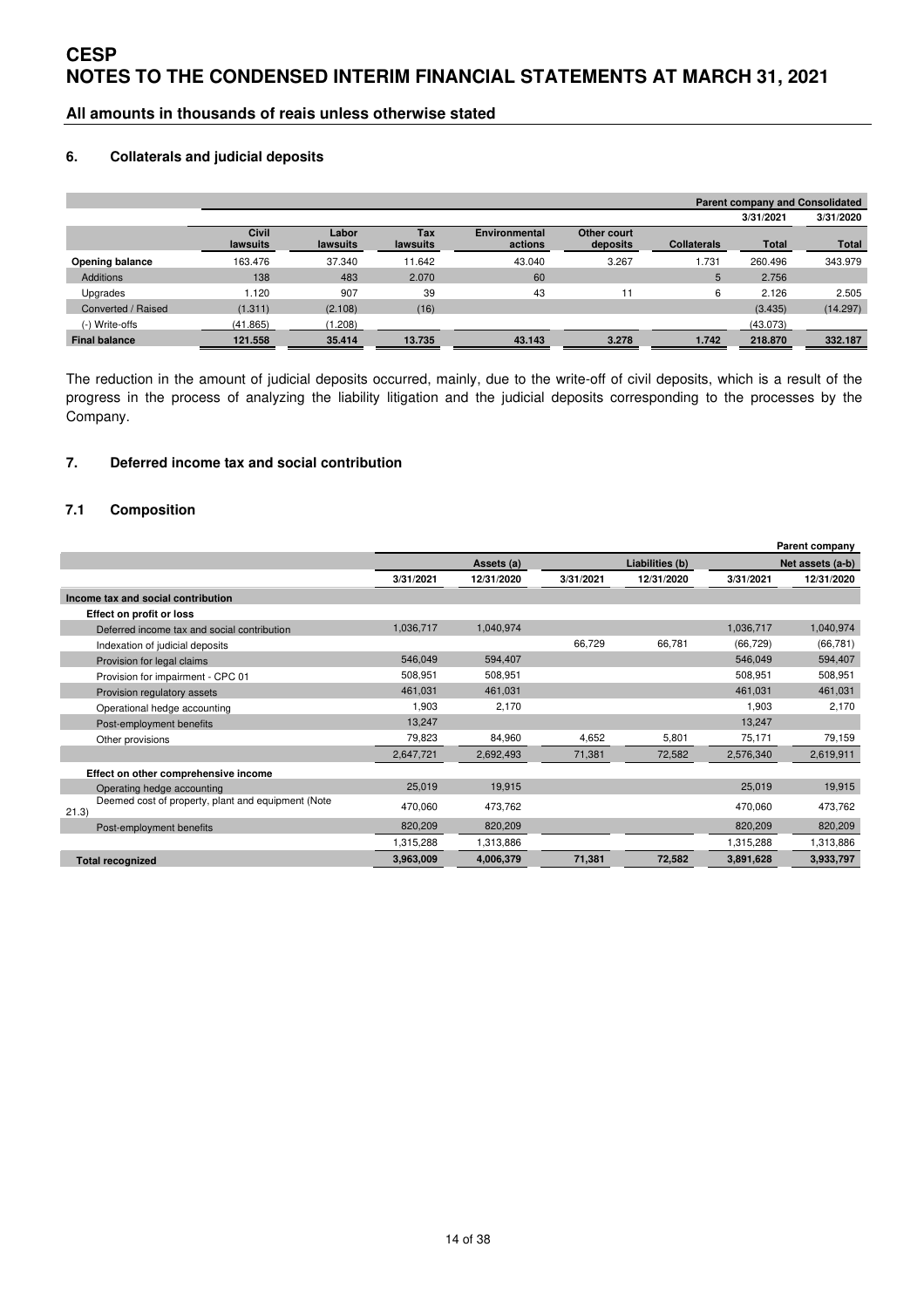### **All amounts in thousands of reais unless otherwise stated**

|                                                            |           |            |           |                 |                  | <b>Consolidated</b> |
|------------------------------------------------------------|-----------|------------|-----------|-----------------|------------------|---------------------|
|                                                            |           | Assets (a) |           | Liabilities (b) | Net assets (a-b) |                     |
|                                                            | 3/31/2021 | 12/31/2020 | 3/31/2021 | 12/31/2020      | 3/31/2021        | 12/31/2020          |
| Income tax and social contribution                         |           |            |           |                 |                  |                     |
| Effect on profit or loss                                   |           |            |           |                 |                  |                     |
| Deferred income tax and social contribution                | 1,036,717 | 1,040,974  |           |                 | 1,036,717        | 1,040,974           |
| Indexation of judicial deposits                            |           |            | 66,729    | 66,781          | (66, 729)        | (66, 781)           |
| Provision for legal claims                                 | 546.049   | 594,407    |           |                 | 546.049          | 594,407             |
| Provision for impairment - CPC 01                          | 508,951   | 508,951    |           |                 | 508,951          | 508,951             |
| Provision regulatory assets                                | 461,031   | 461,031    |           |                 | 461,031          | 461,031             |
| Operational hedge accounting                               | 1.903     | 2,170      |           |                 | 1.903            | 2,170               |
| Post-employment benefits                                   | 13.247    |            |           |                 | 13.247           |                     |
| Future energy contracts                                    | 743       | 7.291      |           |                 | 743              | 7,291               |
| Other provisions                                           | 79,898    | 84,960     | 4.652     | 5,801           | 75,246           | 79,159              |
|                                                            | 2,649,098 | 2,701,209  | 71,381    | 72,582          | 2,578,527        | 2,628,627           |
| Effect on other comprehensive income                       |           |            |           |                 |                  |                     |
| Operating hedge accounting                                 | 40,108    | 32,082     |           |                 | 40,108           | 32,082              |
| Deemed cost of property, plant and equipment (Note<br>21.3 | 470.060   | 473.762    |           |                 | 470,060          | 473,762             |
| Post-employment benefits                                   | 820.209   | 820.209    |           |                 | 820,209          | 820,209             |
|                                                            | 1,330,377 | 1,326,053  |           |                 | 1,330,377        | 1,326,053           |
| <b>Total recognized</b>                                    | 3,980,286 | 4,027,262  | 71,381    | 72,582          | 3.908.904        | 3,954,680           |

# **7.2 Realization of the deferred income tax and social contribution balance**

Based on projections, the assets are expected to be realized as follows:

|                                       |           |                  |                         |                         |                  |                 |                        | Parent company |
|---------------------------------------|-----------|------------------|-------------------------|-------------------------|------------------|-----------------|------------------------|----------------|
|                                       | 2021      | 2022 and<br>2023 | <b>2024 and</b><br>2025 | <b>2026 and</b><br>2027 | 2028 and<br>2029 | 2030 to<br>2034 | <b>From</b><br>2035(a) | Total          |
|                                       |           |                  |                         |                         |                  |                 |                        |                |
| Tax losses                            | 47,301    | 109,347          | 82,996                  | 132,860                 | 144,590          | 242,733         | 276,890                | 1,036,717      |
| Court deposits additions and accruals | (12, 474) | (21, 115)        | (21, 193)               | (11, 947)               |                  |                 |                        | (66, 729)      |
| Litigation provision                  | 102,074   | 172,790          | 173,421                 | 97,764                  |                  |                 |                        | 546,049        |
| Allowance for impairment - CPC 01     | 13,163    | 35,100           | 35,100                  | 35,100                  | 35,100           | 87,750          | 267,638                | 508,951        |
| Regulatory asset provision            | 65,862    | 131,723          | 131,723                 | 131,723                 |                  |                 |                        | 461,031        |
| Hedge accounting                      | 1,903     |                  |                         |                         |                  |                 |                        | 1,903          |
| Post-employment benefits              | 13,247    |                  |                         |                         |                  |                 |                        | 13,247         |
| Other provisions                      | 48,731    | 7,783            | 7,685                   | 7,314                   | 3,658            |                 |                        | 75,171         |
|                                       | 279,807   | 435,628          | 409,732                 | 392,814                 | 183,348          | 330,483         | 544,528                | 2,576,340      |
|                                       |           |                  |                         |                         |                  |                 |                        |                |
|                                       |           |                  |                         |                         |                  |                 |                        |                |
| <b>Hedge Accounting</b>               | 21,830    | 3,189            |                         |                         |                  |                 |                        | 25,019         |
| Assigned cost of fixed assets         | 12,156    | 32,418           | 32,418                  | 32,418                  | 32,418           | 81,045          | 247,187                | 470,060        |
|                                       | 33,986    | 35,607           | 32,418                  | 32,418                  | 32,418           | 81,045          | 247,187                | 495,079        |
|                                       | 313,793   | 471,235          | 442,150                 | 425,232                 | 215,766          | 411,528         | 791,715                | 3,071,419      |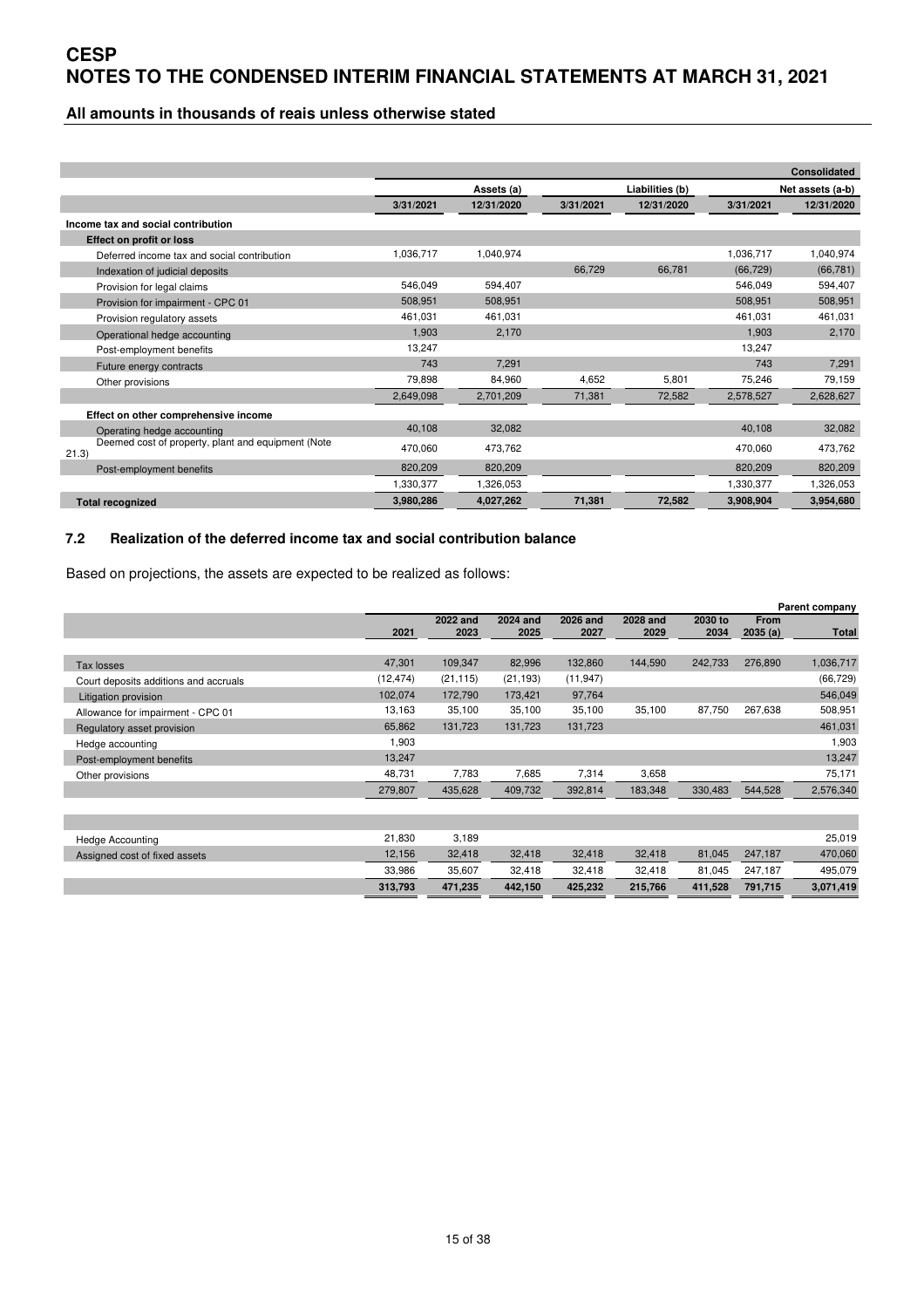### **All amounts in thousands of reais unless otherwise stated**

|                                              |           |                  |                  |                  |                  |                 |                 | <b>Consolidated</b> |
|----------------------------------------------|-----------|------------------|------------------|------------------|------------------|-----------------|-----------------|---------------------|
|                                              | 2021      | 2022 and<br>2023 | 2024 and<br>2025 | 2026 and<br>2027 | 2028 and<br>2029 | 2030 to<br>2034 | From<br>2035(a) | Total               |
|                                              |           |                  |                  |                  |                  |                 |                 |                     |
| Tax losses                                   | 47,301    | 109,347          | 82,996           | 132,860          | 144,590          | 242,733         | 276,890         | 1,036,717           |
| Court deposits additions and accruals        | (12, 474) | (21, 115)        | (21, 193)        | (11, 947)        |                  |                 |                 | (66, 729)           |
| Litigation provision                         | 102,074   | 172,790          | 173,421          | 97,764           |                  |                 |                 | 546,049             |
| Allowance for impairment - CPC 01            | 13,163    | 35,100           | 35,100           | 35,100           | 35,100           | 87,750          | 267,638         | 508,951             |
| Regulatory asset provision                   | 65,862    | 131,723          | 131,723          | 131,723          |                  |                 |                 | 461,031             |
| Operational hedge accounting                 | 3,272     |                  |                  |                  |                  |                 |                 | 3,272               |
| Post-employment benefits                     | 13,247    |                  |                  |                  |                  |                 |                 | 13,247              |
| Future energy contracts                      | 743       |                  |                  |                  |                  |                 |                 | 743                 |
| Other provisions                             | 48,806    | 7,783            | 7,685            | 7,314            | 3,658            |                 |                 | 75,246              |
|                                              | 281,994   | 435,628          | 409,732          | 392,814          | 183,348          | 330,483         | 544,528         | 2,578,527           |
|                                              |           |                  |                  |                  |                  |                 |                 |                     |
| Realization of deferred tax assets to income |           |                  |                  |                  |                  |                 |                 |                     |
| Hedge accounting                             | 35,204    | 4,904            |                  |                  |                  |                 |                 | 40,108              |
| Assigned cost of fixed assets                | 12,156    | 32,418           | 32,418           | 32,418           | 32,418           | 81,045          | 247,187         | 470,060             |
|                                              | 47,360    | 37,322           | 32,418           | 32,418           | 32,418           | 81,045          | 247,187         | 510,168             |
|                                              | 329,354   | 472,950          | 442,150          | 425,232          | 215,766          | 411,528         | 791,715         | 3,088,695           |

a) Income tax and social contribution is limited to the concession period of the HPP Porto Primavera.

#### **8. Indemnification assets**

|                                           |             |               |            | <b>Parent company and Consolidated</b> |              |  |
|-------------------------------------------|-------------|---------------|------------|----------------------------------------|--------------|--|
|                                           |             |               |            | 3/31/2021                              | 12/31/2020   |  |
|                                           | Três Irmãos | Ilha Solteira | Jupiá      | Total                                  | <b>Total</b> |  |
| <b>Breakdown of indemnification asset</b> |             |               |            |                                        |              |  |
| Indemnification asset                     | 3,529,080   | 2.165.858     | 642.318    | 6.357.027                              | 6,357,027    |  |
| Impairment adjustment                     |             | (1,657,484)   | (337, 826) | (1.995, 310)                           | (1,995,310)  |  |
| Contingent asset adjustment               | (1,811,718) | (506, 346)    | (304, 492) | (2,622,556)                            | (2,622,556)  |  |
| Total provisions                          | (1,811,718) | (2, 163, 830) | (642, 318) | (4,617,866)                            | (4,617,866)  |  |
| Indemnification asset (net)               | 1,717,362   | 2,028         |            | 1,739,161                              | 1,739,161    |  |

Refers to the amount receivable from the Federal Government arising from indemnification rights upon termination of the Três Irmãos, Jupiá and Ilha Solteira plant concessions. As further detailed in Note 12 of the financial statements for the year ended December 31, 2019, the Company is seeking through the courts the determination of the amounts of the indemnifiable assets and manner by which they are to be received.

#### **9. Investments**

#### **9.1 Composition**

|                                            |                              |                            |                                                              |           |                |                         | <b>Parent company</b> |
|--------------------------------------------|------------------------------|----------------------------|--------------------------------------------------------------|-----------|----------------|-------------------------|-----------------------|
|                                            | Information - March 31, 2021 |                            |                                                              |           | <b>Balance</b> | Income<br>equity method |                       |
| Investments evaluated by the equity method | <b>Net</b><br>worth          | Net income<br>for the year | Percentage<br>of voting<br>and total<br>participation<br>(%) | 3/31/2021 | 12/31/2020     | 3/31/2021               | 12/31/2020            |
| <b>Subsidiaries</b>                        |                              |                            |                                                              |           |                |                         |                       |
| CESP Comercializadora de Energia S.A.      | 38,861                       | 13.354                     | 100.00                                                       | 38,861    | 31.176         | 13.354                  | 20,316                |
|                                            |                              |                            |                                                              | 38,861    | 31.176         | 13.354                  | 20,316                |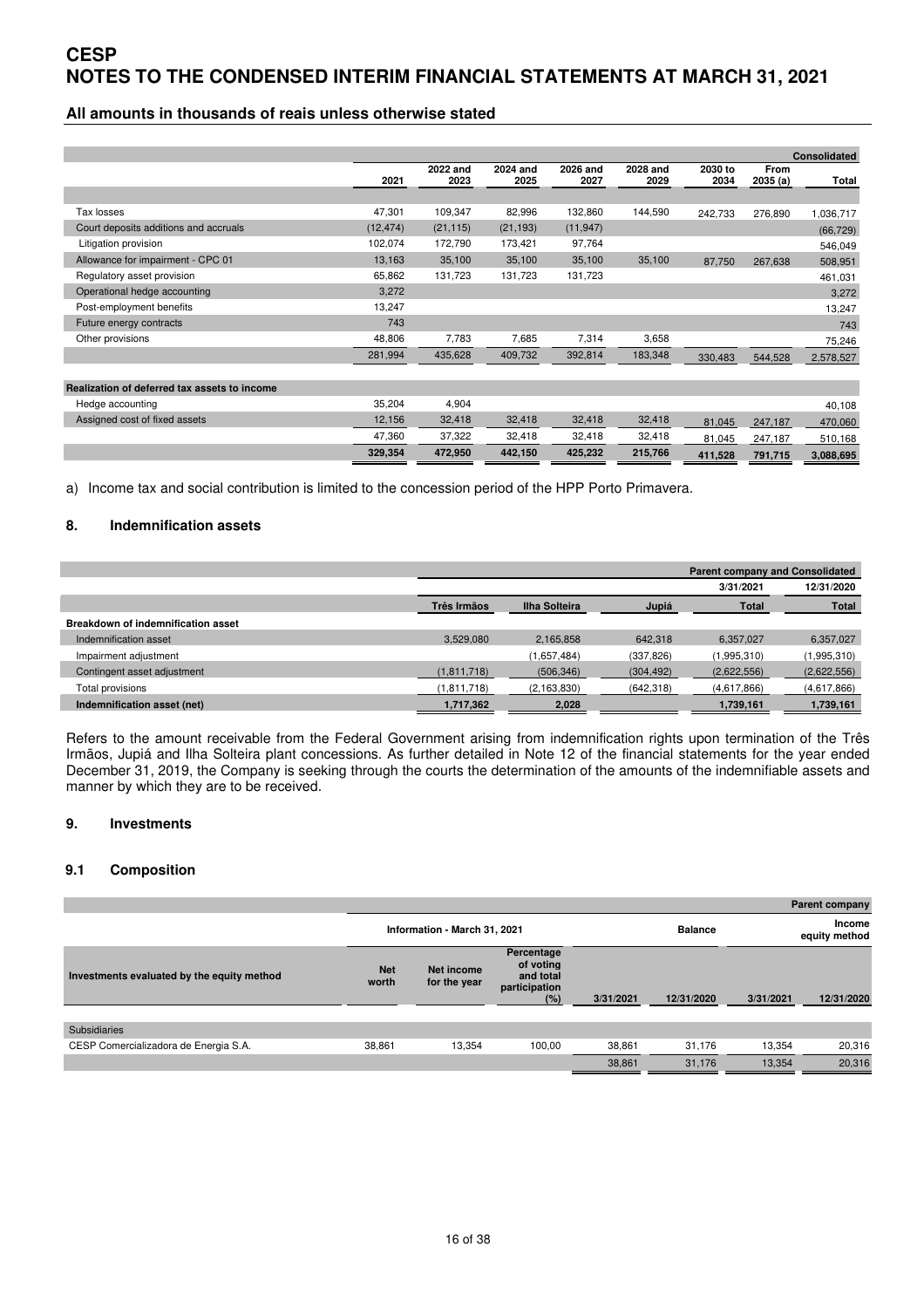**All amounts in thousands of reais unless otherwise stated** 

#### **9.2 Changes in account balances**

|                                                                 |           | Parent company |
|-----------------------------------------------------------------|-----------|----------------|
|                                                                 | 3/31/2021 | 12/31/2020     |
| Opening balance on 1/1/2021                                     | 31,176    | 51,102         |
| Equity the results of investees                                 | 13.354    | 20.316         |
| Equity valuation adjustment of derivative financial instruments | (5.669)   | (48, 381)      |
| Closing balance on 12/31/2020                                   | 38,861    | 23,037         |

#### **10. Property, plant and equipment**

#### **10.1 Breakdown**

|                                  |                              |                   |                                     |                                    | <b>Parent company and Consolidated</b> |            |
|----------------------------------|------------------------------|-------------------|-------------------------------------|------------------------------------|----------------------------------------|------------|
|                                  |                              |                   |                                     |                                    | 3/31/2021                              | 12/31/2020 |
|                                  | Annual<br>average<br>rates % | <b>Total cost</b> | <b>Provision for</b><br>Impairmnent | <b>Accumulated</b><br>depreciation | <b>Net</b>                             | <b>Net</b> |
| In operation                     |                              |                   |                                     |                                    |                                        |            |
| Land                             | 3,3%                         | 310.534           | (37.248)                            | (18.293)                           | 254.993                                | 257.383    |
| Reservoirs, dams and water mains | 2,0%                         | 8.935.746         | (866.551)                           | (3.918.166)                        | 4.151.029                              | 4.206.959  |
| Buildings and improvements       | 2,3%                         | 2.361.564         | (276.149)                           | (1.515.621)                        | 569.794                                | 582.269    |
| Machinery and equipment          | 2,9%                         | 2.400.677         | (316.966)                           | (1.303.883)                        | 779.828                                | 781.973    |
| Vehicles                         | 5.4%                         | 6.019             |                                     | (4.642)                            | 1.377                                  | 1.457      |
| Furniture and fittings           | 3,9%                         | 3.015             |                                     | (1.026)                            | 1.989                                  | 2.019      |
| Social and environmental costs   | 10,0%                        | 148.162           |                                     | (35.132)                           | 113.030                                | 116.676    |
|                                  |                              | 14.165.717        | (1.496.914)                         | (6.796.763)                        | 5.872.040                              | 5.948.736  |
| In progress                      |                              |                   |                                     |                                    |                                        |            |
| Buildings and improvements       |                              |                   |                                     |                                    |                                        | 1.541      |
| Machinery and equipment          |                              | 387               |                                     |                                    | 387                                    | 4.143      |
| Other                            |                              |                   |                                     |                                    |                                        | 2.009      |
|                                  |                              | 387               |                                     |                                    | 387                                    | 7.693      |
|                                  |                              |                   |                                     |                                    |                                        |            |
|                                  |                              | 14.166.104        | (1.496.914)                         | (6.796.763)                        | 5.872.427                              | 5.956.429  |

#### **10.2 Changes**

|                                   |                        |                  |                  |                    |                  |                     | <b>Parent company and Consolidated</b> |
|-----------------------------------|------------------------|------------------|------------------|--------------------|------------------|---------------------|----------------------------------------|
|                                   | <b>Opening balance</b> | <b>Additions</b> | <b>Disposals</b> | <b>Activations</b> | <b>Transfers</b> | <b>Depreciation</b> | <b>Closing balance</b>                 |
| In operation                      |                        |                  |                  |                    |                  |                     |                                        |
| Land                              | 257,383                |                  |                  |                    |                  | (2,390)             | 254,993                                |
| Reservoirs, dams and water mains  | 4,206,959              |                  |                  |                    |                  | (55,930)            | 4,151,029                              |
| <b>Buildings and improvements</b> | 582.269                |                  |                  |                    |                  | (12, 475)           | 569,794                                |
| Machinery and equipment           | 781,973                |                  | (11)             | 5,909              |                  | (8,043)             | 779,828                                |
| <b>Vehicles</b>                   | 1.457                  |                  |                  |                    |                  | (80)                | 1.377                                  |
| Furniture and fittings            | 2,019                  |                  |                  |                    |                  | (30)                | 1,989                                  |
| Social and environmental costs    | 116,676                |                  |                  |                    |                  | (3,646)             | 113,030                                |
|                                   | 5,948,736              |                  | (11)             | 5,909              |                  | (82, 594)           | 5,872,040                              |
| In progress                       |                        |                  |                  |                    |                  |                     |                                        |
| Buildings and improvements        | 1,541                  |                  | (1,509)          | (32)               |                  |                     |                                        |
| Machinery and equipment           | 4,143                  | 748              |                  | (4,504)            |                  |                     | 387                                    |
| Other                             | 2,009                  |                  | (146)            | (1, 373)           | (490)            |                     |                                        |
|                                   | 7,693                  | 748              | (1,655)          | (5,909)            | (490)            |                     | 387                                    |
|                                   |                        |                  |                  |                    |                  |                     |                                        |
| Balance on March 31, 2021         | 5,956,429              | 748              | (1,666)          |                    | (490)            | (82, 594)           | 5,872,427                              |
|                                   |                        |                  |                  |                    |                  |                     |                                        |
| Balance on March 31, 2020         | 6,305,942              | 1,825            | (4)              |                    |                  | (85, 111)           | 6,222,653                              |

Software and licenses in intangible assets were transferred to property, plant and equipment in the quarter ended March 31, 2021 (Note 11.2)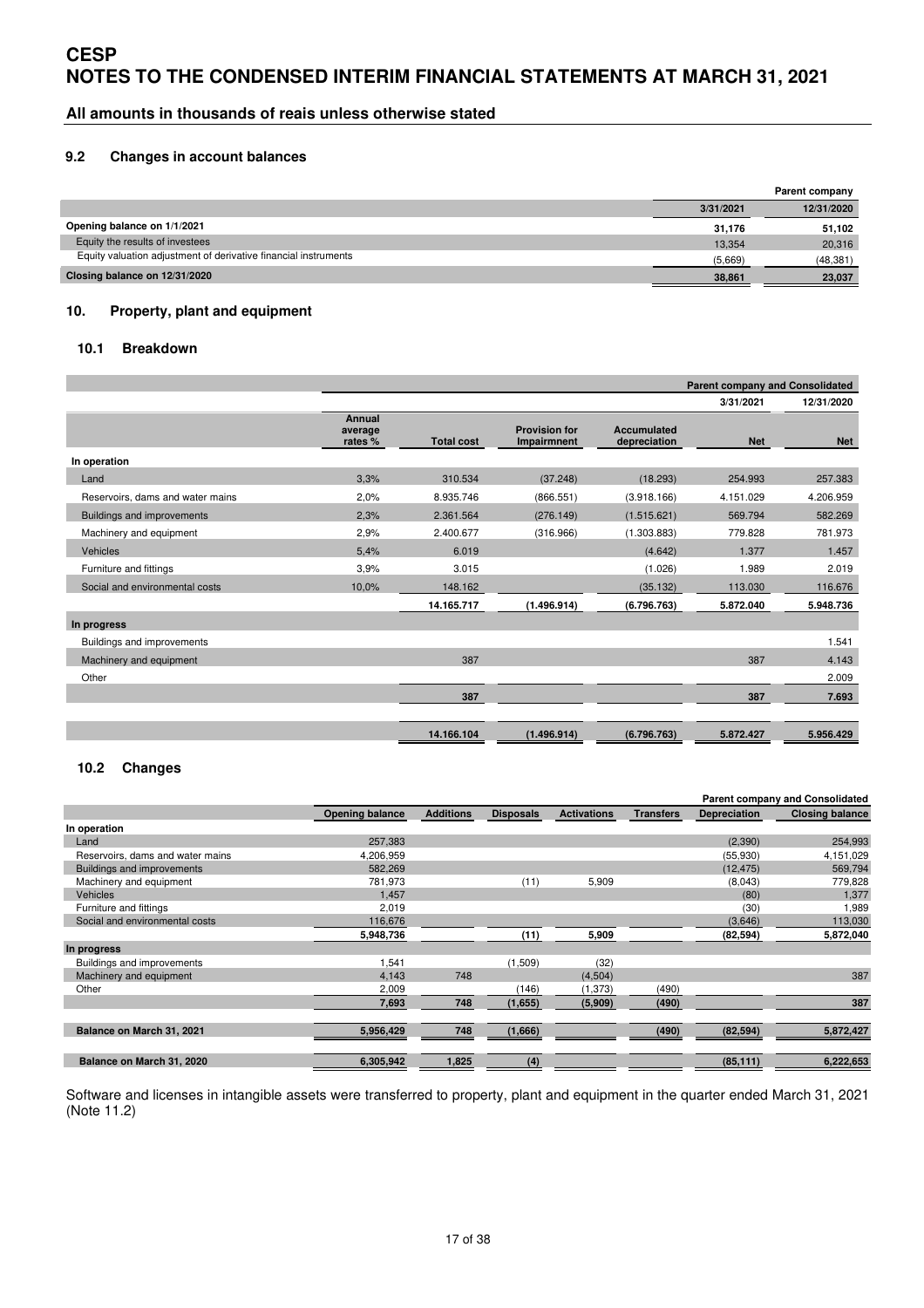### **All amounts in thousands of reais unless otherwise stated**

#### **10.3 Deemed cost**

Upon first time adoption of CPCs/IFRS on 01/01/2009, the Company opted to use the deemed cost for its asset generation infrastructure based on the appraisals prepared by an independent firm of specialists, adjusting its opening balances at that date.

The net effect was an increase in property, plant and equipment of R\$ 3,553,278, less deferred income tax and social contribution of R\$ 1,208,115 (34 %) recorded in an equity valuation adjustments account of R\$ 2,345,163. The realization of the balance is consistent with the depreciation of the underlying assets and is charged to the equity valuation account.

|                                          | <b>Parent company and Consolidated</b> |              |             |  |
|------------------------------------------|----------------------------------------|--------------|-------------|--|
|                                          | Property, plant                        |              |             |  |
|                                          | and equipment                          | Deferred tax | Net         |  |
| Opening balance at 01/01/2009            | 3,553,278                              | (1,208,115)  | 2,345,163   |  |
| Realization                              | (4,946,698)                            | 1.681.877    | (3,264,821) |  |
| Closing balance at 12/31/2019            | (1,393,420)                            | 473.762      | (919, 658)  |  |
| Realization in the period (depreciation) | 10.889                                 | (3,702)      | 7.187       |  |
| Closing balance at 3/31/2021             | (1,382,531)                            | 470,060      | (912, 471)  |  |

#### **11. Intangible assets**

#### **11.1 Composition**

|                                    |                             | <b>Parent company and Consolidated</b> |                             |           |            |  |
|------------------------------------|-----------------------------|----------------------------------------|-----------------------------|-----------|------------|--|
|                                    |                             |                                        |                             | 3/31/2021 | 12/31/2020 |  |
|                                    | Annual<br>average<br>rates% | <b>Total cost</b>                      | Accumulated<br>amortization | Net       | Net        |  |
| In operation                       |                             |                                        |                             |           |            |  |
| Software and licenses              | 4.9%                        | 30,116                                 | (20, 901)                   | 9,215     | 6,870      |  |
| Renegotiation of hydrological risk | 8.1%                        | 26,134                                 | (10, 754)                   | 15,380    | 15,883     |  |
| Use of public assets               | 3.3%                        | 171,966                                | (11, 853)                   | 160,113   | 161,547    |  |
| Grant                              | 3.3%                        | 1,398,703                              | (89, 935)                   | 1,308,768 | 1,320,424  |  |
|                                    |                             | 1,626,919                              | (133, 443)                  | 1,493,476 | 1,504,724  |  |
| In progress                        |                             |                                        |                             |           |            |  |
| Software and licenses              |                             | 1,976                                  |                             | 1,976     | 5,171      |  |
|                                    |                             | 1,976                                  |                             | 1,976     | 5,171      |  |
|                                    |                             |                                        |                             |           |            |  |
|                                    |                             | 1,628,895                              | (133, 443)                  | 1,495,452 | 1,509,895  |  |

#### **11.2 Changes**

|                                    |                 |                  |                  |                      |                  |              | <b>Parent company and Consolidated</b> |
|------------------------------------|-----------------|------------------|------------------|----------------------|------------------|--------------|----------------------------------------|
|                                    | Opening balance | <b>Additions</b> | <b>Disposals</b> | <b>Activations s</b> | <b>Transfers</b> | Amortization | <b>Closing balance</b>                 |
| In operation                       |                 |                  |                  |                      |                  |              |                                        |
| Software and licenses              | 6,870           |                  |                  | 3,180                | 490              | (1, 325)     | 9,215                                  |
| Renegotiation of hydrological risk | 15,883          |                  |                  |                      |                  | (503)        | 15,380                                 |
| Use of public assets               | 161,547         |                  |                  |                      |                  | (1,434)      | 160,113                                |
| Grant                              | 1,320,424       |                  |                  |                      |                  | (11,656)     | 1,308,768                              |
|                                    | 1,504,724       |                  |                  | 3,180                | 490              | (14, 918)    | 1,493,476                              |
| In progress                        |                 |                  |                  |                      |                  |              |                                        |
| Software and licenses              | 5,171           | 264              | (279)            | (3, 180)             |                  |              | 1,976                                  |
|                                    | 5,171           | 264              | (279)            | (3, 180)             |                  |              | 1,976                                  |
|                                    |                 |                  |                  |                      |                  |              |                                        |
| Balance on March 31, 2021          | 1,509,895       | 264              | (279)            |                      | 490              | (14, 918)    | 1,495,452                              |
|                                    |                 |                  |                  |                      |                  |              |                                        |
| Balance on March 31, 2020          | 1,575,300       | 519              |                  |                      |                  | (14, 938)    | 1,560,881                              |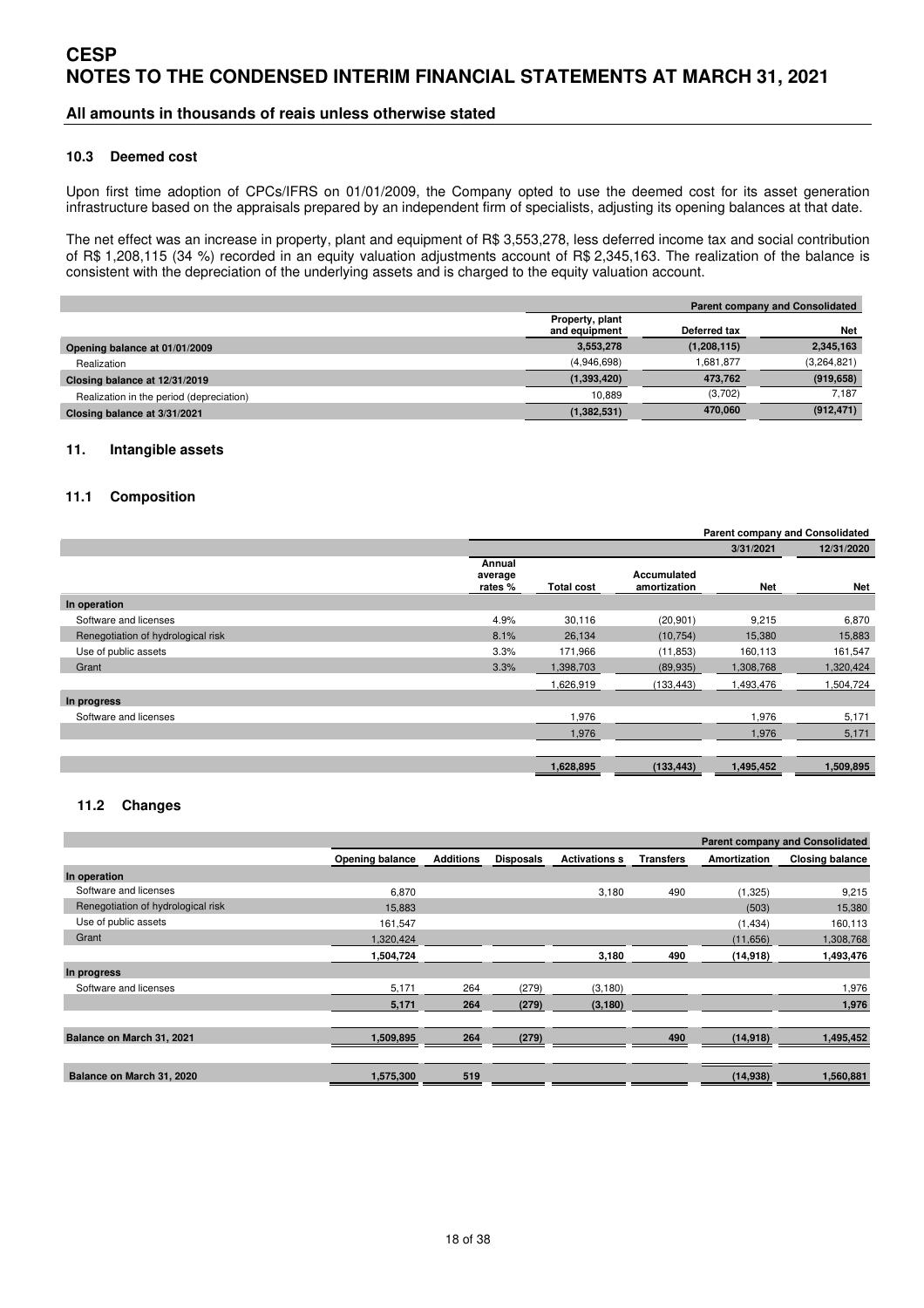**All amounts in thousands of reais unless otherwise stated** 

### **12. Loans, financing, and debentures**

### **12.1 Composition**

|                                            |                                    | <b>Parent company and Consolidated</b> |              |                                        |            |
|--------------------------------------------|------------------------------------|----------------------------------------|--------------|----------------------------------------|------------|
|                                            |                                    |                                        |              |                                        | 3/31/2021  |
|                                            | <b>Annual financial</b><br>charges |                                        | Current      | <b>Noncurrent</b>                      | Total      |
|                                            |                                    | Charges                                | Funding cost | Principal                              |            |
| Local currency                             |                                    |                                        |              |                                        |            |
| Debentures - 11 <sup>th</sup> issuance     | CDI + 1.64% p.a.                   | 2,934                                  | (484)        | 298,188                                | 300,638    |
| Debentures - 12 <sup>th</sup> issuance     | IPCA + 4.30% p.a.                  | 7,962                                  | (5,014)      | 542,390                                | ,545,338   |
|                                            |                                    | 10,896                                 | (5, 498)     | 1,840,578                              | 1,845,976  |
|                                            |                                    |                                        |              |                                        |            |
|                                            |                                    |                                        |              | <b>Parent company and Consolidated</b> |            |
|                                            |                                    |                                        |              |                                        | 12/31/2020 |
|                                            | <b>Annual financial</b><br>charges |                                        | Current      | Non-current                            | Total      |
|                                            |                                    | Charges                                | Funding cost | Principal                              |            |
| Local currency                             |                                    |                                        |              |                                        |            |
| Debentures - 11 <sup>th</sup> issuance (a) | $CDI + 1.64% p.a.$                 | 293                                    | (484)        | 298,067                                | 297,876    |
| Debentures - 12 <sup>th</sup> issuance (a) | IPCA + 4.30% p.a.                  | 23.425                                 | (5,014)      | 1,502,787                              | .521,198   |
|                                            |                                    | 23,718                                 | (5, 498)     | 1,800,854                              | 1,819,074  |

The negative balances of R\$ 5,498 at March 31, 2021 and at December 31, 2020, refer debenture borrowing costs which are appropriated to income on a monthly basis over the term of the contracts seven and ten years.

On March 31, 2021, the Company assessed the covenant clauses in its loan contracts and concluded that was fully in compliance.

### **12.2 Maturity schedule of loans, financing and debentures principal of non-current liabilities**



(\*) Balances presented net of funding costs.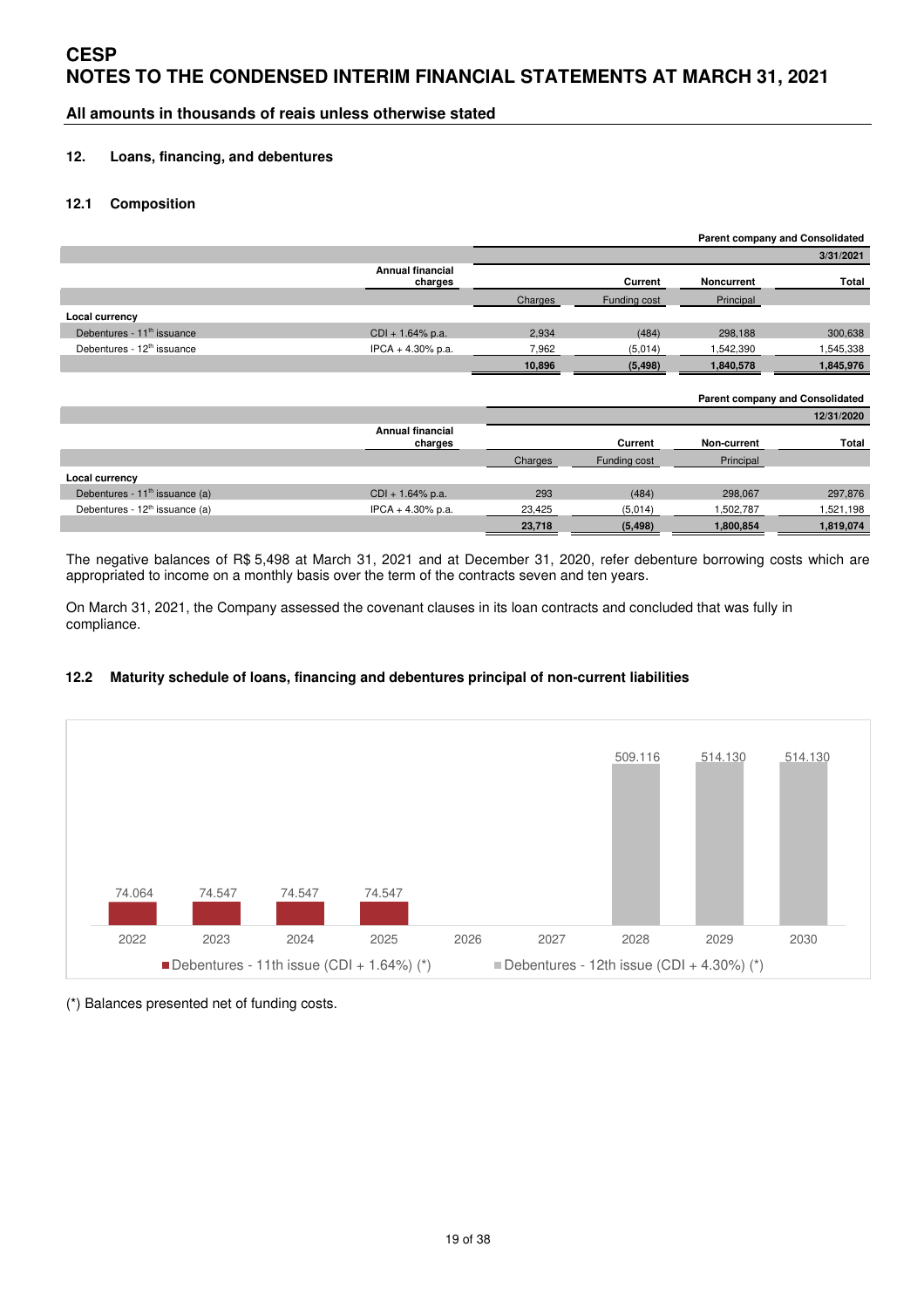### **All amounts in thousands of reais unless otherwise stated**

#### **12.3 Transactions in loans, financing, and debentures**

|                              |           | <b>Parent company and Consolidated</b> |
|------------------------------|-----------|----------------------------------------|
|                              | 3/31/2021 | 3/31/20                                |
| Opening balance at 1/1/2021  | 1,819,074 | 1,784,125                              |
| Interest and debt charges    | 19.111    | 25,604                                 |
| Restatement                  | 38,350    |                                        |
| Borrowing costs              | 1,375     | 787                                    |
| Payments - principal         |           | (11)                                   |
| Payments - interest          | (31, 934) | (3)                                    |
| Closing balance at 3/31/2020 | 1.845.976 | 1.810.502                              |

In the quarter ended March 31, 2021, the Company amortized interest related to the 12th issue of debentures, which bears interest on the nominal unit value paid in February and August of each year.

#### **13. Sectorial charges**

|                                                           | Parent company and Consolidated |            |  |
|-----------------------------------------------------------|---------------------------------|------------|--|
|                                                           | 3/31/2021                       | 12/31/2020 |  |
| Current                                                   |                                 |            |  |
| Global Reserve for Reversion - RGR                        | 149                             | 149        |  |
| Financial Compensation for Use of Water Resources - CFURH | 7,401                           | 8,580      |  |
| Electric energy service inspection charge - TFSEE         | 443                             | 620        |  |
| Quotas for R&D - FNDCT                                    | 1,090                           | 969        |  |
| Quotas for R&D - MME                                      | 545                             | 490        |  |
| R&D - Projects                                            | 65,906                          | 65,699     |  |
|                                                           | 75,534                          | 76,507     |  |
| Noncurrent                                                |                                 |            |  |
| R&D - Projects                                            | 1,240                           | 1,240      |  |
|                                                           | 1.240                           | 1,240      |  |
|                                                           | 76,774                          | 77,747     |  |

#### **14. Use of public assets**

#### **14.1 Composition**

|                 |                                  |         |            |                    |                                  |         | <b>Parent company and Consolidated</b> |                    |
|-----------------|----------------------------------|---------|------------|--------------------|----------------------------------|---------|----------------------------------------|--------------------|
|                 |                                  |         |            | 3/31/2021          |                                  |         |                                        | 12/31/2020         |
|                 | Intangible<br>assets<br>(Note 9) |         |            | <b>Liabilities</b> | Intangible<br>assets<br>(Note 9) |         |                                        | <b>Liabilities</b> |
|                 |                                  | Current | Noncurrent | Total              |                                  | Current | <b>Noncurrent</b>                      | Total              |
| Plant           |                                  |         |            |                    |                                  |         |                                        |                    |
| Porto Primavera | 160,113                          | 40,336  | 105,567    | 145,903            | 161,547                          | 41,307  | 114,057                                | 155,364            |
|                 | 160,113                          | 40,336  | 105,567    | 145,903            | 161,547                          | 41,307  | 114,057                                | 155,364            |

#### **14.2 Changes in account balances**

|                                         |                         |                                 |           | Parent company and Consolidated |
|-----------------------------------------|-------------------------|---------------------------------|-----------|---------------------------------|
|                                         |                         |                                 |           | <b>Liabilities</b>              |
|                                         | Use of public<br>assets | (-) Present value<br>adjustment | 3/31/2021 | 3/31/2020                       |
|                                         |                         |                                 |           |                                 |
| Opening balance at 1/1/2021             | 167,948                 | (12, 584)                       | 155,364   | 187,630                         |
| Realization of present value adjustment |                         | 1,513                           | 1.513     | 2,117                           |
| Payments                                | (10.974)                |                                 | (10, 974) |                                 |
| Closing balance at 3/31/2021            | 156,974                 | (11,071)                        | 145,903   | 189,747                         |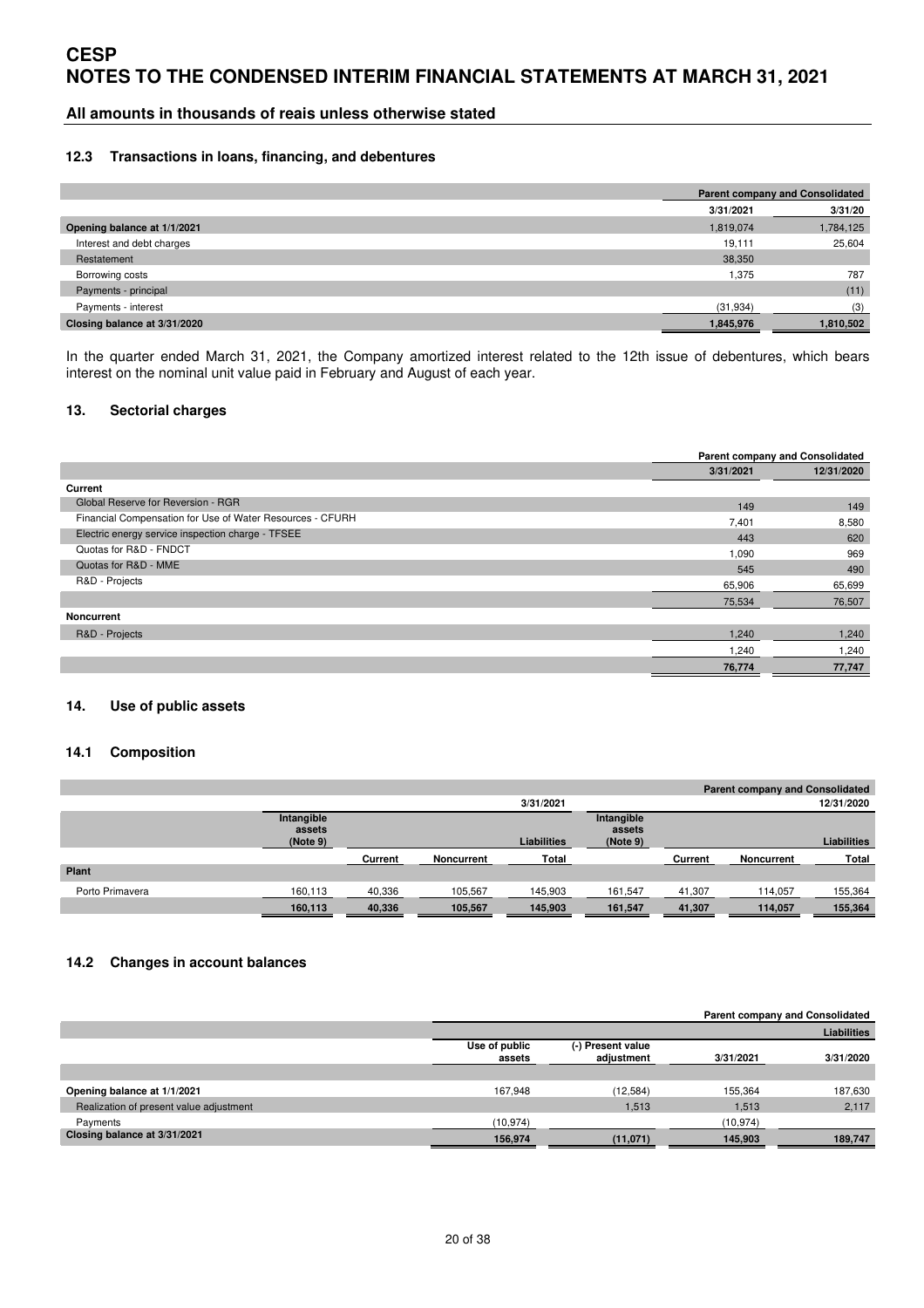**All amounts in thousands of reais unless otherwise stated** 

#### **15. Social and environmental obligations**

### **15.1 Composition**

|                               | <b>Parent Company and Consolidated</b> |            |
|-------------------------------|----------------------------------------|------------|
|                               | 3/31/2021                              | 12/31/2020 |
| Current                       |                                        |            |
| <b>Environmental license</b>  | 24,560                                 | 22,901     |
| Conduct adjustment term (TAC) | 3,851                                  | 5,525      |
|                               | 28,411                                 | 28,426     |
| Non current                   |                                        |            |
| Environmental license         | 111,314                                | 114,632    |
| Conduct adjustment term (TAC) | 37,189                                 | 38,117     |
|                               | 148,503                                | 152,749    |
|                               |                                        |            |
|                               | 176,914                                | 181,175    |

#### **15.2 Changes in account balances**

|                                         | <b>Parent Company and Consolidated</b>         |                                                                    |                                       |           |                    |  |  |
|-----------------------------------------|------------------------------------------------|--------------------------------------------------------------------|---------------------------------------|-----------|--------------------|--|--|
|                                         | Asset                                          |                                                                    |                                       |           | <b>Liabilities</b> |  |  |
|                                         | Property, plant,<br>and equipment<br>(Note 10) | <b>Allowance for</b><br>social and<br>environmental<br>obligations | (-) Adjustment<br>to present<br>value | 3/31/2021 | 12/31/2020         |  |  |
| <b>Opening balance</b>                  | 116,676                                        | 216,200                                                            | (35,025)                              | 181,175   | 188,010            |  |  |
| Depreciation                            | (3,646)                                        |                                                                    |                                       |           |                    |  |  |
| Payments                                |                                                | (6, 129)                                                           |                                       | (6, 129)  | (2, 337)           |  |  |
| Realization of present value adjustment |                                                |                                                                    | 868,1                                 | 1,868     | 2,183              |  |  |
| <b>Closing balance</b>                  | 113,030                                        | 210,071                                                            | (33, 157)                             | 176,914   | 187,856            |  |  |

### **16. Future energy contracts**

#### **16.1 Composition**

|                         |            |             |                 |             |                       |                                | <b>Consolidated</b> |  |
|-------------------------|------------|-------------|-----------------|-------------|-----------------------|--------------------------------|---------------------|--|
|                         |            |             |                 |             |                       |                                | 3/31/2021           |  |
|                         | Active (a) |             | Liabilities (b) |             |                       |                                |                     |  |
|                         | Current    | Non current | Current         | Non current | <b>Active Current</b> | <b>Liabilities Non current</b> | <b>Net</b>          |  |
| Future energy contracts | 103,634    | 31,425      | 102.121         | 35.122      | 1,513                 | (3,697)                        | (2, 184)            |  |

|                         |            |             |         |                 |                            |                                | <b>Consolidated</b> |  |
|-------------------------|------------|-------------|---------|-----------------|----------------------------|--------------------------------|---------------------|--|
|                         |            |             |         |                 |                            |                                | 12/31/2020          |  |
|                         | Active (a) |             |         | Liabilities (b) |                            | $Net (a-b)$                    |                     |  |
|                         | Current    | Non current | Current | Non current     | <b>Liabilities Current</b> | <b>Liabilities Non current</b> | <b>Net</b>          |  |
| Future energy contracts | 103,139    | 25,297      | 120.475 | 29.405          | (17, 336)                  | (4, 108)                       | (21, 444)           |  |

#### **16.2 Changes in account balances**

|                                      |           | Consolidated |
|--------------------------------------|-----------|--------------|
|                                      | 3/31/2021 | 3/31/2020    |
| Opening balance at 12/31             | (21, 444) |              |
| Other operating income, ne (Note23)t | 19.260    | 24.840       |
| Closing balance on 03/31             | (2, 184)  | 24.840       |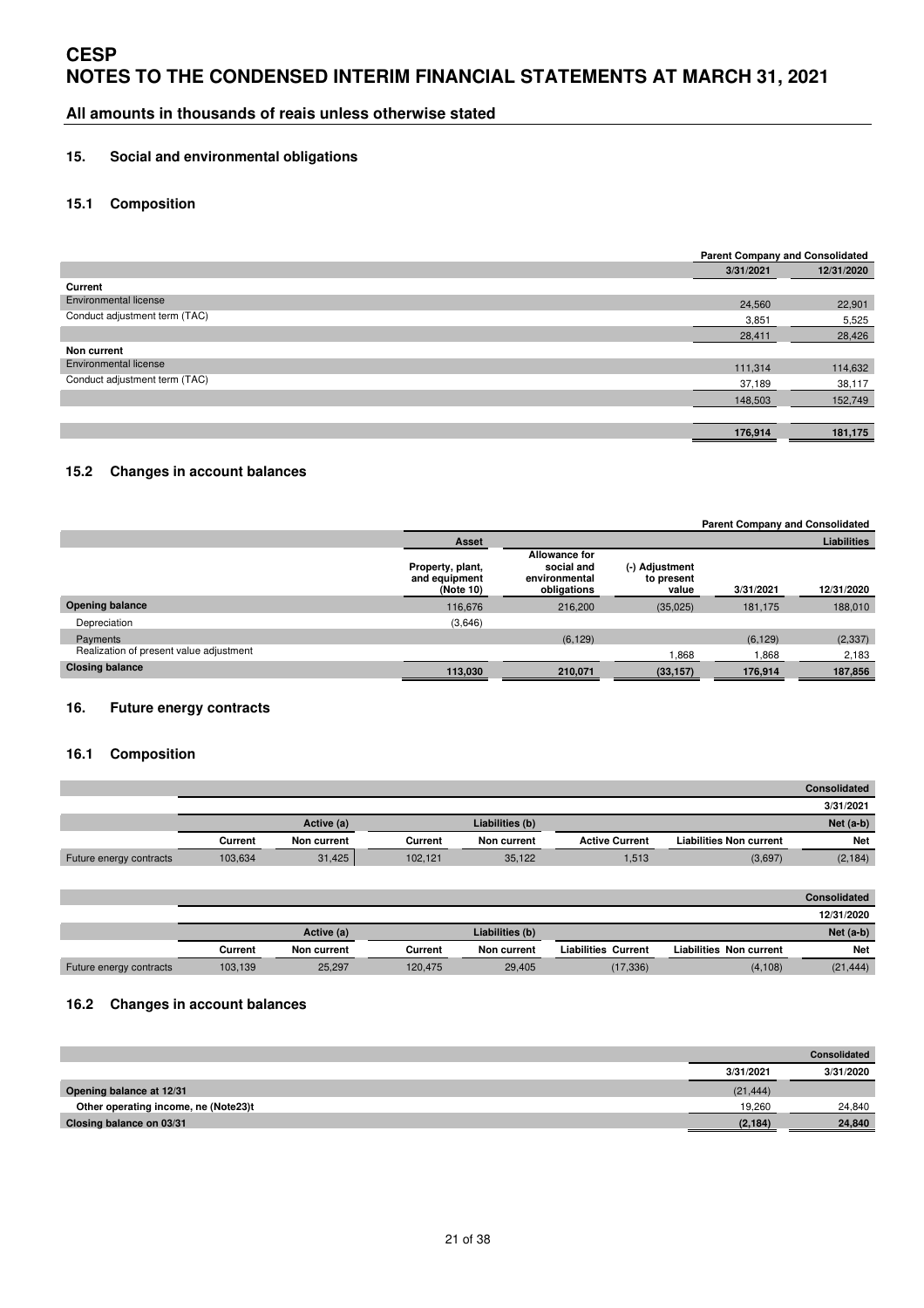### **All amounts in thousands of reais unless otherwise stated**

#### **17. Employee private pension fund**

The Company sponsors health care and retirement plans for its employees and former employees and their respective beneficiaries to supplement the benefits provided by the government's social security system. Vivest (formerly, the CESP Foundation) is the entity responsible for administering the benefit plans. The benefit plans comprise of defined benefit plans (BD) and defined contribution plans (CD).

The most significant BD benefit plan is BSPS (Supplementary Proportional Settled Benefit) formed in 1997.

The valuation of assets and liabilities is carried out annually, after the conclusion of the specialized consultancy.

#### **17.1 Composition**

|                                                            |             | <b>Parent company and Consolidated</b> |
|------------------------------------------------------------|-------------|----------------------------------------|
|                                                            | 3/31/2021   | 3/31/2020                              |
| Net actuarial obligation                                   | 8.449.397   | 8,449,397                              |
| Fair value of plan assets                                  | (6,037,018) | (6,037,018)                            |
| Effect of ceiling for recognition of defined benefit asset | 38.962      |                                        |
| Total net liability                                        | 2,451,341   | 2,412,379                              |

#### **17.2 Changes in actuarial liabilities**

|                                 |           | <b>Parent company and Consolidated</b> |
|---------------------------------|-----------|----------------------------------------|
|                                 | 3/31/2021 | 3/31/2020                              |
|                                 |           |                                        |
| <b>Opening balance</b>          | 2,412,379 | 836,995                                |
| Current service cost            | (438)     | (122)                                  |
| Interest cost on the obligation | 39,530    | 15,092                                 |
| Contributions paid              | (130)     | (93)                                   |
| <b>Closing balance</b>          | 2,451,341 | 851,872                                |

#### **17.3 Actuarial income (expenses)**

The estimated actuarial expenses for 2021 are as below, based on the actuarial valuation of 2020:

|                                         |             |           | <b>Parent company and Consolidated</b> |              |
|-----------------------------------------|-------------|-----------|----------------------------------------|--------------|
|                                         |             |           |                                        | 2021         |
|                                         | <b>BSPS</b> | <b>BD</b> | CV.                                    | <b>Total</b> |
|                                         |             |           |                                        |              |
| Current service cost                    |             | 1.564     | 188                                    | 1.752        |
| Interest cost on the obligation         | 451.340     | 72.250    | 10.982                                 | 534,572      |
| Expected return on plan assets          | (310, 257)  | (60, 327) | (5,867)                                | (376, 451)   |
| Estimated (income/expense) for the year | 141,083     | 13,487    | 5,303                                  | 159,873      |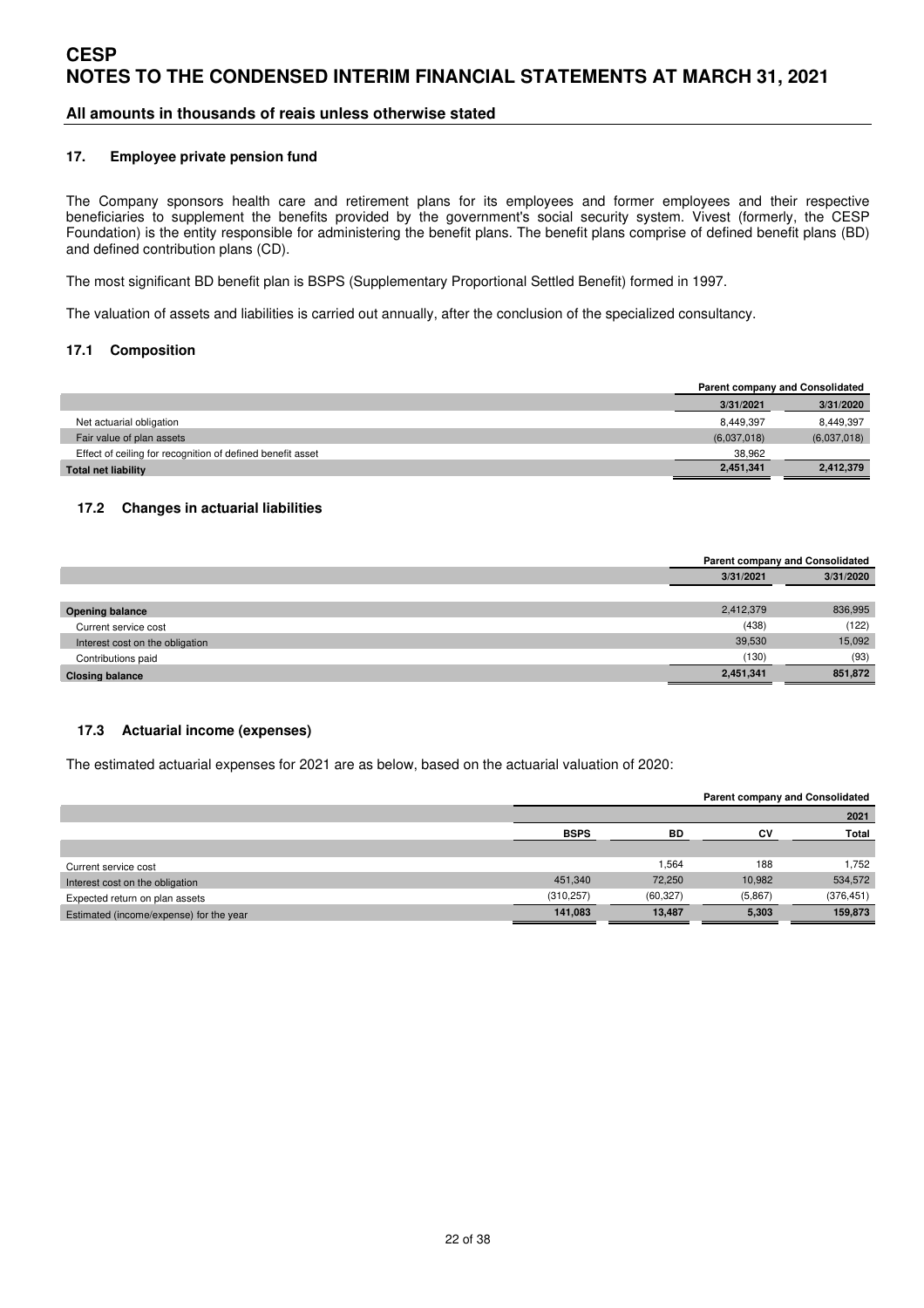### **All amounts in thousands of reais unless otherwise stated**

#### **18. Provision for legal claims**

#### **18.1 Analysis and changes**

At March 31, 2021, legal claims, of varying nature, were assessed and classified according to the likelihood of estimated loss and the economic and financial risks to the Company, as below.

|                         |         | <b>Parent company and Consolidated</b> |               |            |            |           |  |  |  |
|-------------------------|---------|----------------------------------------|---------------|------------|------------|-----------|--|--|--|
|                         |         |                                        |               |            | 3/31/2021  | 3/31/2020 |  |  |  |
|                         | Labor   | Tax                                    | Environmental | Civil      | Total      | Total     |  |  |  |
| <b>Opening balance</b>  | 113.388 | 4.519                                  | 14.187        | 1,616,163  | 1,748,257  | 1,814,375 |  |  |  |
| Indexation accruals     | 1.441   | 17                                     | 251           | 64.014     | 65.723     | 69,085    |  |  |  |
| Provision / (Reversal)  | 3,376   | (2,091)                                | 40,799        | (244, 956) | (202, 872) | 26,979    |  |  |  |
| (-) Payments            | (2,816) | (85)                                   |               | (2, 180)   | (5,081)    | (20, 780) |  |  |  |
| Total at March 31, 2021 | 115,389 | 2,360                                  | 55,237        | 1,433,041  | 1,606,027  | ,889,659  |  |  |  |

The change in the provision for litigation to March 31, 2021 is due to: (i) definitive favorable decisions to CESP; (ii) court settlements; (iii) review update of the contingencies for strategic cases; and (iv) new demands received by the Company and interest/indexation accruals.

#### **18.2 Risk of loss classification**

Such contingencies arising from litigation, judicial or administrative, are as follows:

|                            |           | <b>Likelihood of loss</b> |           |            |
|----------------------------|-----------|---------------------------|-----------|------------|
| <b>Nature</b>              | Probable  | Possible                  | Remote    | Total      |
| Labor                      | 115,389   | 68.742                    | 7.517     | 191,648    |
| Tax                        | 2,360     | 397,919                   | 179.624   | 579,903    |
| Environmental              | 55,237    | 425,567                   | 571,711   | 1,052,515  |
| Civil                      | 1,433,041 | 2,053,934                 | 5,055,648 | 8,542,623  |
| Total at March 30, 2021    | 1,606,027 | 2,946,162                 | 5,814,500 | 10,366,689 |
|                            |           |                           |           |            |
| Total at December 31, 2020 | 1,748,257 | 2,913,234                 | 5,549,260 | 10.210.751 |

### **19. Other liabilities**

|                                                             |           | <b>Parent company</b> |           | Consolidated |
|-------------------------------------------------------------|-----------|-----------------------|-----------|--------------|
|                                                             | 3/31/2021 | 12/31/2020            | 3/31/2021 | 12/31/2020   |
| <b>Current</b>                                              |           |                       |           |              |
| Extrajudicial settlement with the State of MS               | 7,070     | 6,594                 | 7,070     | 6,594        |
| Provision for services                                      | 2,659     | 5,368                 | 2,659     | 5,368        |
| Down payments                                               | 4,413     | 2,860                 | 4,413     | 2,860        |
| Provision for education fund expenses                       | 5,039     | 5,240                 | 5,039     | 5,243        |
| Other liabilities                                           | 2,618     | 2,836                 | 2,2629    | 2,841        |
|                                                             | 21,799    | 22,898                | 21,810    | 22,906       |
| <b>Noncurrent</b>                                           |           |                       |           |              |
| Extrajudicial settlement with the State of MS               | 35,348    | 39.893                | 35,348    | 39,893       |
| Global Reserve for Reversion - RGR (amortization/reversal)  | 4,635     | 4,937                 | 4,635     | 4,937        |
| Provision for PIS/COFINS on indexation of judicial deposits | 2,922     | 2,655                 | 2,922     | 2,655        |
|                                                             | 42,905    | 47,485                | 42,905    | 47,485       |
|                                                             | 64,704    | 70,383                | 64,715    | 70,391       |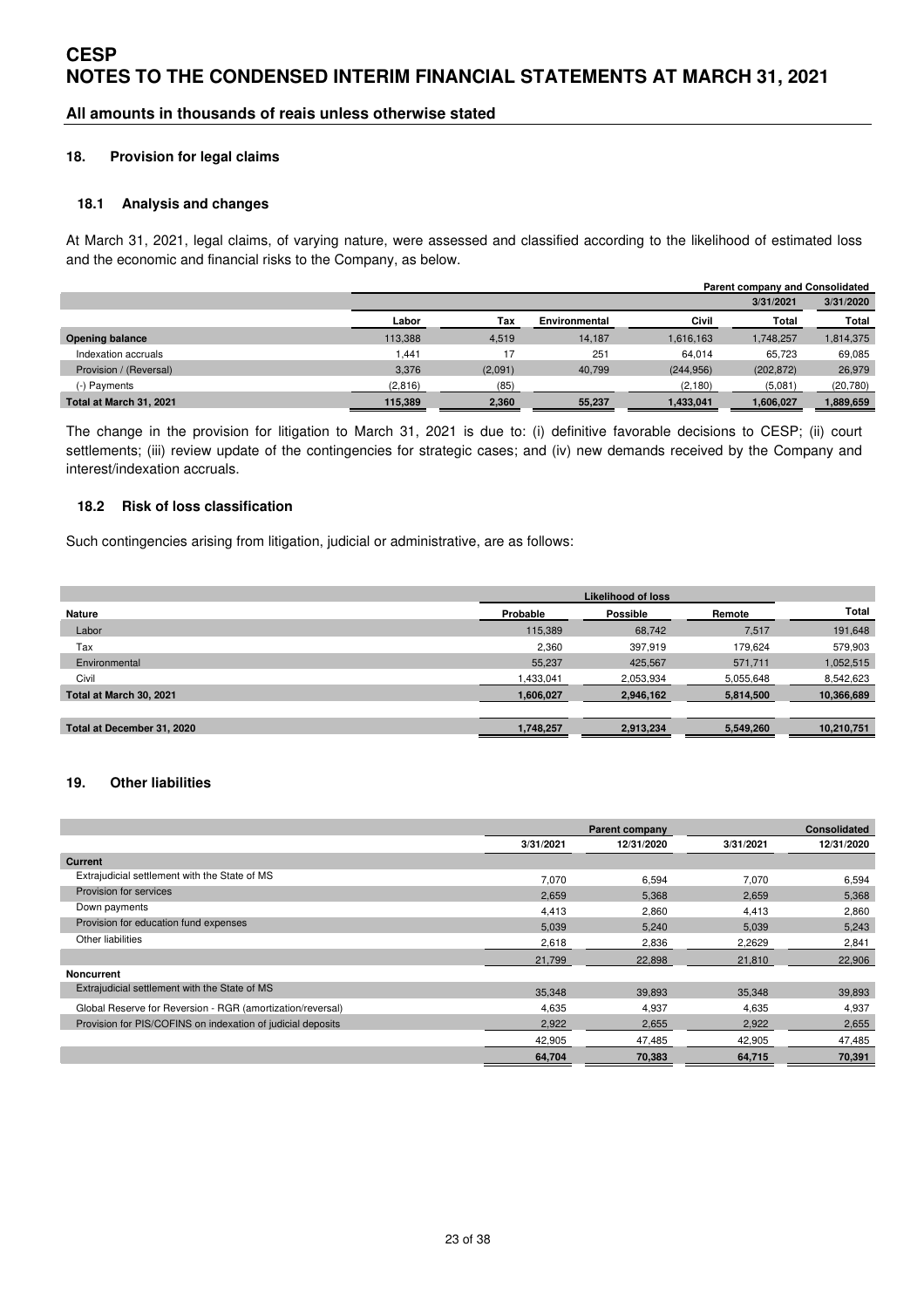**All amounts in thousands of reais unless otherwise stated** 

### **20. Related-party transactions**

### **20.1 Analysis**

|                                                     |                |                                                               |                |                        |                |                        |               | Parent company    |
|-----------------------------------------------------|----------------|---------------------------------------------------------------|----------------|------------------------|----------------|------------------------|---------------|-------------------|
|                                                     |                |                                                               |                |                        |                |                        |               | 3/31/2021         |
|                                                     |                |                                                               |                | <b>Assets</b>          |                |                        | Liabilities   | Profit or<br>loss |
| Companies                                           | <b>Note</b>    | Nature of transaction                                         | <b>Current</b> | Non-<br><b>Current</b> | <b>Current</b> | Non-<br><b>Current</b> | <b>Equity</b> | Income/           |
| Votener - Votorantim<br>Comercializadora de Energia |                | Purchase and sale of electricity                              |                |                        |                |                        |               |                   |
| Ltda.                                               | 4              |                                                               | 5,761          |                        |                |                        |               | (1,801)           |
| CESP Comercializadora de<br>Energia S.A.            | $\overline{4}$ | Purchase and sale of electricity                              | 36,517         |                        | 393            |                        |               | 78,967            |
| Compart Serviços e Assessorias<br>Ltda.             |                | Service providers                                             |                |                        |                |                        |               | (3)               |
| VTRM Energia Participações<br><b>S.A.</b>           |                | Dividends payable                                             |                |                        | 330,327        |                        |               |                   |
| Votorantim S.A.                                     |                | Shared services                                               |                |                        | 916            |                        |               | (944)             |
| Vivest                                              | 5              | Post-employment benefits                                      | 12,806         |                        |                |                        |               | 438               |
| Banco Votorantim                                    |                | Financial investments and derivative<br>financial instruments | 85,383         |                        |                |                        |               | 424               |
|                                                     |                |                                                               | 140,467        |                        | 331,636        |                        |               | 77,081            |

|                                                                                             |                |                                                               |         |             |         |             |             | <b>Consolidated</b> |
|---------------------------------------------------------------------------------------------|----------------|---------------------------------------------------------------|---------|-------------|---------|-------------|-------------|---------------------|
|                                                                                             |                |                                                               |         |             |         |             |             | 3/31/2021           |
|                                                                                             |                |                                                               |         | Assets      |         |             | Liabilities | Profit or loss      |
|                                                                                             |                |                                                               | Current | Non-Current | Current | Non-Current | Equity      | Income/             |
| Companies                                                                                   | Note           | Nature of transaction                                         |         |             |         |             |             |                     |
| Votener - Votorantim<br>Comercializadora de Energia Ltda.<br>Compart Servicos e Assessorias | $\overline{4}$ | Purchase and sale of electricity                              | 5,761   |             | 2,312   |             |             | (304)               |
| Ltda.                                                                                       |                | Service providers                                             |         |             |         |             |             | (3)                 |
| VTRM Energia Participações S.A.                                                             |                | Dividends payable                                             |         |             | 330,327 |             |             |                     |
| Votorantim S.A.                                                                             |                | Shared services                                               |         |             | 941     |             |             | (944)               |
| <b>Vivest</b>                                                                               | 5              | Post-employment benefits                                      | 12,806  |             |         |             |             | 438                 |
| <b>Banco Votorantim</b>                                                                     |                | Financial investments and derivative<br>financial instruments | 85,383  |             | 2,715   |             | 22,959      | (7,014)             |
|                                                                                             |                |                                                               | 103,950 |             | 336,295 |             | 22,959      | (7, 827)            |

|                                                           |                |                                                               |         |               |         |             |             | Parent company |
|-----------------------------------------------------------|----------------|---------------------------------------------------------------|---------|---------------|---------|-------------|-------------|----------------|
|                                                           |                |                                                               |         |               |         |             | 12/31/2020  | 3/31/2020      |
|                                                           |                |                                                               |         | <b>Assets</b> |         |             | Liabilities | Profit or loss |
|                                                           |                |                                                               | Current | Non-Current   | Current | Non-Current | Equity      | Income/        |
| Companies                                                 | <b>Note</b>    | Nature of transaction                                         |         |               |         |             |             |                |
| Votener - Votorantim<br>Comercializadora de Energia Ltda. | 4              | Purchase and sale of electricity                              | 7,562   |               |         |             |             | 14,092         |
| CESP Comercializadora de Energia<br><b>S.A.</b>           | $\overline{4}$ | Purchase and sale of electricity                              | 33,418  |               |         |             |             | 117,637        |
| Nexa Recursos Minerais S.A.                               | 5              | Other assets                                                  | 3,482   |               |         |             |             |                |
| VTRM Energia Participações S.A.                           |                | Dividends payable                                             |         |               | 229,213 |             |             |                |
| Votorantim S.A.                                           |                | Shared services                                               |         |               |         |             |             | (770)          |
| <b>Vivest</b>                                             | 5              | Post-employment benefits                                      | 12,536  |               |         |             |             | (14,970)       |
| Banco Votorantim                                          |                | Financial investments and<br>derivative financial instruments | 85,044  |               | 2,831   |             | 1,869       | (3,092)        |
|                                                           |                |                                                               | 142,042 |               | 232,044 |             | 1,869       | 112,897        |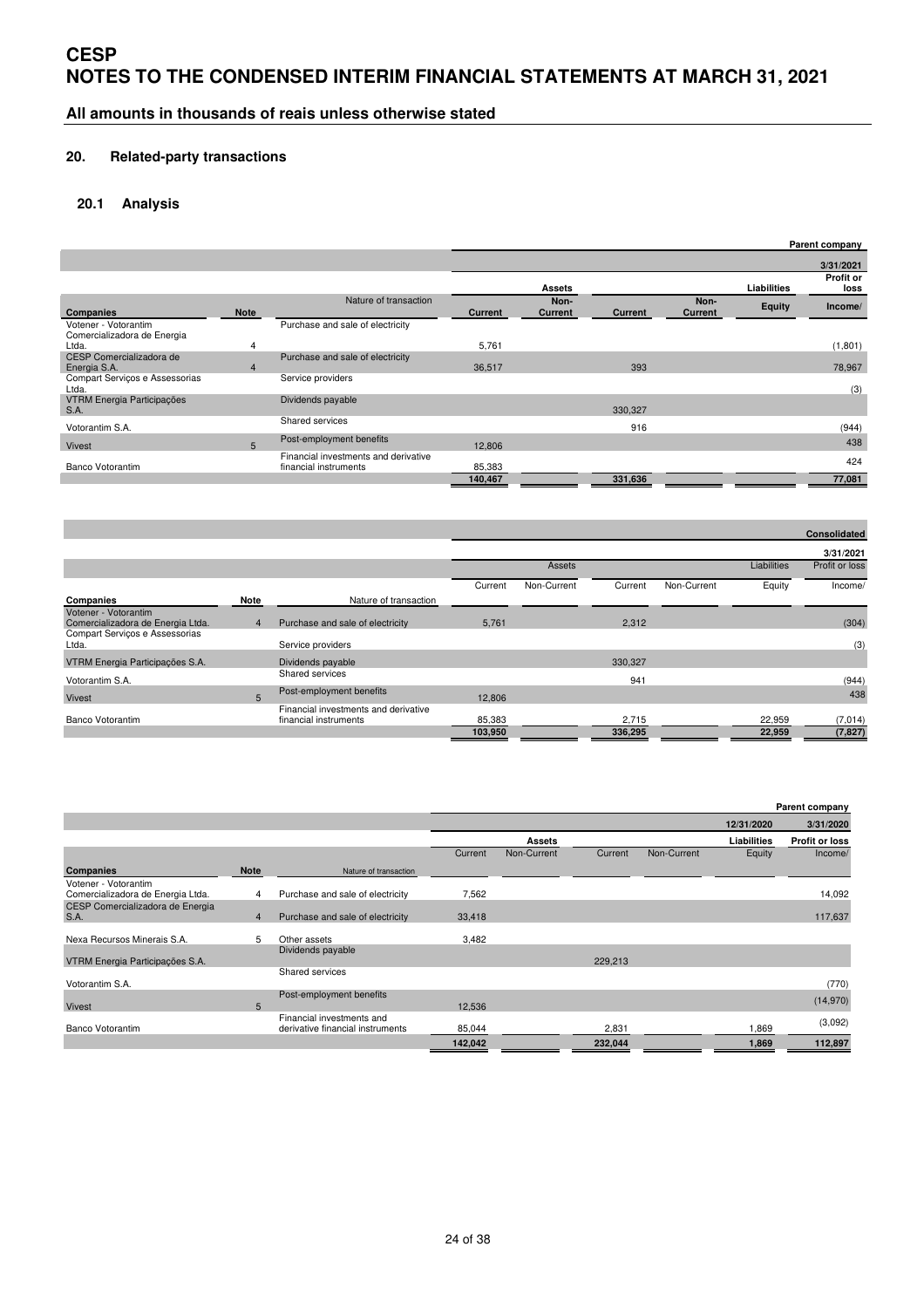### **All amounts in thousands of reais unless otherwise stated**

|                                                     |             |                                                               |         |               |         |         |             | Consolidated      |
|-----------------------------------------------------|-------------|---------------------------------------------------------------|---------|---------------|---------|---------|-------------|-------------------|
|                                                     |             |                                                               |         |               |         |         | 12/31/2020  | 3/31/2020         |
|                                                     |             |                                                               |         | <b>Assets</b> |         |         | Liabilities | Profit or<br>loss |
|                                                     |             |                                                               | Current | Non-          | Current | Non-    | Equity      | Income/           |
| Companies                                           | <b>Note</b> | Nature of transaction                                         |         | Current       |         | Current |             |                   |
| Votener - Votorantim<br>Comercializadora de Energia |             |                                                               |         |               |         |         |             |                   |
| Ltda.                                               | 4           | Purchase and sale of electricity                              | 7,562   |               | 2,312   |         |             | 14,092            |
|                                                     |             | Dividends payable                                             |         |               |         |         |             |                   |
| VTRM Energia Participações S.A.                     |             |                                                               |         |               | 229,213 |         |             |                   |
|                                                     |             | Shared services                                               |         |               |         |         |             |                   |
| Votorantim S.A.                                     |             |                                                               |         |               |         |         |             | (808)             |
|                                                     |             | Post-employment benefits                                      |         |               |         |         |             |                   |
| Vivest                                              | 5           |                                                               | 12,536  |               |         |         |             | (14,970)          |
| <b>Banco Votorantim</b>                             |             | Financial investments and<br>derivative financial instruments | 85,044  |               | 25,548  | 1,579   | 17,904      | (4,078)           |
|                                                     |             |                                                               | 105,142 |               | 257,073 | 1,579   | 17,904      | (5, 764)          |

#### **20.2 Compensation of key management**

Executive Board and Supervisory Board compensation was R\$ 2,134 in the quarter ended March 31, 2021 (R\$ 366 in the quarter ended March 31, 2019), of which R\$ 1,572 is related to fixed and variable compensation (R\$ 1,102 in the quarter ended March 31, 2020) and R\$ 562 related to social charges (R\$ 288 in the quarter ended March 31, 2020).

#### **21. Equity**

#### **21.1 Share capital**

The paid-up capital of R\$ 5,975,433 is divided into 109,167,801 common shares (CESP3), 7,386,323 class A preferred shares (CESP5) and 210,948,549 class B preferred shares (CESP6).

The Company's major shareholders of record at March 31, 2021 were the following:

|                                     | <b>Parent Company and Consolidated</b> |        |           |        |             |        |                             |        |
|-------------------------------------|----------------------------------------|--------|-----------|--------|-------------|--------|-----------------------------|--------|
|                                     |                                        |        |           |        |             |        | Number of shares - In units |        |
|                                     |                                        |        | Preferred |        | Preferred   |        |                             |        |
|                                     | Common                                 | %      | Class A   | %      | Class B     | %      | Total                       | %      |
| <b>Shareholders</b>                 |                                        |        |           |        |             |        |                             |        |
| VTRM Energia e Participações<br>S/A | 102,091,755                            | 93.52  |           |        | 28,928,300  | 13.71  | 131,020,055                 | 40.01  |
|                                     | 102,091,755                            | 93.52  |           |        | 28,928,300  | 13.71  | 131,020,055                 | 40.01  |
| Other                               |                                        |        |           |        |             |        |                             |        |
| (-) Treasury stock                  | 25,980                                 | 0.02   | 84,515    | 1.14   | 2,560       |        | 113,055                     | 0.03   |
| Outstanding shares                  | 7,050,066                              | 6.46   | 7,301,808 | 98.86  | 182,017,689 | 86.29  | 196,369,563                 | 59.96  |
|                                     | 7,076,046                              | 6.48   | 7,386,323 | 100.00 | 182,020,249 | 86.29  | 196,482,618                 | 59.99  |
|                                     | 109,167,801                            | 100.00 | 7,386,323 | 100.00 | 210,948,549 | 100.00 | 327,502,673                 | 100.00 |
| Share capital paid up by shares     |                                        |        |           |        |             |        |                             |        |
| in R\$ thousand                     | 1,991,815                              |        | 134,767   |        | 3,848,851   |        | 5,975,433                   |        |

#### **21.2 Revenue reserve**

|                      |           | <b>Parent Company and Consolidated</b> |
|----------------------|-----------|----------------------------------------|
|                      | 3/31/2021 | 12/31/2020                             |
|                      |           |                                        |
| Legal reserve        | 258,188   | 258,188                                |
| Statutory reserve    | 597,544   | 597,544                                |
| Profit retention     | 1,078,783 | 1,078,783                              |
| Additional dividends |           | 252,622                                |
|                      | 1,934,515 | 2,187,137                              |

On March 30, 2021, the payment of supplemental dividends was approved and recorded in "Dividends and interest on equity payable" (Note 1.2 (a)).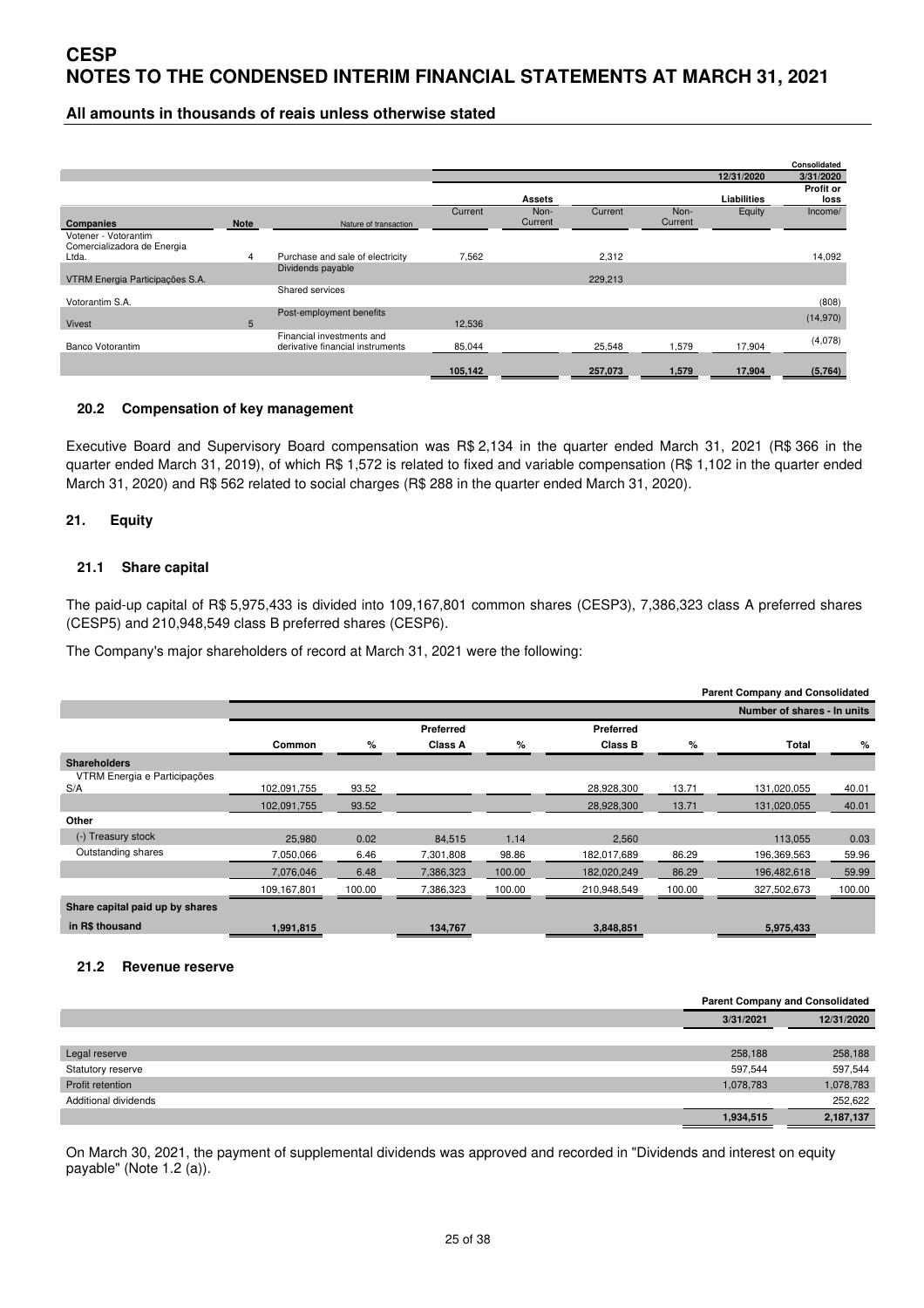**All amounts in thousands of reais unless otherwise stated** 

#### **21.3 Carrying value adjustments (deemed cost)**

|                                          |                                  | <b>Parent company and Consolidated</b> |            |            |  |
|------------------------------------------|----------------------------------|----------------------------------------|------------|------------|--|
|                                          |                                  |                                        | 3/31/2021  | 12/31/2020 |  |
|                                          | Property, plant<br>and equipment | <b>Deferred</b><br>taxes               | Equity     | Equity     |  |
| Opening balance at 1/1/2021              | (1,393,420)                      | 473.762                                | (919, 658) | (948, 623) |  |
| Realization in the period (depreciation) | 10.889                           | (3,702)                                | 7.187      | 9,726      |  |
| Closing balance on 3/31/2021             | (1,382,531)                      | 470,060                                | (912, 471) | (938, 897) |  |

#### **21.4 Other comprehensive income**

|                                                      |             | <b>Parent company and Consolidated</b> |
|------------------------------------------------------|-------------|----------------------------------------|
|                                                      | 3/31/2021   | 12/31/2020                             |
|                                                      |             |                                        |
| <b>Opening balance</b>                               | (1,965,797) | (895, 886)                             |
| Operating hedge accounting                           |             |                                        |
| Provision for operating hedge                        | (15,015)    | (157, 853)                             |
| (-) Deferred income tax and social contribution      | 5,105       | 53,670                                 |
| Operational hedge accounting compensation (Note 9.2) | (5,669)     | (48, 381)                              |
|                                                      | (15, 579)   | (152, 564)                             |
|                                                      |             |                                        |
| <b>Closing balance</b>                               | (1,981,376) | (1,048,450)                            |

#### **21.5 Actions in treasury**

On October 30, 2019, the Company released a Material Fact stating that, on this date, the Board of Directors approved the program for the repurchase of Class A common and preferred shares.

Under the terms of the Buyback Program, the Company may, at its sole discretion, acquire (i) up to 218,000 (two hundred and eighteen thousand) registered, class A preferred shares, book-entry and without par value, corresponding to 2.95% of the total of this class share and 0.07% of the Company's total share capital; and (ii) up to 40,000 (forty thousand) registered, book-entry common shares with no par value, corresponding to 0.04% of the total of this class of share and 0.01% of the Company's total share capital.

In the quarter ended March 31, 2021, the Company repurchased treasury shares in the amount of R \$ 3,332, referring to 25,977 common shares and 84,514 class A preferred shares.

#### **22. Revenue**

#### **22.1 Electricity sold**

The table below shows electricity sold in the quarter, as well as distributed power in MWh and corresponding amounts by class of consumption and by trading environment:

|                                       |           |             |           |                      |           | Parent company        |
|---------------------------------------|-----------|-------------|-----------|----------------------|-----------|-----------------------|
|                                       |           | $MWh$ $(*)$ |           | <b>R\$ thousands</b> |           | R\$/MWh (Average) (*) |
|                                       | 3/31/2021 | 3/31/2020   | 3/31/2021 | 3/31/2020            | 3/31/2021 | 3/31/2020             |
| <b>Free market</b>                    |           |             |           |                      |           |                       |
| <b>Bilateral contracts</b>            | 1,568,018 | 1,627,443   | 335,807   | 323,147              | 214,16    | 198,56                |
|                                       |           |             |           |                      |           |                       |
| <b>Regulated market</b>               |           |             |           |                      |           |                       |
| Energy auctions - Energy distributors | 521,085   | 520,758     | 130,377   | 126,777              | 250,20    | 243,45                |
| Short-term energy                     |           |             | 11,828    | 15,882               |           |                       |
|                                       | 521,085   | 520,758     | 142,205   | 142,659              | 250,20    | 243,45                |
|                                       |           |             |           |                      |           |                       |
|                                       | 2,089,103 | 2,148,201   | 478,012   | 465,806              | 223,15    | 209,44                |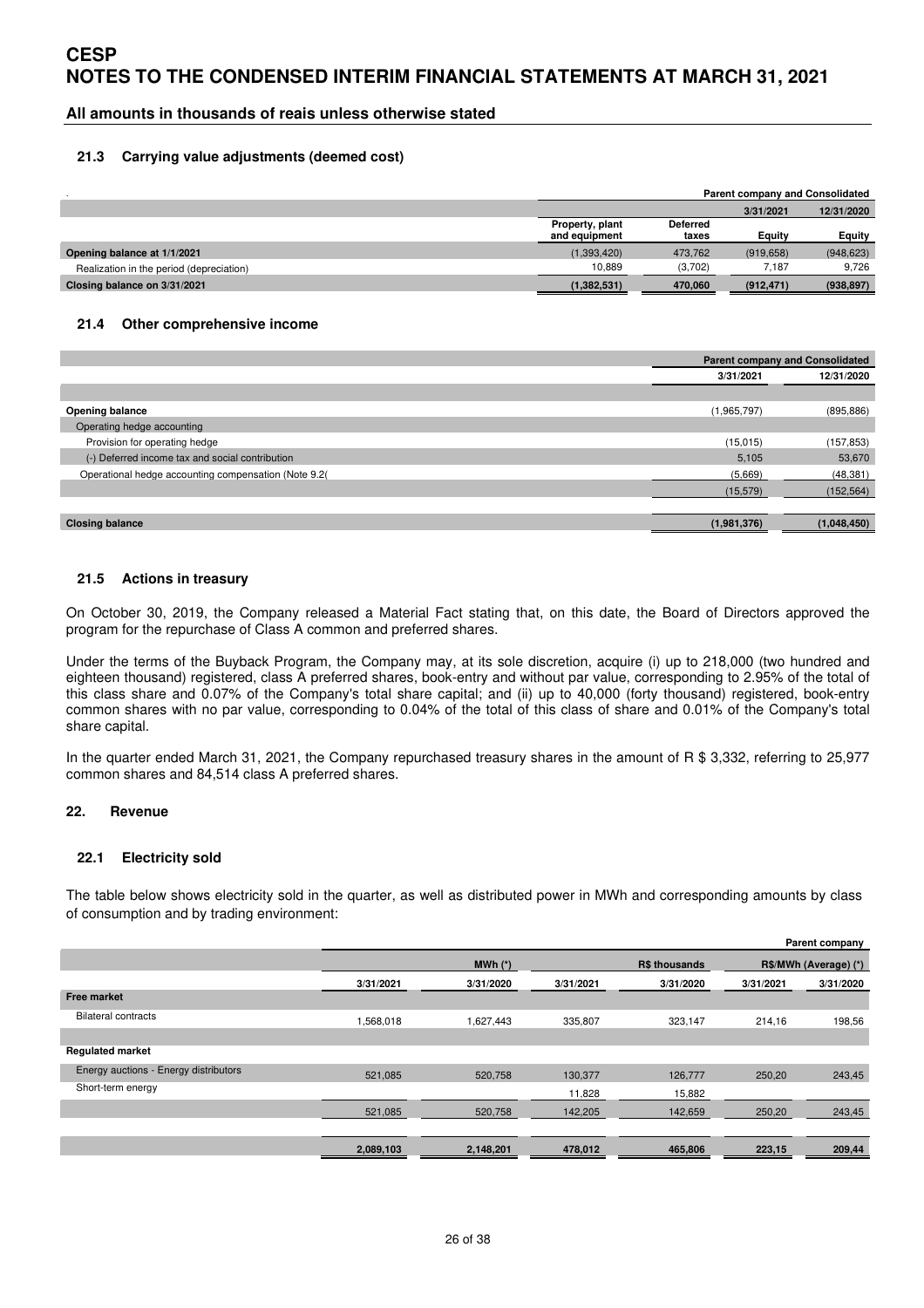# **All amounts in thousands of reais unless otherwise stated**

|                                       |           |             |           |                      |                       | <b>Consolidated</b> |
|---------------------------------------|-----------|-------------|-----------|----------------------|-----------------------|---------------------|
|                                       |           | $MWh$ $(*)$ |           | <b>R\$ thousands</b> | R\$/MWh (Average) (*) |                     |
|                                       | 3/31/2021 | 3/31/2020   | 3/31/2021 | 3/31/2020            | 3/31/2021             | 3/31/2020           |
| Free market                           |           |             |           |                      |                       |                     |
| <b>Bilateral contracts</b>            | 2.000.771 | 1.872.819   | 459,377   | 394.841              | 229,60                | 210,83              |
| Trading operations                    | 338,371   | 62,640      | 58,304    | 12,252               | 172,31                | 195,59              |
|                                       | 2,339,142 | 1,935,459   | 517,681   | 407,093              | 221,31                | 210,33              |
| <b>Regulated market</b>               |           |             |           |                      |                       |                     |
| Energy auctions - Energy distributors | 521,085   | 520,758     | 130,377   | 126,777              | 250.20                | 243,45              |
| Short-term energy                     |           |             | 11,828    | 15,882               |                       |                     |
|                                       | 521,085   | 520,758     | 142,205   | 142,659              | 250,20                | 243,45              |
|                                       |           |             |           |                      |                       |                     |
|                                       | 2,860,227 | 2,456,217   | 659,886   | 549,752              | 226,58                | 217,35              |

(\*) Information not reviewed by independent auditors.

#### **22.2 Net revenue**

Reconciliation between gross and net revenue in the statement of income follows:

|                                                           | Parent company |           |           | Consolidated |
|-----------------------------------------------------------|----------------|-----------|-----------|--------------|
|                                                           | 3/31/2021      | 3/31/2020 | 3/31/2021 | 3/31/2020    |
| <b>Gross revenue</b>                                      |                |           |           |              |
| Revenue from electricity                                  |                |           |           |              |
| <b>Bilateral contracts</b>                                | 335,807        | 323,147   | 459,377   | 394,841      |
| <b>Trading operations</b>                                 |                |           | 58,304    | 12,252       |
| Electricity auctions - Electricity distributors           | 130,377        | 126,777   | 130,377   | 126,777      |
| Spot market electricity                                   | 11,828         | 15,882    | 11,828    | 15,882       |
|                                                           | 478,012        | 465,806   | 659,886   | 549,752      |
|                                                           |                |           |           |              |
| Derivative financial instruments (Note 26.5)              | (15, 354)      | (5,668)   | (26, 391) | (9,637)      |
| Other income                                              | 705            | 747       | 705       | 747          |
|                                                           | (14, 649)      | (4,921)   | (25,686)  | (8,890)      |
|                                                           | 463,363        | 460,885   | 634,200   | 540,862      |
|                                                           |                |           |           |              |
| <b>Deductions</b>                                         |                |           |           |              |
| COFINS on operating revenues                              | (36, 383)      | (34, 666) | (50, 206) | (49, 986)    |
| PIS on operating revenues                                 | (7,899)        | (7,526)   | (10,900)  | (10, 852)    |
| Financial Compensation for Use of Water Resources - CFURH | (10, 228)      | (13, 456) | (10, 228) | (13, 456)    |
| Research and Development - R&D                            | (4, 184)       | (3,933)   | (4, 184)  | (3,933)      |
| Electric energy service inspection charge - TFSEE         | (1, 330)       | (1,229)   | (1,330)   | (1,229)      |
| Quota for Global Reserve for Reversion - RGR              | (446)          | (843)     | (446)     | (843)        |
| Quota for Global Reserve for Reversion - RGR              | (21)           | (23)      | (21)      | (23)         |
|                                                           | (60, 491)      | (61, 676) | (77, 315) | (80, 322)    |
| Net revenue                                               | 402.872        | 399.209   | 556.885   | 460.540      |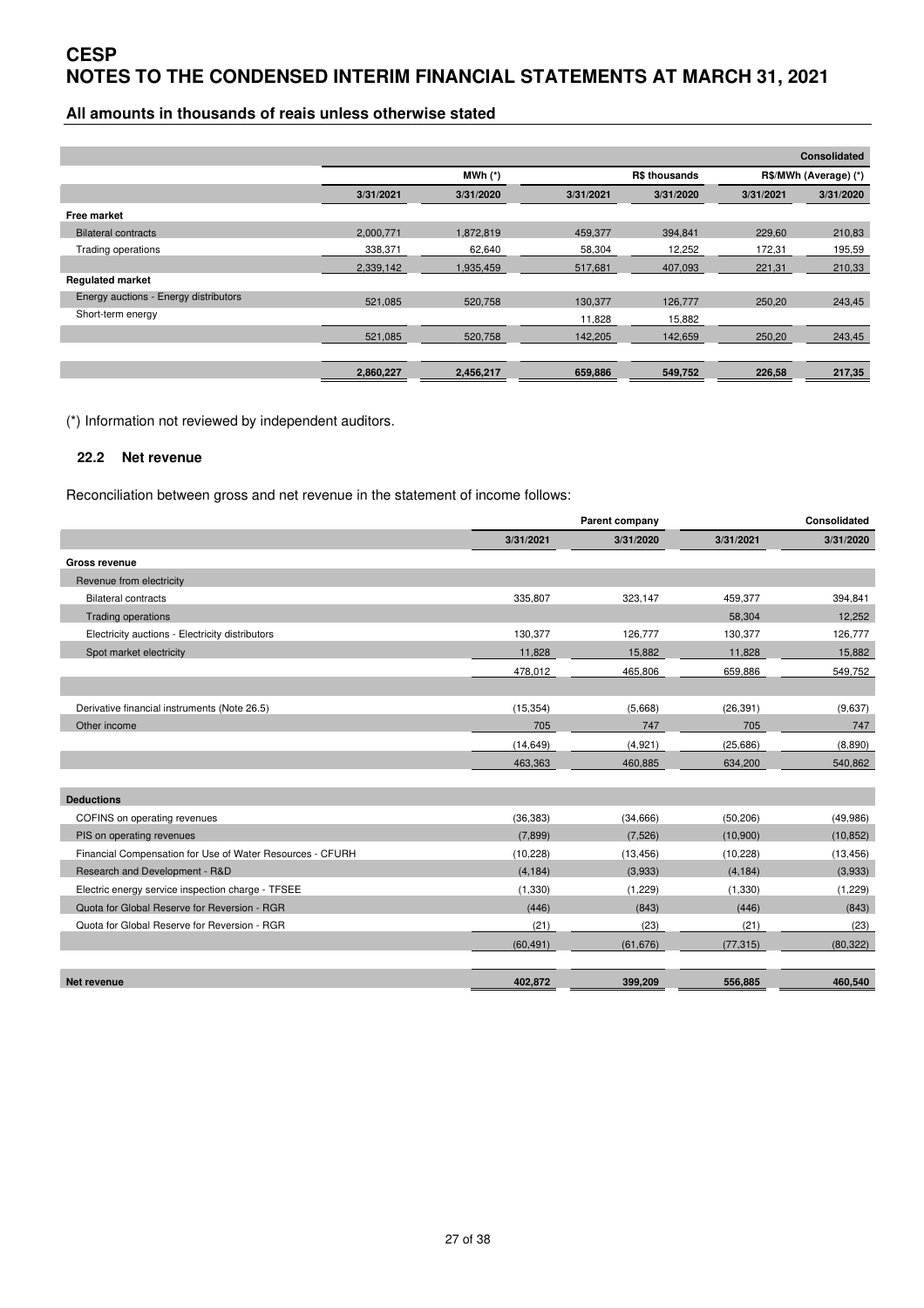**All amounts in thousands of reais unless otherwise stated** 

#### **23. Costs and expenses**

|                                                                        | <b>Parent company</b>  |                      |                                                  |                                              |                |               |  |  |
|------------------------------------------------------------------------|------------------------|----------------------|--------------------------------------------------|----------------------------------------------|----------------|---------------|--|--|
|                                                                        |                        |                      |                                                  |                                              | 3/31/2021      | 3/31/2020     |  |  |
|                                                                        | Cost of<br>electricity | Cost of<br>operation | <b>General and</b><br>administrative<br>expenses | Other operating<br>income<br>(expenses), net | <b>Total</b>   | <b>Total</b>  |  |  |
| Costs and expenses by nature                                           |                        |                      |                                                  |                                              |                |               |  |  |
| Depreciation and amortization                                          |                        | (95, 972)            | (1,864)                                          | (19)                                         | (97, 855)      | (100, 334)    |  |  |
| Electricity purchased                                                  | (69, 181)              |                      |                                                  |                                              | (69, 181)      | (29, 696)     |  |  |
| Sector charges                                                         | (39,049)               |                      |                                                  |                                              | (39,049)       | (33, 931)     |  |  |
| Reversal of provision for legal claims (Note 18)                       |                        |                      |                                                  | 202,872                                      | 202,872        | (26, 979)     |  |  |
| Judicial deposits write-off (Note 6)                                   |                        |                      |                                                  | (39, 781)                                    | (39, 781)      |               |  |  |
| Personnel                                                              |                        | (5, 154)             | (12, 724)                                        |                                              | (17, 878)      | (17, 798)     |  |  |
| Outsourced services                                                    |                        | (2,657)              | (4,874)                                          |                                              | (7,531)        | (5, 325)      |  |  |
| Management                                                             |                        |                      | (2, 134)                                         |                                              | (2, 134)       | (1, 240)      |  |  |
| Maintenance and care                                                   |                        | (777)                | (675)                                            |                                              | (1, 452)       | (138)         |  |  |
| Insurance                                                              |                        | (26)                 | (1,006)                                          | (11)                                         | (1,043)        | (734)         |  |  |
| <b>Voluntary Termination Program</b>                                   |                        |                      | (1,036)                                          |                                              | (1,036)        | (2,250)       |  |  |
| <b>Materials</b>                                                       |                        | (287)                | (249)                                            |                                              | (536)          | (519)         |  |  |
| Post-employment benefits                                               |                        |                      | 438                                              |                                              | 438            | 122           |  |  |
| Provision for PIS/COFINS on indexation of judicial deposits<br>Rentals |                        | (253)                |                                                  | (268)                                        | (268)<br>(253) | (15)<br>(620) |  |  |
| Other operating income (expenses), net                                 |                        | (1, 164)             | (1, 174)                                         | 1,763                                        | (575)          | (1, 297)      |  |  |
| <b>Total</b>                                                           | (108, 230)             | (106, 290)           | (25, 298)                                        | 164,556                                      | (75, 262)      | (220, 754)    |  |  |

#### **Consolidated**

|                                                             |                        |                      |                                           |                                              | 3/31/2021  | 3/31/2020    |
|-------------------------------------------------------------|------------------------|----------------------|-------------------------------------------|----------------------------------------------|------------|--------------|
|                                                             | Cost of<br>electricity | Cost of<br>operation | General and<br>administrative<br>expenses | Other operating<br>income<br>(expenses), net | Total      | <b>Total</b> |
| Costs and expenses by nature                                |                        |                      |                                           |                                              |            |              |
| Depreciation and amortization                               |                        | (95, 972)            | (1,864)                                   | (19)                                         | (97, 855)  | (100, 395)   |
| <b>Electricity purchased</b>                                | (219, 719)             |                      |                                           |                                              | (219, 719) | (82, 336)    |
| Sector charges                                              | (39,049)               |                      |                                           |                                              | (39,049)   | (33, 931)    |
| Reversal of provision for legal claims (Note 18)            |                        |                      |                                           | 202.872                                      | 202,872    | (26, 979)    |
| Judicial deposits write-off (Note 6)                        |                        |                      |                                           | (39, 781)                                    | (39, 781)  |              |
| Electric power futures contracts (Note 16)                  |                        |                      |                                           | 19,260                                       | 19.260     | 24.840       |
| Personnel                                                   |                        | (5, 154)             | (14, 791)                                 |                                              | (19, 945)  | (19, 895)    |
| <b>Outsourced services</b>                                  |                        | (2,657)              | (5, 103)                                  |                                              | (7,760)    | (6, 186)     |
| Management                                                  |                        |                      | (2, 134)                                  |                                              | (2, 134)   | (1, 240)     |
| Maintenance and care                                        |                        | (777)                | (699)                                     |                                              | (1, 476)   | (138)        |
| Insurance                                                   |                        | (26)                 | (1, 208)                                  | (11)                                         | (1, 245)   | (734)        |
| <b>Voluntary Termination Program</b>                        |                        |                      | (1,036)                                   |                                              | (1,036)    | (2, 250)     |
| Materials                                                   |                        | (287)                | (251)                                     |                                              | (538)      | (517)        |
| Post-employment benefits                                    |                        |                      | 438                                       |                                              | 438        | 122          |
| Provision for PIS/COFINS on indexation of judicial deposits |                        |                      |                                           | (268)                                        | (268)      | (15)         |
| Rentals                                                     |                        | (253)                |                                           |                                              | (253)      | (663)        |
| Other operating income (expenses), net                      |                        | (1, 218)             | (1, 313)                                  | 1.763                                        | (768)      | (1, 426)     |
| <b>Total</b>                                                | (258.768)              | (106, 344)           | (27, 961)                                 | 183,816                                      | (209, 257) | (251, 743)   |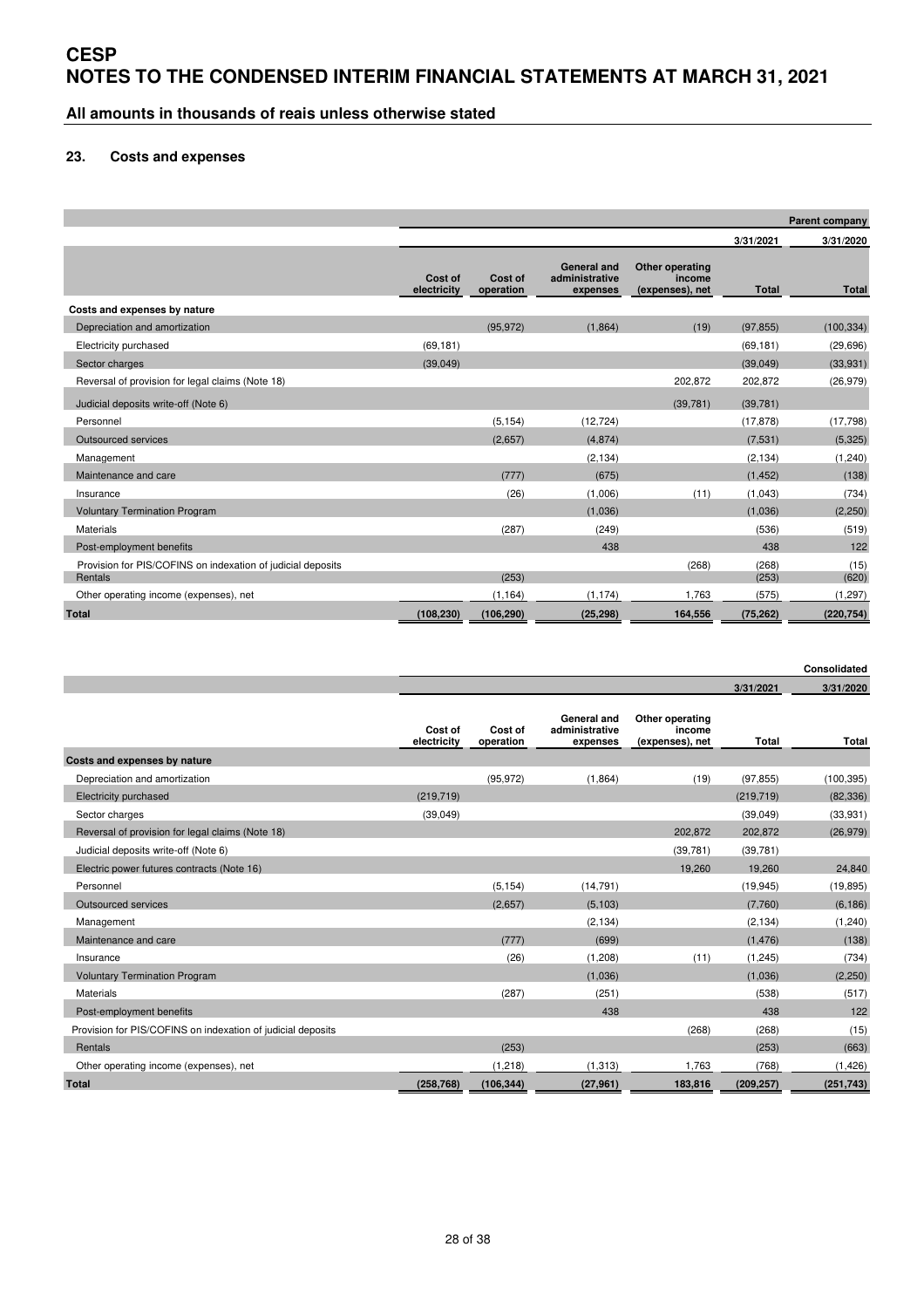# **All amounts in thousands of reais unless otherwise stated**

#### **23.1 Electricity purchased and sector charges**

|                                               | Parent company |           |            | <b>Consolidated</b> |  |
|-----------------------------------------------|----------------|-----------|------------|---------------------|--|
|                                               | 3/31/2020      | 3/31/2020 | 3/31/2021  | 3/31/2020           |  |
| <b>Electricity purchased</b>                  |                |           |            |                     |  |
| Electricity purchased for resale              | (66, 408)      | (22, 332) | (149, 803) | (63, 697)           |  |
| Trading operations                            |                |           | (67, 143)  | (11, 275)           |  |
| Premium on renegotiation of hydrological risk | (6, 463)       | (3,755)   | (6, 463)   | (3,755)             |  |
| Short-term energy                             | 3,690          | (3,609)   | 3,690      | (3,609)             |  |
|                                               | (69, 181)      | (29,696)  | (219, 719) | (82, 336)           |  |
| <b>Electricity network usage</b>              |                |           |            |                     |  |
| Electricity network usage charges             | (39,049)       | (33, 931) | (39,049)   | (33,931)            |  |
|                                               | (39,049)       | (33,931)  | (39,049)   | (33,931)            |  |
|                                               | (108, 230)     | (63, 627) | (258, 768) | (116, 267)          |  |

#### **24. Finance result, net**

|                                                                  | Parent company |            |            | <b>Consolidated</b> |
|------------------------------------------------------------------|----------------|------------|------------|---------------------|
|                                                                  | 3/31/2021      | 3/31/2020  | 3/31/2021  | 3/31/2020           |
| <b>Finance income</b>                                            |                |            |            |                     |
| Income from financial investments                                | 3,521          | 7.918      | 3.770      | 8,402               |
| Indexation of judicial deposits                                  | 2,126          | 2,505      | 2,126      | 2,505               |
| Other finance income                                             | 15             |            | 15         |                     |
| (-) PIS and COFINS on finance result                             | (174)          | (372)      | (186)      | (394)               |
|                                                                  | 5,488          | 10,051     | 5,725      | 10,513              |
| <b>Finance costs</b>                                             |                |            |            |                     |
| Debt charges                                                     | (19, 111)      | (25,604)   | (19, 111)  | (25,604)            |
| Update of debentures balance                                     | (38, 350)      |            | (38, 350)  | (25,604)            |
| Indexation of provision for legal claims                         | (65, 723)      | (69,085)   | (65, 723)  | (69,085)            |
| Indexation of post-employment benefits                           | (39, 530)      | (15,092)   | (39, 530)  | (15,092)            |
| Judicial deposits write-off                                      | (1,832)        |            | (1,832)    |                     |
| Present value adjustment of social and environmental obligations | (1,868)        | (2, 183)   | (1,868)    | (2, 183)            |
| Present value adjustment - Use of public assets                  | (1, 513)       | (2, 117)   | (1, 513)   | (2, 117)            |
| Indexation of judicial agreements                                | (3,292)        | (1,505)    | (2,747)    | (1,505)             |
| Indexation of R&D - projects                                     | (62)           | (215)      | (62)       | (215)               |
| Other charges                                                    | (2, 278)       | (3,891)    | (2, 307)   | (3,922)             |
|                                                                  | (173, 559)     | (119, 692) | (173, 588) | (119, 723)          |
| Foreign exchange variation, net                                  | (168,071)      | (109, 641) | (167, 863) | (109, 210)          |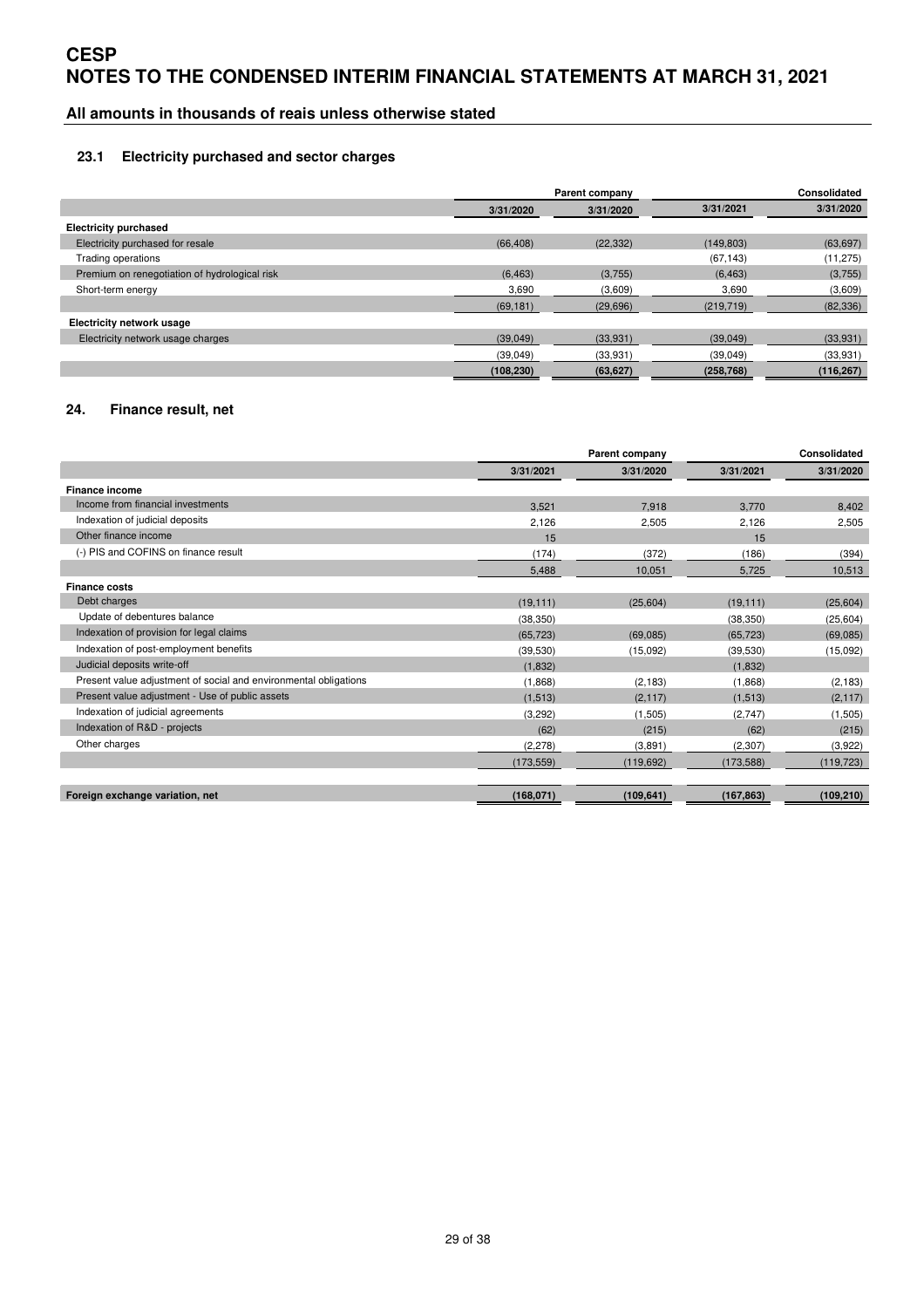### **All amounts in thousands of reais unless otherwise stated**

#### **25. Income tax and social contribution expenses**

#### **25.1 Reconciliation of tax expenses at statutory rates**

The income tax and social contribution amounts presented in the statement of income for the quarters ended March 31 are reconciled from their Brazilian statutory rates as follows:

|                                                                                                |           | Parent company     |                          |           | <b>Consolidated</b> |            |
|------------------------------------------------------------------------------------------------|-----------|--------------------|--------------------------|-----------|---------------------|------------|
|                                                                                                | 3/31/2021 | 12/31/2020         |                          | 3/31/2021 |                     | 12/31/2020 |
| Profit before income tax and social contribution                                               | 172.893   | 89.130 0           |                          | 179.765 0 |                     | 99.587     |
| <b>Standard rates</b>                                                                          | 34%       | 34%<br>$\mathbf 0$ | $\overline{\phantom{0}}$ | 34%       | $\mathbf 0$         | 34%        |
| Income tax and social contribution at standard rates                                           | (58.784)  | (30.304)           |                          | (61.120)  |                     | (33.860)   |
| Adjustments for the calculation of income tax and social contribution at effective rates       |           |                    |                          |           |                     |            |
| Effect of income tax and social contribution on permanent differences                          |           |                    |                          |           |                     |            |
| Equity in the results of investees                                                             | 4.540     | 6.907              |                          |           |                     |            |
| Tax incentive                                                                                  | 112       |                    |                          | 117       |                     |            |
| Other permanent exclusions, net                                                                | (2.963)   | (959)              |                          | (2.964)   |                     | (953)      |
|                                                                                                | 1.689     | 5.948              |                          | (2.847)   |                     | (953)      |
| Effect of income tax and social contribution on items without recognition of deferred<br>taxes |           |                    |                          |           |                     |            |
| Deferred income tax and social contribution                                                    |           | (14.635)           |                          |           |                     | (14.635)   |
| Other temporary additions (exclusions), net                                                    |           | 3.674              |                          |           |                     | 3.674      |
|                                                                                                |           | (10.961)           |                          |           |                     | (10.961)   |
|                                                                                                |           |                    |                          |           |                     |            |
| Income tax and social contribution calculated                                                  | (57.095)  | (35.317)           |                          | (63.967)  |                     | (45.774)   |
|                                                                                                |           |                    |                          |           |                     |            |
| Income tax and social contribution in the statement of income                                  |           |                    |                          |           |                     |            |
| Current                                                                                        | (9.822)   | (34.007)           |                          | (10.166)  |                     | (37.077)   |
| Deferred                                                                                       | (47.273)  | (1.310)            |                          | (53.801)  |                     | (8.697)    |
|                                                                                                | (57.095)  | (35.317)           |                          | (63.967)  |                     | (45.774)   |
|                                                                                                |           |                    |                          |           |                     |            |
| Effective rate -%                                                                              | 33.02     | 39.62              |                          | 35.58     |                     | 45.96      |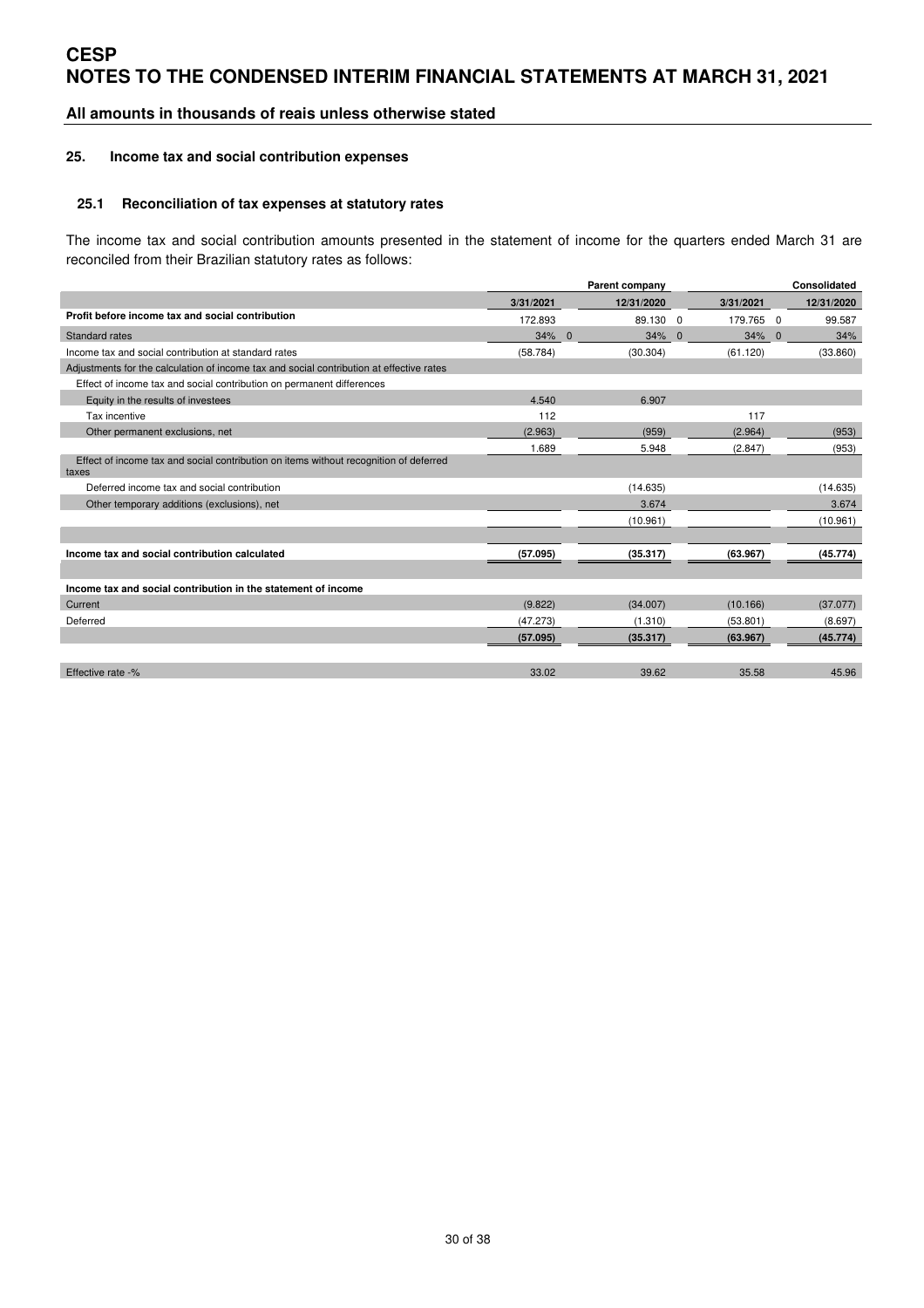### **All amounts in thousands of reais unless otherwise stated**

#### **26. Financial instruments and risk management**

At March 31, 2021, the fair values of the main financial instruments approximated the carrying amounts, as below:

|                                                           |           | Parent company |           | <b>Consolidated</b> |
|-----------------------------------------------------------|-----------|----------------|-----------|---------------------|
|                                                           | 3/31/2021 | 12/31/2020     | 3/31/2021 | 12/31/2020          |
| <b>Financial assets</b>                                   |           |                |           |                     |
| Measured at amortized cost                                |           |                |           |                     |
| Cash and cash equivalents (Note 3)                        | 813.730   | 643.045        | 870.126   | 713.384             |
| Trade receivables (Note 4)                                | 216.852   | 213.276        | 284.147   | 272.817             |
| Indemnification asset (Note 8)                            | 1.739.161 | 1.739.161      | 1.739.161 | 1.739.161           |
|                                                           | 2.769.743 | 2.595.482      | 2.893.434 | 2.725.362           |
| Valued at fair value through profit or loss               |           |                |           |                     |
| Future energy contracts (Note 16) - Level 2               |           |                | 1.513     |                     |
|                                                           |           |                | 1.513     |                     |
|                                                           |           |                |           |                     |
|                                                           | 2.769.743 | 2.595.482      | 2.894.947 | 2.725.362           |
| <b>Financial liabilities</b>                              |           |                |           |                     |
| Measured at amortized cost                                |           |                |           |                     |
| Borrowings and debentures (Note 12)                       | 1.845.976 | 1.819.074      | 1.845.976 | 1.819.074           |
|                                                           | 1.845.976 | 1.819.074      | 1.845.976 | 1.819.074           |
| Measured at fair value through other comprehensive income |           |                |           |                     |
| Future energy contracts (Note 16) - Level 2               | 79.182    | 64.955         | 127.584   | 104.225             |
|                                                           | 79.182    | 64.955         | 127.584   | 104.225             |
| Valued at fair value through profit or loss               |           |                |           |                     |
| Future energy contracts (Note 16) - Level 2               |           |                | 3.697     | 21.444              |
|                                                           |           |                | 3.697     | 21.444              |
|                                                           |           |                |           |                     |
|                                                           | 1.925.158 | 1.884.029      | 1.977.257 | 1.944.743           |

The disclosure of fair value measurements of the assets measured at fair value follows the measurement hierarchy below:

Level 1 - quoted prices (unadjusted) in active markets for identical assets or liabilities;

Level 2 - inputs other than quoted prices included within level 1 that are observable for the asset or liability, either directly (that is, as prices) or indirectly (that is, derived from prices);

**Level 3 -** inputs for the asset or liability that are not based on observable market data (internal inputs).

#### **26.1 Net debt equity to EBITDA ratio**

|                                              |           | <b>Consolidated</b> |            |            |
|----------------------------------------------|-----------|---------------------|------------|------------|
|                                              | 3/31/2021 | 12/31/2020          | 3/31/2021  | 12/31/2020 |
| Borrowings and debentures (Note 21,2)        | 1,845,976 | 1.819.074           | 1,845,976  | 1,819,074  |
| Lease liabilities                            | 6.168     | 6.488               | 6.168      | 6,488      |
| Cash and cash equivalents (Note 3)           | (813,730) | (643, 045)          | (870, 126) | (713, 384) |
| Derivative financial instruments (Note 26.5) | 79,182    | 64,955              | 127,584    | 104,225    |
| Net debt (a)                                 | 1,117,596 | 1,247,472           | 1,109,602  | 1,216,403  |
| Last 12 months adjusted EBITDA               | 964,794   | 008,188.ا           | 960,325    | 1,014,104  |
| Net debt-to-EBITDA ratio (a) $/$ (b)         | 1.16      | 1.24                | 1.16       | 1.20       |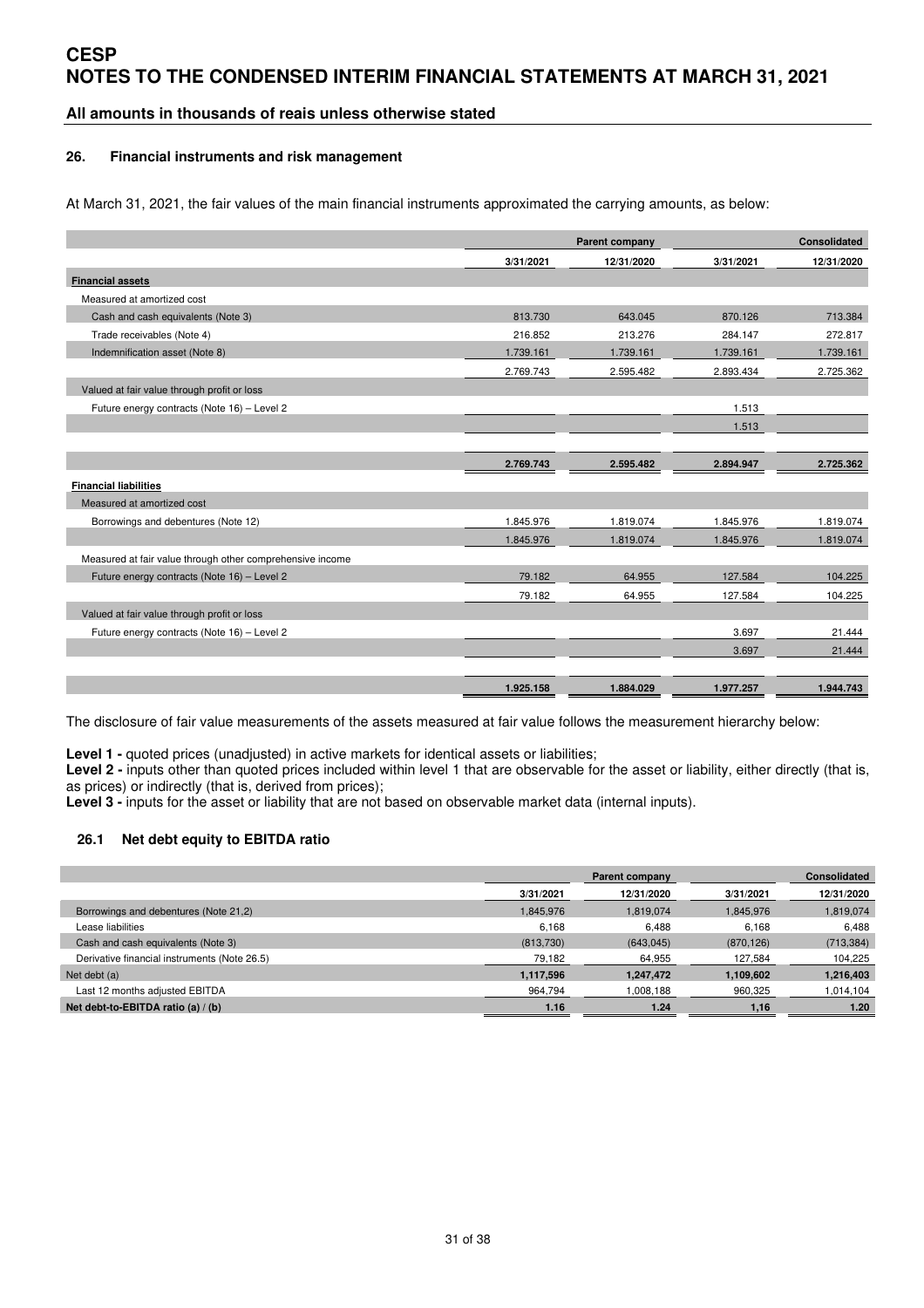### **All amounts in thousands of reais unless otherwise stated**

The tables below presents annual maturities:

|                                              |        |                  |                  |                  |                 | <b>Parent</b><br>company |
|----------------------------------------------|--------|------------------|------------------|------------------|-----------------|--------------------------|
|                                              |        |                  |                  |                  |                 | <b>Maturity</b>          |
|                                              | 2020   | 2021 and<br>2022 | 2023 and<br>2024 | 2025 and<br>2026 | 2027 to<br>2030 | <b>Total</b>             |
| At March 31, 2021                            |        |                  |                  |                  |                 |                          |
| Borrowings and debentures (Note 12)          | 6,773  | 139,004          | 139,004          |                  | 1,561,195       | 1,845,976                |
| Derivative financial instruments (Note 26.5) | 79,182 |                  |                  |                  |                 | 79,182                   |
|                                              | 85,955 | 139,004          | 139,004          |                  | 1,561,195       | 1,925,158                |
| At December 31, 2020                         |        |                  |                  |                  |                 |                          |
| Borrowings and debentures (Note 12)          |        | 87.722           | 139.004          | 64.488           | 1.527.860       | 1,819,074                |
| Derivative financial instruments (Note 26.5) | 58,936 | 6,019            |                  |                  |                 | 64,955                   |
|                                              | 58,936 | 93,741           | 139,004          | 64,488           | 1,527,860       | 1,884,029                |

|                                              |         |                  |                  |                  |                 | <b>Consolidated</b> |
|----------------------------------------------|---------|------------------|------------------|------------------|-----------------|---------------------|
|                                              |         |                  |                  |                  |                 | <b>Maturity</b>     |
|                                              | 2020    | 2021 and<br>2022 | 2023 and<br>2024 | 2025 and<br>2026 | 2027 to<br>2030 | <b>Total</b>        |
| At March 31, 2021                            |         |                  |                  |                  |                 |                     |
| Borrowings and debentures (Note 12)          | 6,773   | 139.004          | 139,004          |                  | 1,561,195       | 1,845,976           |
| Derivative financial instruments (Note 26.5) | 127,584 |                  |                  |                  |                 | 127,584             |
|                                              | 134,357 | 139.004          | 139,004          |                  | 1,561,195       | 1,973,560           |
| At December 31, 2020                         |         |                  |                  |                  |                 |                     |
| Borrowings and debentures (Note 12)          |         | 87.722           | 139.004          | 64.488           | 1.527.860       | 1,819,074           |
| Derivative financial instruments (Note 26.5) | 95,084  | 9,141            |                  |                  |                 | 104,225             |
|                                              | 95,084  | 96,863           | 139,004          | 64,488           | 1,527,860       | 1,923,299           |

#### **26.2 Exchange rate risk**

The Company and its subsidiary are exposed the US dollar for their energy sales contracts. This exposure is managed through hedge transactions (Note 27.5).

#### **26.3 Interest rate / inflation risk**

This risk arises from fluctuations in interest and inflation rates, which would increase the finance costs of borrowings and debentures. The Company and its subsidiary have no derivative contracts to hedge against this risk, market interest rates are continuously assess to determine the need to refinance the debt.

|                             |           | <b>Parent company and Consolidated</b> |  |  |  |
|-----------------------------|-----------|----------------------------------------|--|--|--|
| Liabilities linked to rates | 3/31/2021 | 12/21/2020                             |  |  |  |
| <b>CDI</b>                  | 300.638   | 297,876                                |  |  |  |
| <b>IPCA</b>                 | .545.338  | ,521,198                               |  |  |  |
|                             | .845.976  | .819.074                               |  |  |  |

Risks arise, in addition to fixed interest rates and spread, from adjustments of floating interest rates, which may increase finance costs on contractual liabilities (Note 12).

#### **26.4 Credit risk**

This risk arises from losses resulting from difficulties in collecting amounts billed to customers. This risk is assessed as low, in view of the following: (i) for receivables arising from revenue in the regulated market - there is a concentrated number of customers, with contractual guarantees. The concessionaires of energy distribution are under federal supervision, subject to concession revocation. There is no history of significant losses on the realization of its receivables; and (ii) for receivables arising from revenue in the free market - there is a concentrated number of its customers with available credit analyses and contractual guarantees of at least two month's billings.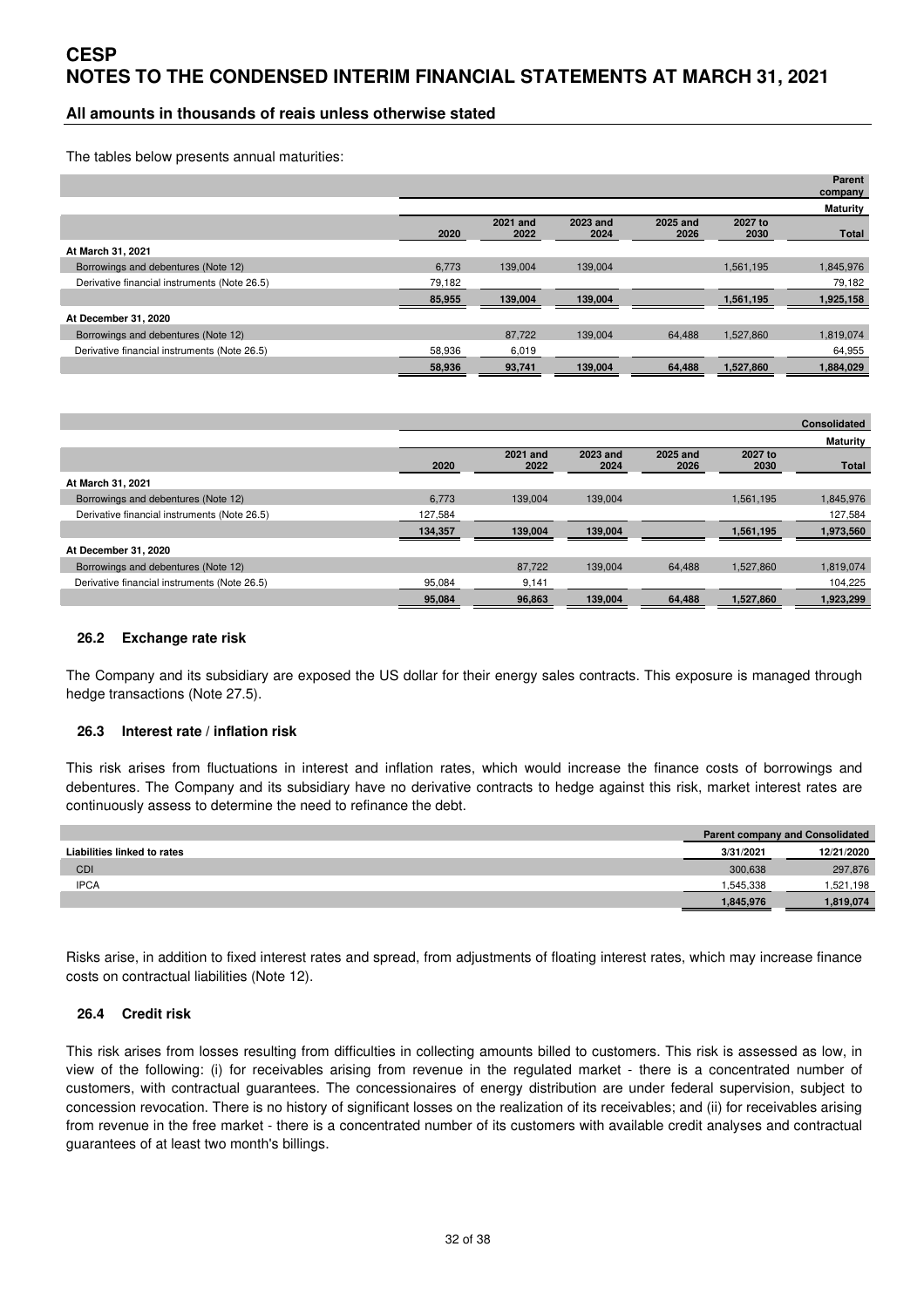### **All amounts in thousands of reais unless otherwise stated**

Derivative financial instruments and financial investments (cash allocation) also create exposure to credit risk of counterparties and financial issuers. The Company and its subsidiary have a policy of working with issuers that have, at least, a rating from one of the following rating agencies: Fitch Ratings, Moody's or Standard & Poor's, with a Brazilian rating equal to or better than A (or A2), or global rating equal to or better than BBB- (or Baa3). For cases where issuers do not meet the minimum ratings previously described, criteria approved by the Board of Directors are applied as an alternative.

At March 31, 2021, the management believes that there are no situations of exposure to credit risk that could significantly affect their future operations and results.

#### **26.4.1 Credit quality of financial assets**

The table below sets out credit quality of issuers and counterparties in transactions involving cash and cash equivalents and derivative financial instruments.

|                           |                         |                       |              | Local rating |  |
|---------------------------|-------------------------|-----------------------|--------------|--------------|--|
|                           |                         | <b>Parent company</b> | Consolidated |              |  |
|                           | 12/31/2020<br>3/31/2021 |                       | 3/31/2021    | 12/31/2020   |  |
| Cash and cash equivalents |                         |                       |              |              |  |
| AAA                       | 594,016                 | 420,924               | 650,371      | 491,221      |  |
| $AA+$                     | 75,373                  | 79,988                | 75,373       | 79,988       |  |
| AA                        | 58,955                  | 57,078                | 58,996       | 57,120       |  |
| $AA-$                     | 85,386                  | 85,047                | 85,386       | 85,047       |  |
| Unrated                   |                         | R                     |              | 8            |  |
|                           | 813,730                 | 643,045               | 870,126      | 713,384      |  |

The Brazilian and global ratings were obtained from ratings agencies (Standard & Poor's ("S&P"), Moody's and Fitch Ratings). The Company used the S&P and Fitch Ratings nomenclature format for presentation purposes.

#### **26.5 Derivative financial instruments**

|                                         | ∆ Fair value<br>Impact on<br>Fair value at<br>Other<br>operating |                         |                                   |      |                                       |                                   |                         |                               | Parent company                     |
|-----------------------------------------|------------------------------------------------------------------|-------------------------|-----------------------------------|------|---------------------------------------|-----------------------------------|-------------------------|-------------------------------|------------------------------------|
|                                         | <b>Principal Amount</b>                                          |                         | Unit                              |      | December 31,<br>2020                  | income<br>(expenses)              | comprehensive<br>income | <b>Realized loss</b>          | Fair value at<br>March 31, 2021    |
|                                         | 2021                                                             | 2020                    |                                   |      |                                       |                                   |                         |                               |                                    |
| Programs                                |                                                                  |                         |                                   |      |                                       |                                   |                         |                               |                                    |
| Hedge of electricity sales transactions |                                                                  |                         |                                   |      |                                       |                                   |                         |                               |                                    |
| Non Deliverable Forward                 | 59,000                                                           | 74,000                  | USD thousand                      |      | (64, 955)                             | (15, 354)                         | (15, 015)               | (16, 142)                     | (79, 182)                          |
|                                         | 59,000                                                           | 74,000                  |                                   |      | (64, 955)                             | (15, 354)                         | (15, 015)               | (16, 142)                     | (79, 182)                          |
|                                         |                                                                  |                         |                                   |      |                                       | Impact on                         | ∆ Fair value            |                               | Consolidated                       |
|                                         |                                                                  | <b>Principal Amount</b> |                                   | Unit | Fair value at<br>December 31,<br>2020 | operating<br>income<br>(expenses) | comprehensive<br>income | Other<br><b>Realized loss</b> | Fair value at<br>March 31,<br>2021 |
|                                         |                                                                  | 6/30/2020               | 12/31/2019                        |      |                                       |                                   |                         |                               |                                    |
| Programs                                |                                                                  |                         |                                   |      |                                       |                                   |                         |                               |                                    |
| Hedge of electricity sales transactions |                                                                  |                         |                                   |      |                                       |                                   |                         |                               |                                    |
| Non Deliverable Forward                 |                                                                  | 97,000                  | <b>USD</b><br>122,000<br>thousand |      | (104, 225)                            | (26, 391)                         | (23,605)                | (26, 637)                     | (127, 584)                         |
|                                         |                                                                  | 97,000                  | 122,000                           |      | (104, 225)                            | (26, 391)                         | (23, 605)               | (26, 637)                     | (127, 584)                         |

#### **26.6 Measurement of financial instruments**

The main financial instrument assets and liabilities of the Company and its subsidiary at March 31, 2020 are described below, together with the criteria for their measurement or valuation:

#### **a) Cash and cash equivalents**

Comprise cash, bank deposits and financial investments. The fair value of these assets approximates the corresponding amounts stated in the balance sheet.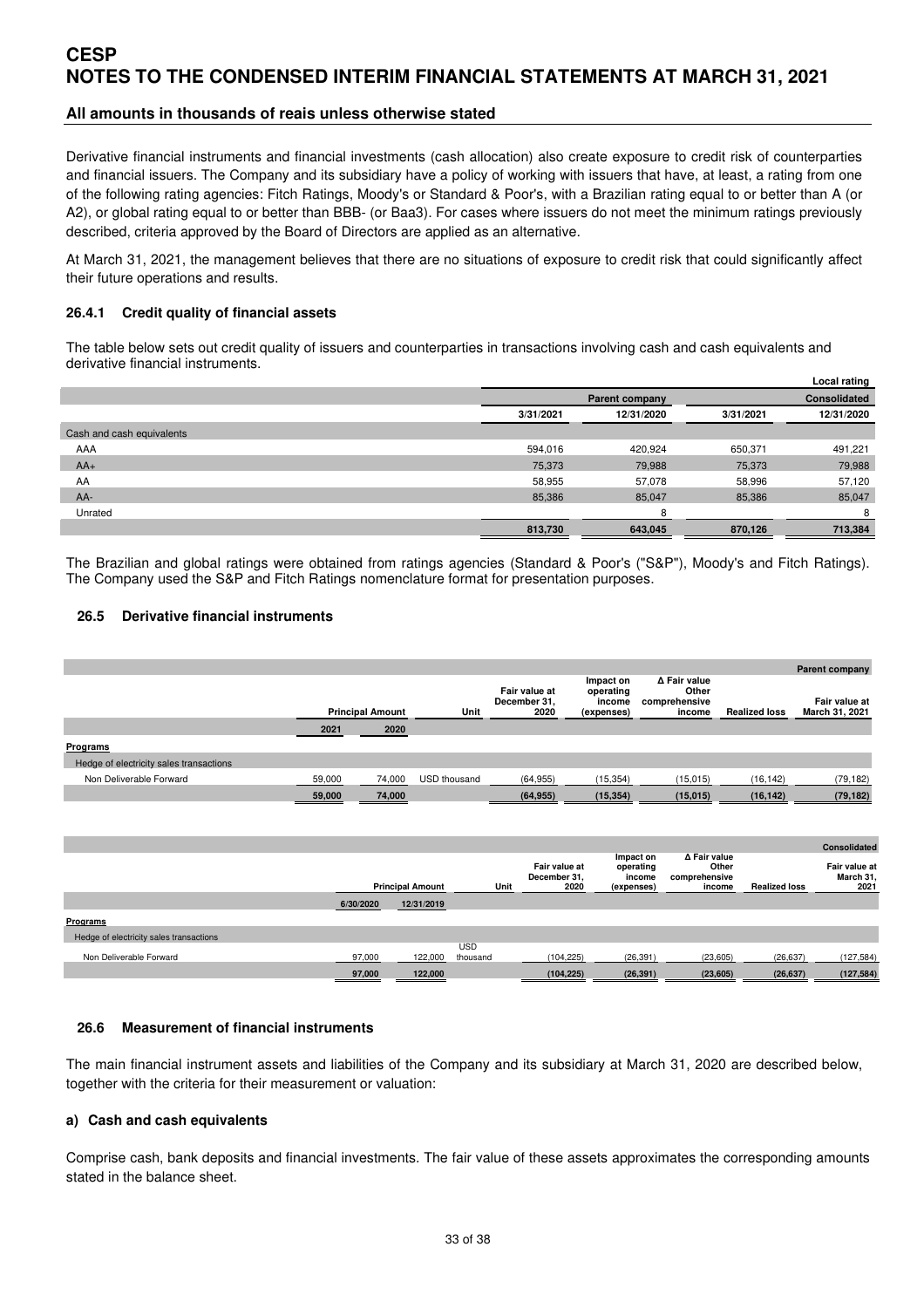### **All amounts in thousands of reais unless otherwise stated**

#### **b) Trade receivables**

Free Energy and Spot Market Electricity: these receivables basically derive from free energy during the rationing period and transactions carried out within the scope of the current CCEE and were recorded and measured based on the information made available and the CCEE prices in force during the year. There were no transactions related to these receivables or payables that could affect their classification and measurement on the date of these financial statements.

#### **c) Investments**

These are stated at cost, and a provision is recorded for their write-down to fair value, when required or as applicable. The fair values of other investments approximate their carrying amounts.

#### **d) Borrowing and debentures**

The Company has assets and liabilities measured at fair value through profit or loss, and other financial liabilities not measured at amortized cost, which approximate their market cost.

In relation to the specific operations of the electric energy sector, subsidized financial operations and renegotiation of financial operations, with no similar in the market and with low liquidity, management believes that their fair value is similar to the carrying amount, due to the existing uncertainties about the variables that should be considered in the creation of a pricing model.

The estimate of the fair value of financial instruments was prepared using a pricing model, applied individually to each transaction, taking into account future payment flows, based on contractual conditions, discounted to present value at rates obtained through market interest yield curves. The fair value of a security, therefore, corresponds to its value at maturity (redemption value) brought to present value at the discount rate obtained from the DI Pré B3 curve (market interest rate in Reais), as follows:

|                                            |                 | 3/31/2021         |
|--------------------------------------------|-----------------|-------------------|
|                                            | Carrying amount | <b>Fair value</b> |
| Borrowings and debentures - Local currency |                 |                   |
| Debentures - 11 <sup>th</sup> issuance     | 300.638         | 314,910           |
| Debentures - 12 <sup>th</sup> issuance     | 1.545.338       | .450.030          |
|                                            | 1,845,976       | 1,764,940         |

#### **e) Derivative financial instruments**

The fair value of derivative financial instruments is determined by calculating their present value through yield curves on the closing dates. The curves and prices used in the calculation for each group of instruments are developed based on data from B3, Bacen, LME and Bloomberg, interpolated between the available maturities.

The present value of forward contracts (NDF) is estimated by discounting the nominal value multiplied by the difference between the forward price on the reference date and the contracted price.

#### **f) Electric power futures contracts**

CESP Comercializadora carries out power trading operations in an active market suitable for financial instruments, being settled in electricity and readily convertible into a known cash amount. These contracts are accounted for as derivatives under IFRS 9/CPC 48 - "Financial instruments" and are recognized in the balance sheet at fair value, on the date the derivative is contracted, and remeasured at fair value on the balance sheet date.

#### **26.7 Sensitivity analysis**

The main risk factors that affect the pricing of financial instruments involving cash and cash equivalents, borrowing and debentures and derivative financial instruments include exposure to the foreign currency (FX) volatility of the US Dollar and CDI interest rates and US dollar coupon. The scenarios with differing variables are prepared using market data and inputs from specialized sources, consistent with the Company's financial policies.

The scenarios as at March 31, 2021 are described below: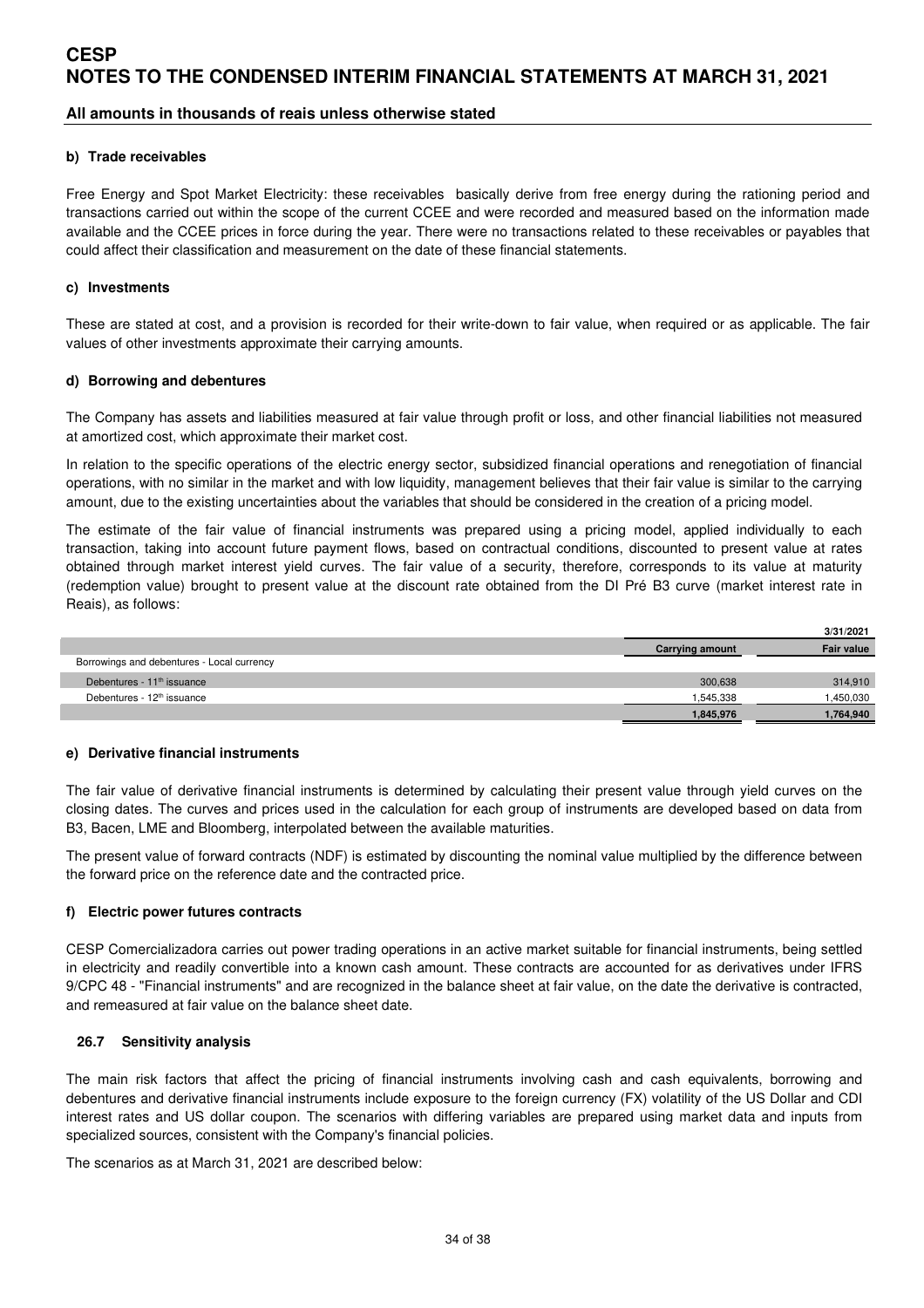### **All amounts in thousands of reais unless otherwise stated**

**Scenario I -** considers a change in indicative pricing yield curves as at March 31, 2021, according to the base scenario defined by Management for June 30, 2021

**Scenario II -** considers a change of + or - 25% in the yield curves at March 31, 2021

**Scenario III -** considers a change of + or - 50% in the yield curves at March 31, 2021

|                     |                                        |                                                        |                                                               |                     |                                         |                                 |           | Parent company           |         |                             |  |  |
|---------------------|----------------------------------------|--------------------------------------------------------|---------------------------------------------------------------|---------------------|-----------------------------------------|---------------------------------|-----------|--------------------------|---------|-----------------------------|--|--|
|                     |                                        |                                                        |                                                               |                     |                                         |                                 |           | Impact on profit or loss |         |                             |  |  |
|                     |                                        |                                                        |                                                               |                     |                                         | Scenario I                      |           |                          |         | <b>Scenarios II and III</b> |  |  |
| <b>Risk factors</b> | <b>Cash and</b><br>cash<br>equivalents | <b>Principal of</b><br>borrowings<br>and<br>debentures | <b>Principal of</b><br>derivative<br>financial<br>instruments | Unit                | Impact<br>on curves<br>for<br>3/31/2021 | <b>Results of</b><br>scenario I | $-25%$    | $-50%$                   | $+25%$  | $+50%$                      |  |  |
| Interest rates      |                                        |                                                        |                                                               |                     |                                         |                                 |           |                          |         |                             |  |  |
| <b>BRL - CDI</b>    | 813.542                                | 302,934                                                | 336,141                                                       | <b>BRL</b> thousand | $115$ bps                               | 12,790                          | (7, 397)  | (14, 794)                | 7,397   | 14,794                      |  |  |
| <b>BRL - IPCA</b>   |                                        | 1,592,556                                              |                                                               | <b>BRL</b> thousand | $-85$ bps                               | (13,537)                        | (24, 286) | (48, 573)                | 24,286  | 48,573                      |  |  |
| FX rates            |                                        |                                                        |                                                               |                     |                                         |                                 |           |                          |         |                             |  |  |
| US dollar           |                                        |                                                        | 59,000                                                        | <b>USD</b> thousand | $-4.69%$                                | 1,080                           | 5,697     | 11,393                   | (5,697) | (11, 393)                   |  |  |

|                     |                                                        |                     | Parent company                       |                                 |        |         |           |                                |  |  |
|---------------------|--------------------------------------------------------|---------------------|--------------------------------------|---------------------------------|--------|---------|-----------|--------------------------------|--|--|
|                     |                                                        |                     |                                      |                                 |        |         |           | Impact on comprehensive income |  |  |
|                     |                                                        |                     |                                      | Scenario I                      |        |         |           | <b>Scenarios II and III</b>    |  |  |
| <b>Risk factors</b> | Principal of<br>derivative<br>financial<br>instruments | Unit                | Impact on<br>curves for<br>3/31/2021 | <b>Results of</b><br>scenario I | $-25%$ | -50%    | $+25%$    | $+50%$                         |  |  |
| Interest rates      |                                                        |                     |                                      |                                 |        |         |           |                                |  |  |
| <b>BRL - CDI</b>    | 336,141                                                | <b>BRL</b> thousand | $115$ bps                            | (969)                           | 1.044  | 2.105   | (1,028)   | (2,040)                        |  |  |
| Dollar coupon       | 59,000                                                 | <b>USD</b> thousand | 3 bps                                | 42.998                          | 77.121 | 154,243 | (77, 121) | (154, 243)                     |  |  |
| FX rates            |                                                        |                     |                                      |                                 |        |         |           |                                |  |  |
| US dollar           | 59,000                                                 | <b>USD</b> thousand | $-4.69%$                             | 14.619                          | 77.121 | 154,243 | (77, 121) | (154, 243)                     |  |  |

|                     |                                 |                                                        |                                                               |                                               |                        |                                      |                                 |           |           |           | Consolidated                |
|---------------------|---------------------------------|--------------------------------------------------------|---------------------------------------------------------------|-----------------------------------------------|------------------------|--------------------------------------|---------------------------------|-----------|-----------|-----------|-----------------------------|
|                     |                                 |                                                        |                                                               |                                               |                        |                                      |                                 |           |           |           | Impact on profit or<br>loss |
|                     |                                 |                                                        |                                                               |                                               |                        |                                      | Scenario I                      |           |           |           | <b>Scenarios II and III</b> |
| <b>Risk factors</b> | Cash and<br>cash<br>equivalents | <b>Principal of</b><br>borrowings<br>and<br>debentures | <b>Principal of</b><br>derivative<br>financial<br>instruments | <b>Electric</b><br>power futures<br>contracts | Unit                   | Impact on<br>curves for<br>3/31/2021 | <b>Results of</b><br>scenario I | $-25%$    | $-50%$    | $+25%$    | $+50%$                      |
| Interest rates      |                                 |                                                        |                                                               |                                               |                        |                                      |                                 |           |           |           |                             |
| BRL - CDI           | 869,831                         | 302,934                                                | 552,638                                                       |                                               | <b>BRL</b> thousand    | $115$ bps                            | 13,435                          | (7,770)   | (15, 540) | 7,770     | 15,540                      |
| <b>BRL - IPCA</b>   |                                 | 1,592,556                                              |                                                               |                                               | <b>BRL</b> thousand    | $-85$ bps                            | (13,537)                        | (24, 286) | (48, 573) | 24,286    | 48,573                      |
| FX rates            |                                 |                                                        |                                                               |                                               |                        |                                      |                                 |           |           |           |                             |
| US dollar           |                                 |                                                        | 97,000                                                        |                                               | <b>USD</b><br>thousand | $-4.69%$                             | 1,890                           | 9,969     | 19,938    | (9,969)   | (19, 938)                   |
| MtM of electricity  |                                 |                                                        |                                                               |                                               |                        |                                      |                                 |           |           |           |                             |
| Fair value          |                                 |                                                        |                                                               | 2,184                                         | <b>BRL</b> thousand    | 2,184                                | (2, 184)                        | 16,952    | 36,088    | (21, 320) | (40, 456)                   |

|                     |                                                        | <b>Consolidated</b> |                                      |                                 |         |         |                             |            |  |  |
|---------------------|--------------------------------------------------------|---------------------|--------------------------------------|---------------------------------|---------|---------|-----------------------------|------------|--|--|
|                     |                                                        |                     | Impact on comprehensive income       |                                 |         |         |                             |            |  |  |
|                     |                                                        |                     |                                      | Scenario I                      |         |         | <b>Scenarios II and III</b> |            |  |  |
| <b>Risk factors</b> | Principal of<br>derivative<br>financial<br>instruments | Unit                | Impact on<br>curves for<br>3/31/2021 | <b>Results of</b><br>scenario I | $-25%$  | -50%    | $+25%$                      | +50%       |  |  |
| Interest rates      |                                                        |                     |                                      |                                 |         |         |                             |            |  |  |
| BRL - CDI           | 552,638                                                | <b>BRL</b> thousand | $115$ bps                            | (1,550)                         | 1.677   | 3.380   | (1,651)                     | (3,276)    |  |  |
| Dollar coupon       | 97,000                                                 | <b>USD</b> thousand | 3 bps                                | 68,190                          | 126,213 | 252,425 | (126, 213)                  | (252, 425) |  |  |
| FX rates            |                                                        |                     |                                      |                                 |         |         |                             |            |  |  |
| US dollar           | 97,000                                                 | USD thousand        | $-4.69%$                             | 23.925                          | 126.213 | 252.425 | (126, 213)                  | (252, 425) |  |  |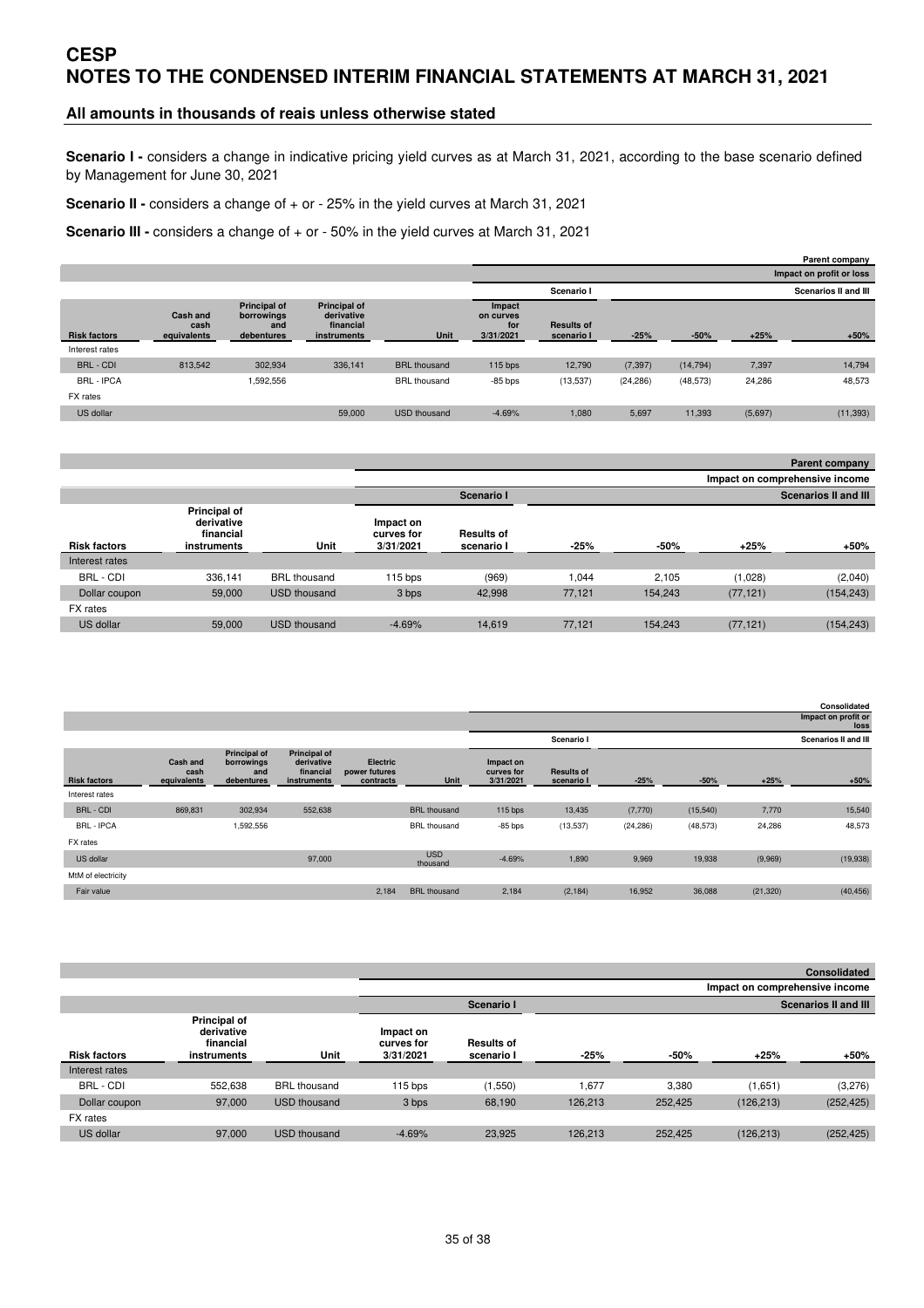### **All amounts in thousands of reais unless otherwise stated**

#### **27. Insurance (not reviewed)**

The Company and its subsidiary have civil liability policies for Directors and Officers in force, in addition to cover for its property, plant and equipment and general liability insurance. The policies have coverage, conditions and limits considered by management to be adequate to the inherent risks of the operation.

Note: The scope of the work of the independent auditors does not include the adequacy of insurance coverage.

#### **28. Subsequent event**

#### **28.1 Judicial settlement**

During the month of April 2021, a judicial agreement was entered into in the civil sphere that resulted in the reversal of R \$ 21,539 in the provision for litigation and  $\overline{R}$  \$ 96,593 in the possible risk, totaling a reduction of  $\overline{R}$  \$ 118,132.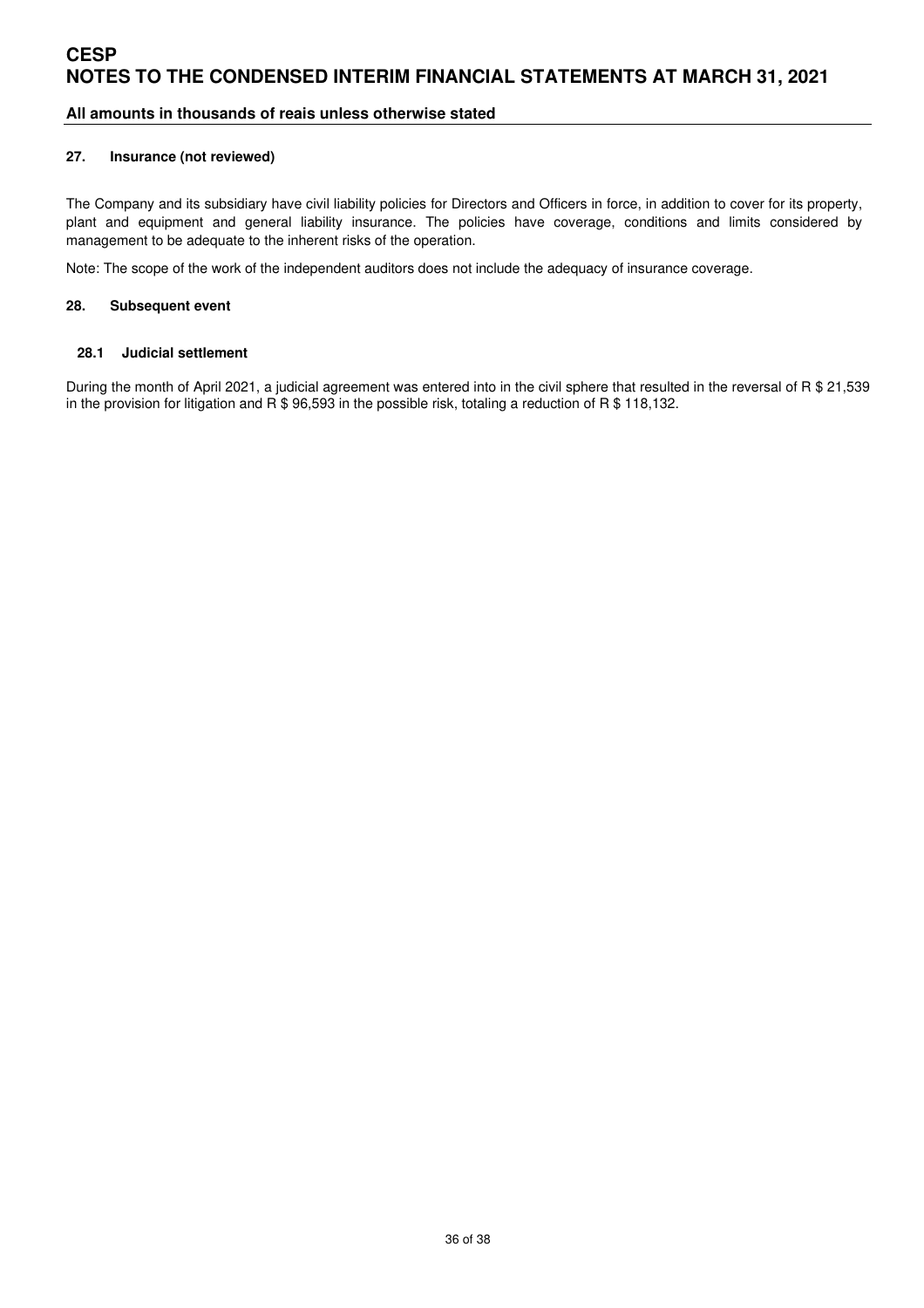# **Report on review of quarterly information**

To the Board of Directors and Shareholders Companhia Energética de São Paulo - CESP

#### **Introduction**

We have reviewed the accompanying parent company and consolidated interim accounting information of Companhia Energética de São Paulo - CESP ("Company"), included in the Quarterly Information Form (ITR) for the quarter ended March 31, 2021, comprising the balance sheet at that date and the statements of income, comprehensive income (loss), changes in equity and cash flows for the quarter then ended, and a summary of significant accounting policies and other explanatory information.

Management is responsible for the preparation of the parent company and consolidated interim accounting information in accordance with the accounting standard CPC 21, Interim Financial Reporting, of the Brazilian Accounting Pronouncements Committee (CPC), and International Accounting Standard (IAS) 34 - Interim Financial Reporting issued by the International Accounting Standards Board (IASB), as well as the presentation of this information in accordance with the standards issued by the Brazilian Securities Commission (CVM), applicable to the preparation of the Quarterly Information (ITR). Our responsibility is to express a conclusion on this interim accounting information based on our review.

#### **Scope of review**

We conducted our review in accordance with Brazilian and International Standards on Reviews of Interim Financial Information (NBC TR 2410 - Review of Interim Financial Information Performed by the Independent Auditor of the Entity, and ISRE 2410 - Review of Interim Financial Information Performed by the Independent Auditor of the Entity, respectively). A review of interim information consists of making inquiries, primarily of persons responsible for financial and accounting matters, and applying analytical and other review procedures. A review is substantially less in scope than an audit conducted in accordance with Brazilian and International Standards on Auditing and consequently did not enable us to obtain assurance that we would become aware of all significant matters that might be identified in an audit. Accordingly, we do not express an audit opinion. an audit opinion.

#### **Conclusion on the interim information**

Based on our review, nothing has come to our attention that causes us to believe that the accompanying parent company and consolidated interim accounting information included in the quarterly information referred to above has not been prepared, in all material respects, in accordance with CPC 21 and IAS 34 applicable to the preparation of the Quarterly Information, and presented in accordance with the standards issued by the CVM.

#### **Emphasis of matter - Indemnification assets**

As mentioned in Note 8 to the interim accounting information, the Company has recorded "Indemnification assets" of R\$ 1,739,161 thousand, net of a provision, receivable from the Federal Government. These indemnification rights arose upon termination of the Três Irmãos, Jupiá and Ilha Solteira power plant concessions. The Company is seeking through the courts the determination of the amounts of the indemnifiable assets and manner by which they are to be received. Our review report is not qualified in respect of this matter.